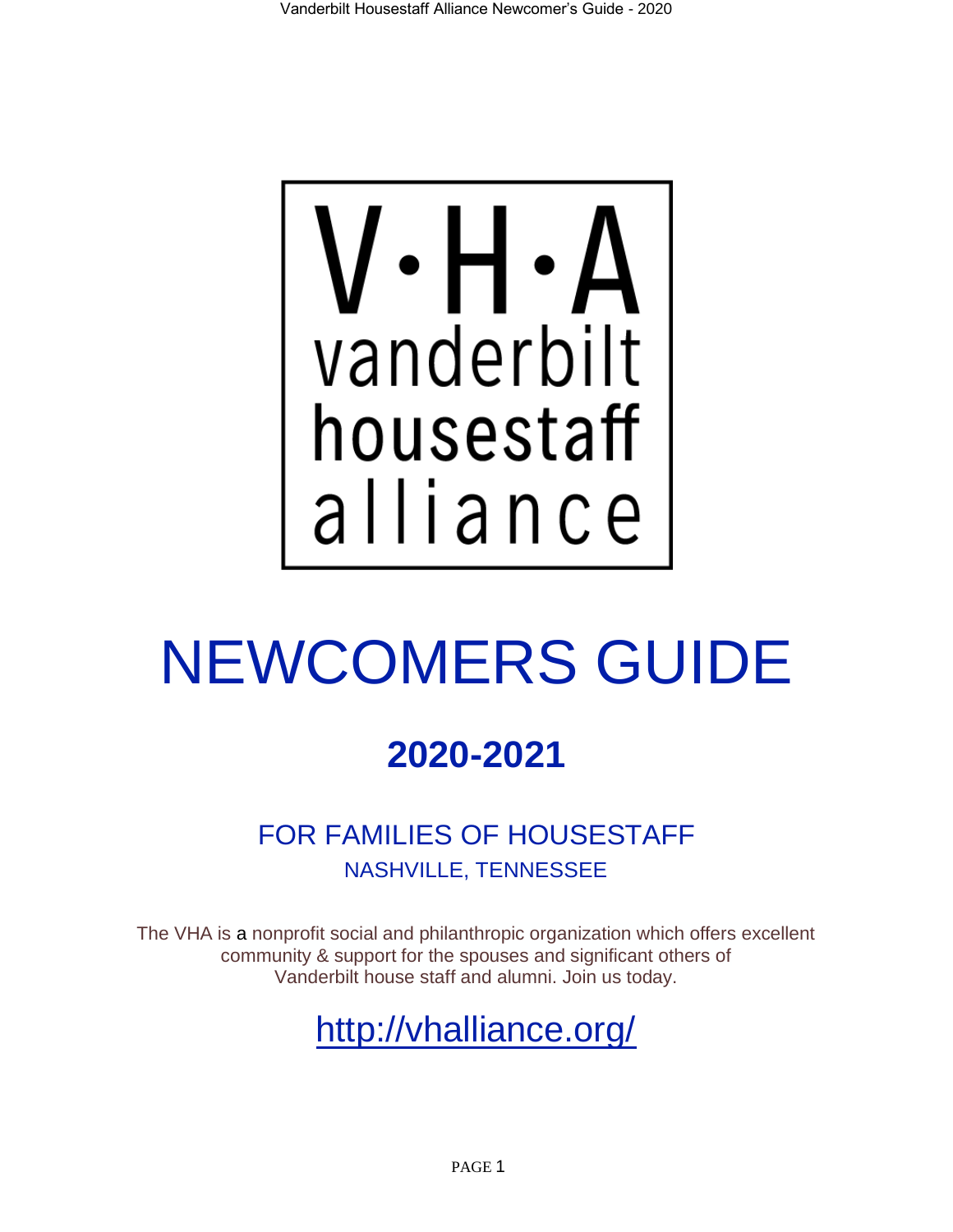The information contained in this guide was obtained from numerous sources. One of the sources most frequently relied upon was feedback from the general membership of the Vanderbilt Housestaff Alliance ("VHA"). These responses, and all other information contained herein, are provided for informational purposes and should not be considered a formal recommendation or endorsement of the VHA.

Jess Helfand, 2020-2021 President, and Emilee Friedman Fechter, 2019-2021 Vice President of the VHA, completed the most recent edits to this guide. Any questions or comments can be directed to [vp@vhalliance.org.](mailto:vp@vhalliance.org)

Copyright ©2020 Housestaff Alliance Foundation, Inc. (dba Vanderbilt Housestaff Alliance), PO Box 128544, Nashville, TN 37212. All Rights Reserved.

> Vanderbilt offers an excellent program for residents and fellows;

### **The VHA offers an excellent community for spouses and significant others.**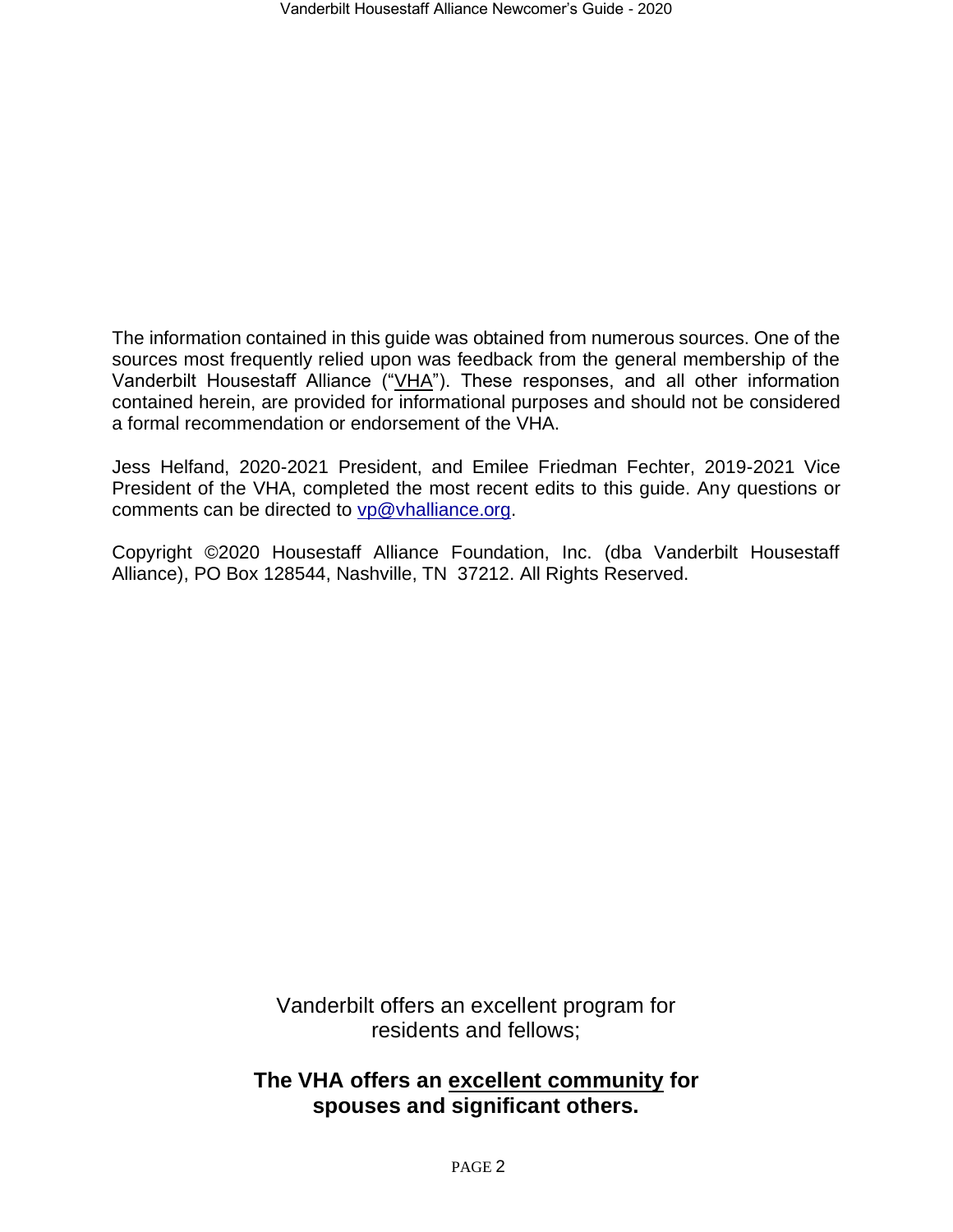### **Join the VHA! ...and join a community who knows what life with a resident is all about.**

# $V \cdot H \cdot A$ vanderbilt-housestaff-alliance

**What does that mean?** Spouses and significant others… we are here for you! We are a group of people who have something in common: a resident or fellow! When you join the VHA, you will have opportunities to explore Nashville and get connected with others in the Vanderbilt community. We look forward to meeting you along the way!

Our active members take part in…

- **Monthly Events**: Welcome Picnic, Wine and Tacos at Arrington Vineyards, Breakfast with Santa, Easter Egg Hunt, Grand Ole Opry, Brunch at Loveless Café, Kayak the Cumberland, and more!
	- **Groups**: Children's Playgroup, Book Club, Cooking/Food Club, Wine Club, and more!
- **"Matters of the Heart"** you and your spouse or significant other can enjoy a night out with Matters of the Heart - *dinner, drinks, and childcare are provided*.
- **VHA Mentors** who can help you answer questions and help you adjust to life in Nashville! Email us [\(president@vhalliance.org](mailto:president@vhalliance.org) or vp@vhalliance.org) and we'll connect you with a mentor! VHA Mentors are a great resource – they've been there and are here to help.
- **The VHA Newcomers Guide** An email will be sent to your resident or fellow. Check it out! The Newcomers guide can help you in your transition to Nashville - from areas of town, to restaurants, to childcare and much more! Need a local for real estate, banking, etc? The VHA Newcomer Guide has it all!

Join the VHA today – check out the Membership Form on the next page or go to **www.vhalliance.org**

> Mentors are available for incoming members! **Join the VHA Mentors Program**

**email [president@vhalliance.org](mailto:president@vhalliance.org) for more information!**

Want to really get connected? It's the cool thing to do.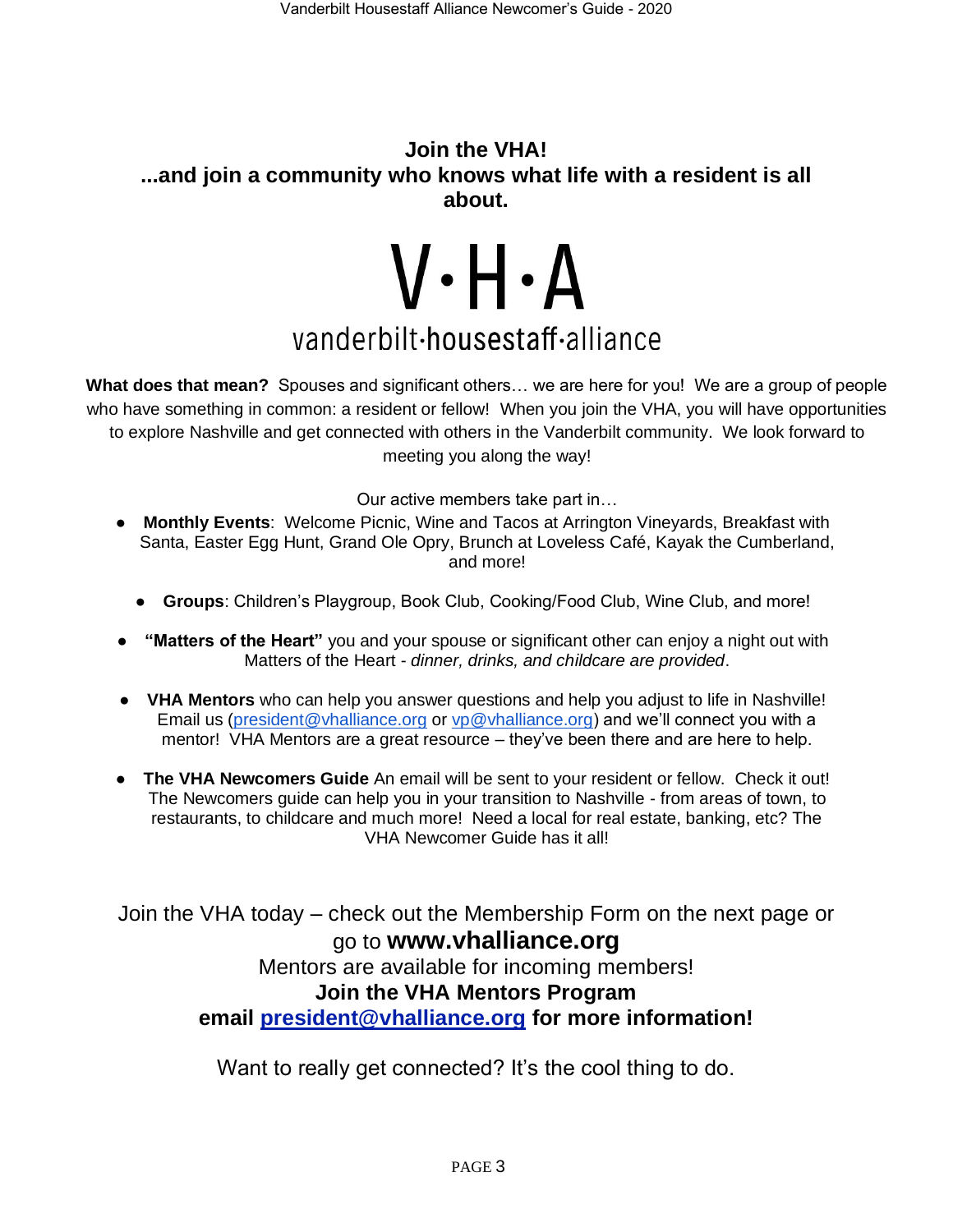## **Join the VHA Mentors Program!**

We have a mentor just for you.

Email us at [president@vhalliance.org](mailto:president@vhalliance.org) and we'll have your mentor connect with you. Your mentor has been there. Your mentor has made the move, lived in Nashville and experienced life with a resident. She or he will answer your questions about Nashville and Vanderbilt.

It's great to have someone who's been there help you get there. *The VHA – We're here for you.*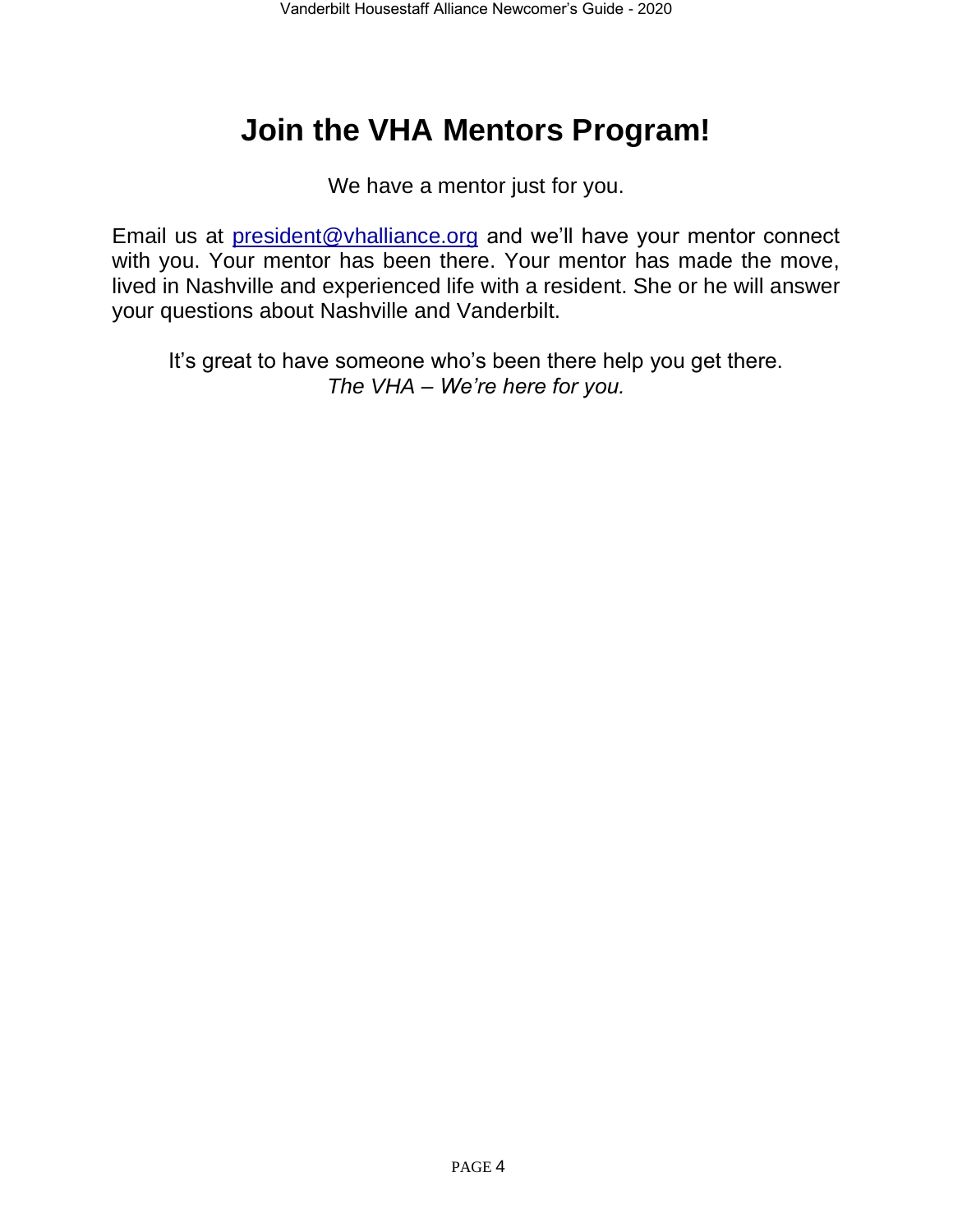### **Welcome to Nashville!**

Whether you are visiting and learning about the Vanderbilt University Medical Center community or are already planning a relocation to the "Athens of the South," I'm confident that you'll soon be happy to call Nashville, and Vanderbilt, your new home.

The Vanderbilt community is warm and friendly with multiple avenues of support available to you. If you are relocating to be part of the Vanderbilt Medical Center house staff, one of these supports is the Vanderbilt Housestaff Alliance ("VHA"). The VHA is a nonprofit social and philanthropic organization. Membership is open to the spouses and significant others of the Vanderbilt house staff and alumni. Our mission is a simple one: to promote friendship among members, foster a supportive environment, and serve the Nashville community. We provide numerous opportunities to meet and socialize with other resident families -- forging friendships and offering support during a particularly difficult time of medical training. We also do various service projects throughout the year and have numerous groups for our members to join. We hope you'll inquire further about the VHA and ultimately join our organization!

One of the VHA service projects is to generate this guide to life in Nashville, the "Newcomer's Guide." Our members update this guide annually, and many of us have continued to draw upon it throughout our stay here in Nashville. It contains information you will need for relocating (including information on real estate agents who sponsor the VHA) as well as information about fun things to do. You'll quickly discover what many of us already have – that Nashville is a great city and community and a wonderful place to call home.

If you are interested in receiving more information about the VHA or have questions, please feel free to e-mail us at [president@vhalliance.org](mailto:president@vhalliance.org) or [vp@vhalliance.org,](mailto:vp@vhalliance.org) or visit the VHA website at [http://vhalliance.org/.](http://vhalliance.org/) We look forward to meeting you!

Sincerely,

Jess Helfand & Emilee Friedman Fechter Vanderbilt Housestaff Alliance President and Vice President, 2020-2021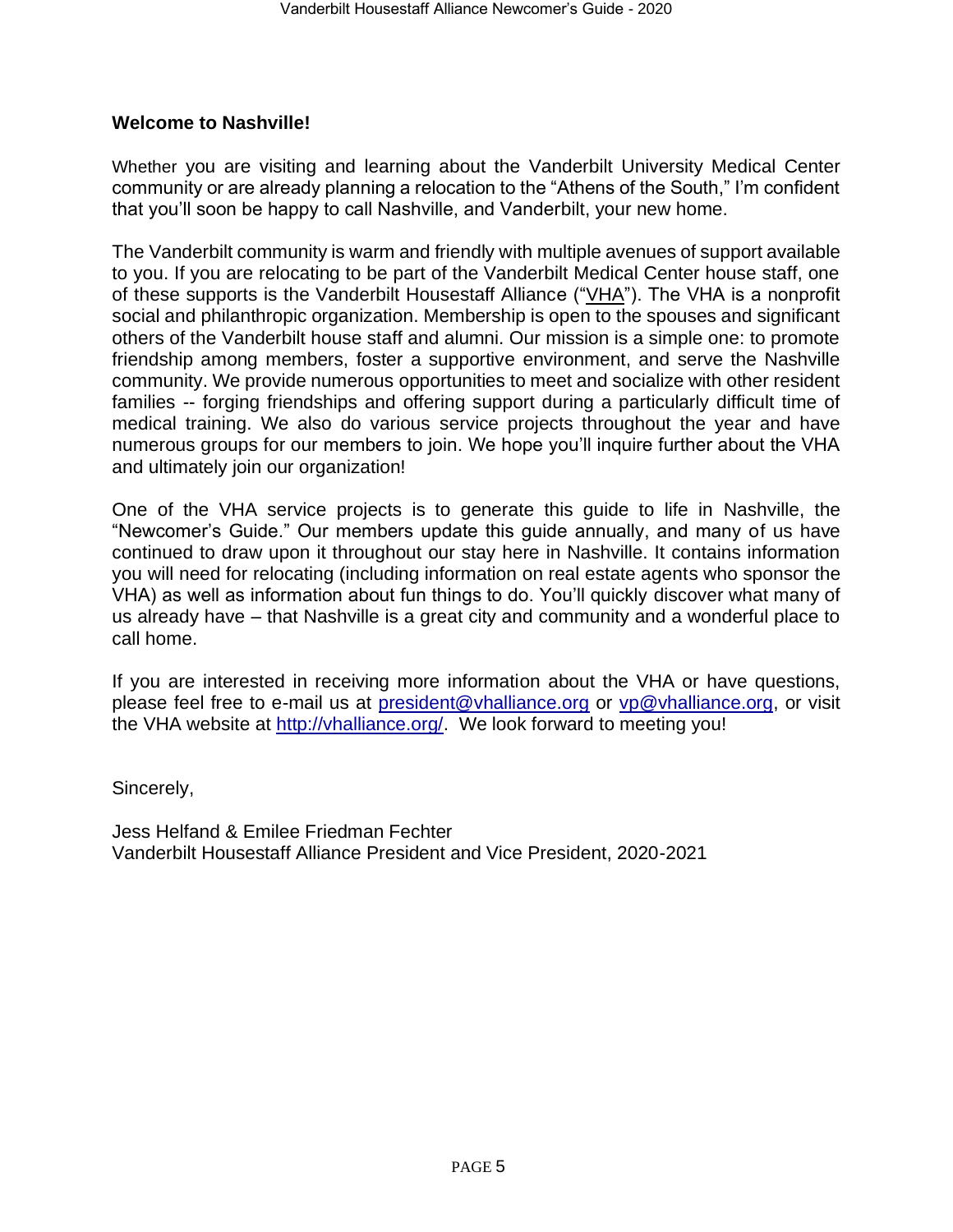### TABLE OF CONTENTS

| <b>GENERAL INFORMATION FOR NEWCOMERS</b>                                                                                                                                                                                                                                                             | 8                                                          |
|------------------------------------------------------------------------------------------------------------------------------------------------------------------------------------------------------------------------------------------------------------------------------------------------------|------------------------------------------------------------|
| <b>VUMC DUAL CAREER PROGRAM</b>                                                                                                                                                                                                                                                                      | 8                                                          |
| <b>HOUSING</b>                                                                                                                                                                                                                                                                                       | 9                                                          |
| <b>GREATER NASHVILLE - WHERE TO LIVE?</b><br>Vanderbilt/ Belmont/Sylvan Park/West End<br><b>Green Hills</b><br><b>Bellevue</b><br><b>The Capitol District</b><br><b>East Nashville</b><br><b>Crieve Hall/Nippers Corner</b><br>Hermitage/Mount Juliet<br>Brentwood/Cool Springs/Franklin<br>Woodbine | 9<br>10<br>10<br>10<br>11<br>11<br>11<br>12<br>12<br>12    |
| <b>PROFESSIONALS — VHA SPONSORS</b><br><b>Accounting and Legal Services</b><br><b>Banking &amp; Mortgage Services</b><br><b>Insurance and Financial Services</b><br><b>Realtors</b><br><b>Professional Services</b>                                                                                  | 13<br>13<br>Error! Bookmark not defined.<br>13<br>15<br>15 |
| <b>COUNSELING</b>                                                                                                                                                                                                                                                                                    | 15                                                         |
| <b>UTILITIES</b>                                                                                                                                                                                                                                                                                     | 16                                                         |
| <b>DRIVER'S LICENSE</b><br><b>Driver's License Testing Centers:</b>                                                                                                                                                                                                                                  | 18<br>19                                                   |
| <b>AUTOMOBILE REGISTRATION</b>                                                                                                                                                                                                                                                                       | 19                                                         |
| <b>VOTER REGISTRATION</b>                                                                                                                                                                                                                                                                            | 20                                                         |
| <b>MARRIAGE LICENSE</b>                                                                                                                                                                                                                                                                              | 20                                                         |
| <b>VARIOUS LAWS</b>                                                                                                                                                                                                                                                                                  | 21                                                         |
| <b>TAXES</b>                                                                                                                                                                                                                                                                                         | 21                                                         |
| <b>PUBLIC LIBRARIES:</b>                                                                                                                                                                                                                                                                             | 22                                                         |
| <b>NEWSPAPERS &amp; LOCAL PUBLICATIONS</b>                                                                                                                                                                                                                                                           | 22                                                         |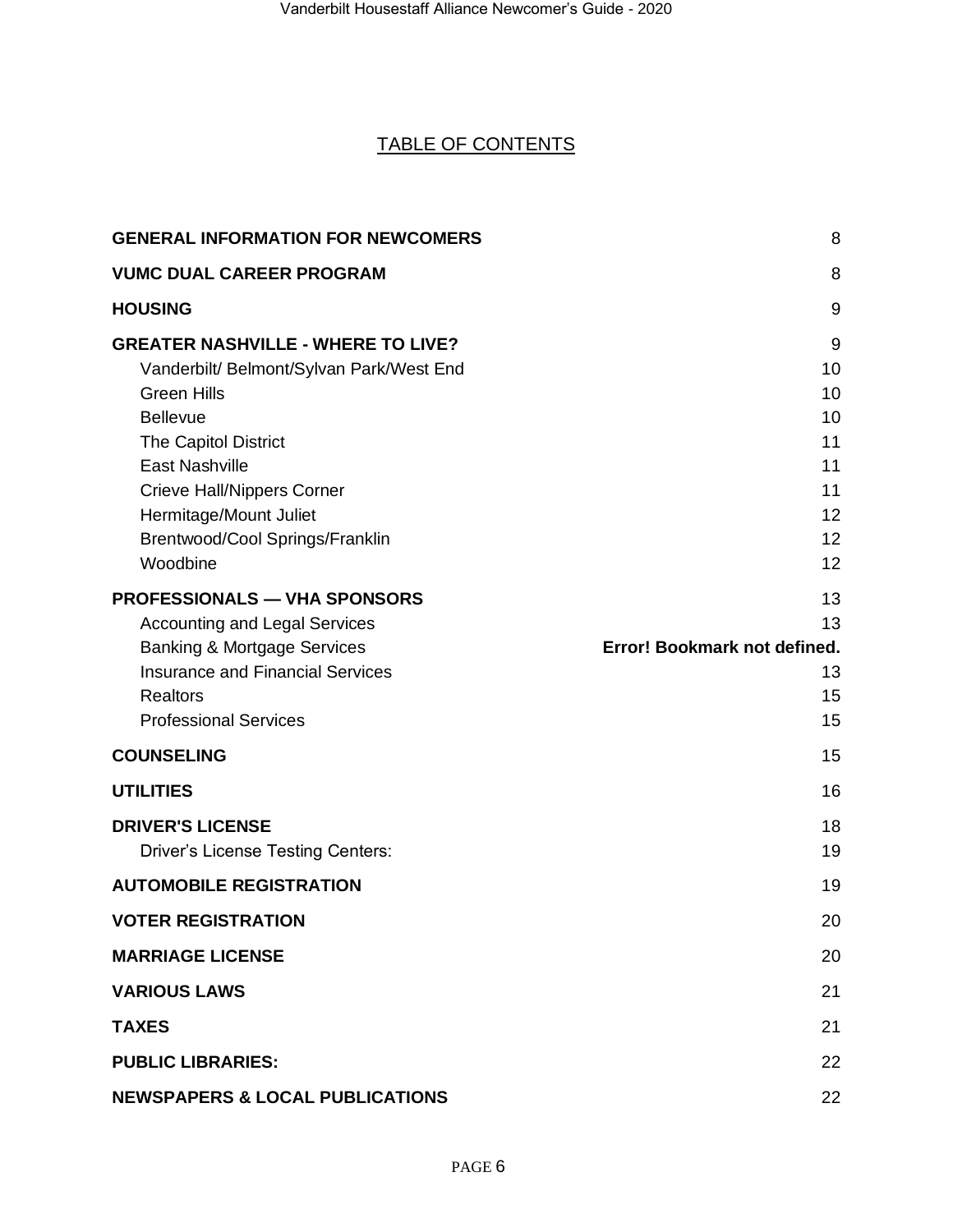| <b>GETTING AROUND</b>                                                                                                                                                                                      | 23                               |
|------------------------------------------------------------------------------------------------------------------------------------------------------------------------------------------------------------|----------------------------------|
| <b>VUMC PERKS AND DISCOUNTS</b>                                                                                                                                                                            | 24                               |
| <b>PET INFORMATION</b><br>Dog Parks                                                                                                                                                                        | 24<br>24                         |
| <b>EDUCATION</b><br><b>Public School System</b><br>Private Schools:                                                                                                                                        | 25<br>25<br>25                   |
| <b>CHILDCARE INFORMATION</b>                                                                                                                                                                               | 25                               |
| <b>ACTIVITIES FOR CHILDREN</b><br><b>Playgrounds and Parks</b><br><b>Art and Science Activities</b><br>Music and Play Activities<br>Children's Story Time and Entertainment<br><b>Other Kid Activities</b> | 27<br>27<br>27<br>28<br>29<br>29 |
| <b>SPECTATOR SPORTS</b>                                                                                                                                                                                    | 31                               |
| <b>QUICK GUIDE TO SHOPPING</b>                                                                                                                                                                             | 32                               |
| <b>PARKS AND RECREATION</b>                                                                                                                                                                                | 33                               |
| <b>RESORT GOLF</b>                                                                                                                                                                                         | 36                               |
| <b>MUSEUMS and SPECIAL ATTRACTIONS</b>                                                                                                                                                                     | 36                               |
| <b>THEATERS AND ENTERTAINMENT</b>                                                                                                                                                                          | 41                               |
| <b>LIVE MUSIC VENUES</b>                                                                                                                                                                                   | 43                               |
| <b>ANNUAL EVENTS</b>                                                                                                                                                                                       | 43                               |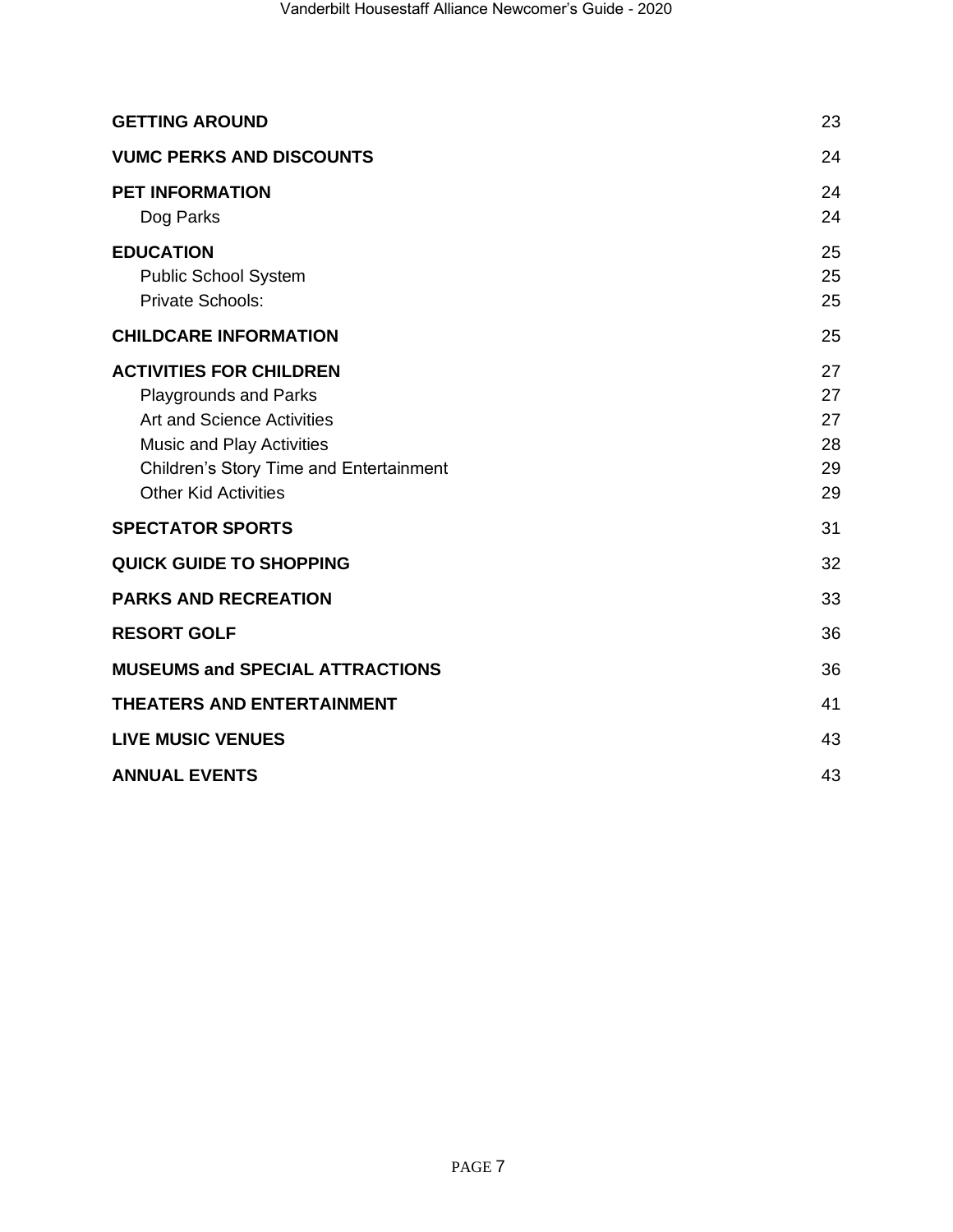## <span id="page-7-0"></span>**GENERAL INFORMATION FOR NEWCOMERS**

*Metropolitan Government of Nashville and Davidson County:*

[http://www.nashville.gov,](http://www.nashville.gov/) 615-862-8750

The official website of the city/county government, which includes all sorts of resources about ways to live, work, and play effectively in Nashville.

### *Nashville Convention and Visitors' Bureau:*

[http://www.visitmusiccity.com,](http://www.visitmusiccity.com/) 800-657-6910

Website includes information on the many attractions and things to do when visiting Nashville – great for ideas when you're still new to the city.

### *Tennessee State Government:*

[http://www.tn.gov](http://www.tn.gov/)

The official state government webiste can answer numerous relocation questions about moving to Tennessee, including information on obtaining your driver's license, registering your vehicle, and registering to vote.

### *Nashville Area Chamber of Commerce:*

[http://www.nashvillechamber.com,](http://www.nashvillechamber.com/) (615) 743-3000

Website includes a wealth of information useful when planning a move to Nashville.

### *Now Playing Nashville:*

[http://www.nowplayingnashville.com](http://www.nowplayingnashville.com/)

Nashville and Middle Tennessee's ultimate guide to arts and entertainment events.

## <span id="page-7-1"></span>**VUMC DUAL CAREER PROGRAM**

The Dual Career Program offers free job search assistance for up to one year for spouses and partners of newly recruited residents. Services include consultation session via phone, resume critique, access to dual career website, and more. Find out more at <https://hr.vumc.org/dualcareer/>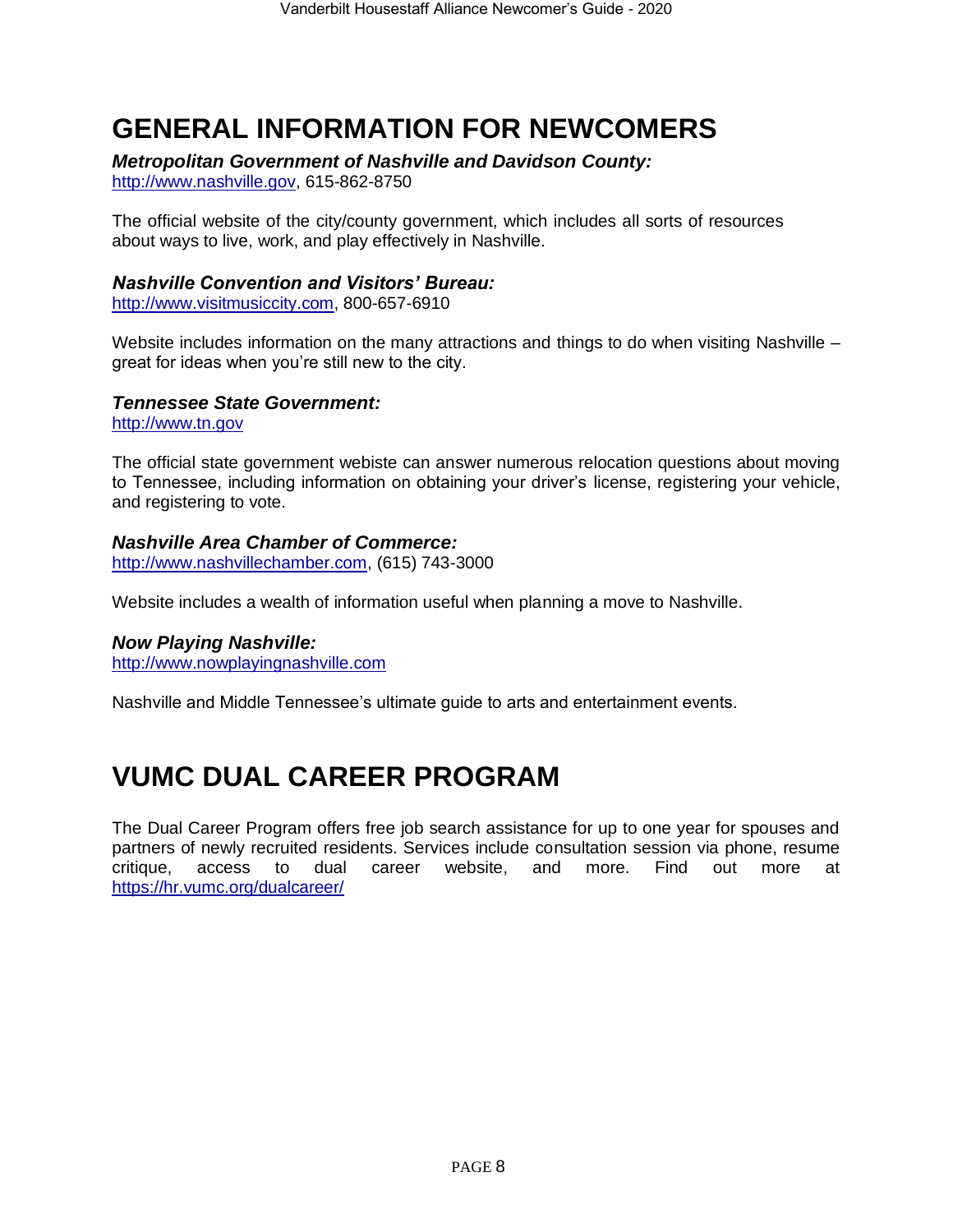## <span id="page-8-0"></span>**HOUSING**

### *Vanderbilt's "Off Campus Referral Service"*

The Off-Campus Referral Service has a great deal of information about rental properties provided to Vanderbilt by individuals interested in renting to members of the Vanderbilt community. They maintain files that are updated daily about everything from rental homes/duplexes, to efficiency apartments, to locating a roommate. They can also provide information about utilities, school districts, realtors, etc. The office is located at Branscomb Quadrangle, 2601 Vanderbilt Place, Rm 4119 and the office hours are Monday -Friday, 8-5. Additional information can be obtained by contacting Kathy Hutchison in the Office of Housing and Residence Life at kathy.hutchison@vanderbilt.edu or at (615) 322-2594 and at their website: [kathy.hutchison@vanderbilt.edu](mailto:kathy.hutchison@vanderbilt.edu) or at (615) 322-2594 and at their website: <https://apphost2.its.vanderbilt.edu/studentbiz/OCReferral/>

### *Office of Graduate Medical Education (GME)*

The Office of Graduate Medical Education has also collected a number of useful informational links on its website: <http://www.mc.vanderbilt.edu/gme> - click on ["New House Staff"](http://www.mc.vanderbilt.edu/root/vumc.php?site=gme&doc=20376) on the left hand side of the page. Among the information is a number of links to various sources of housing information, including some links for housing and roommate listings.

### **Realtors**

A listing of area realtors can be found in the Professionals section, beginning on page 14.

### **Apartment Locator Services**

Free national apartment rental publications with local listings are available at most Nashville area supermarkets. You may also contact the publishers directly at:

<span id="page-8-1"></span>

Apartment List <https://www.apartmentlist.com/tn/nashville> Apartment Finder <http://www.apartmentfinder.com/> Apartment Guide <http://www.apartmentguide.com/> Apartments.com <http://www.apartments.com/> Zillow <http://www.zillow.com/nashville-tn/rent/>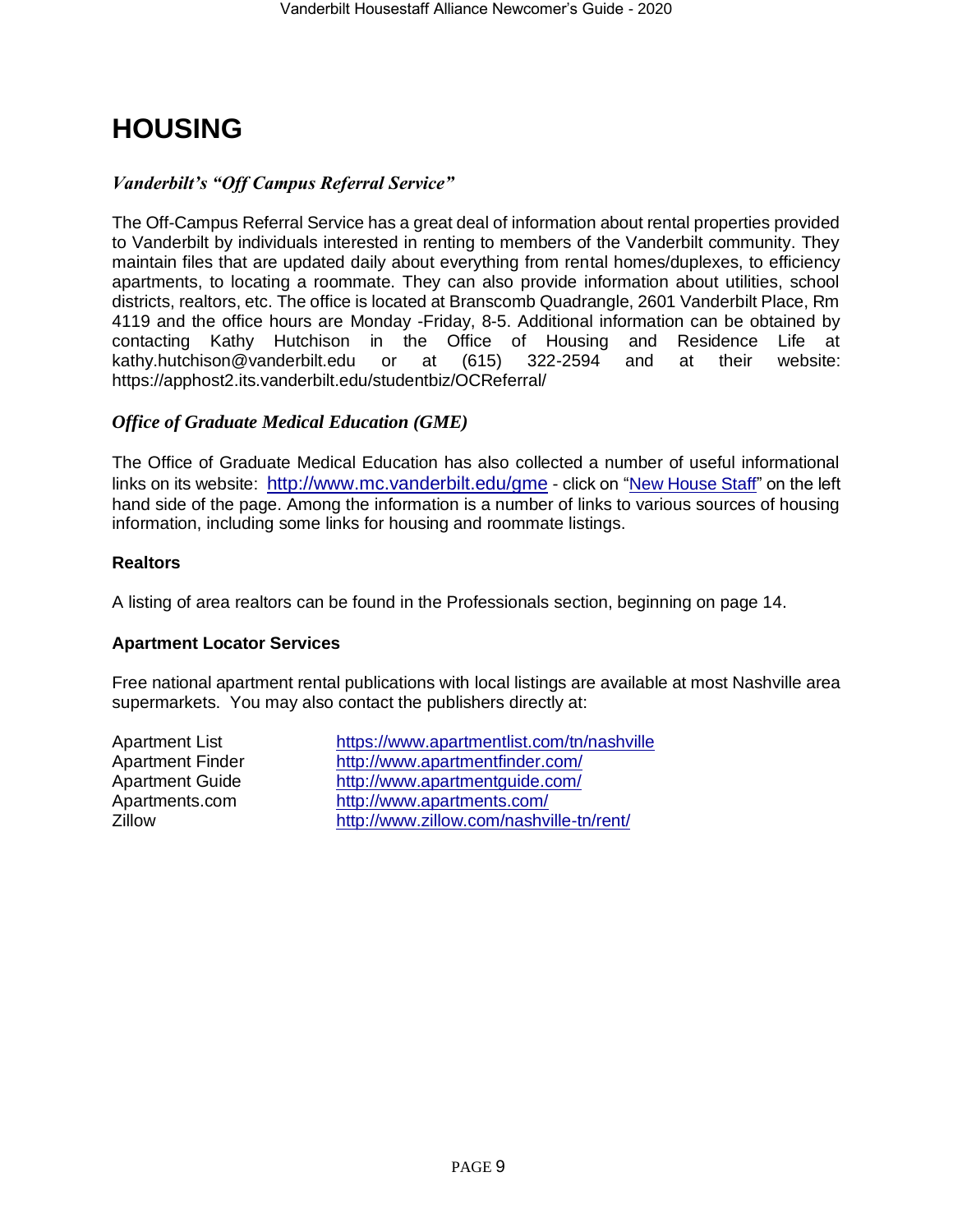## **GREATER NASHVILLE - WHERE TO LIVE?**

The residential districts of greater Nashville are subdivided into 14 general areas. While Vanderbilt residents literally reside all over the map, listed below are descriptions of seven areas where many Vanderbilt Housestaff Alliance members reside, both as renters and homeowners. If you expect to be in Nashville long enough to buy, we recommend working with a buyer's agent to get the best available information about public safety, schools, and quality of life. A map of the greater Nashville area, divided into these residential sections, follows.

### <span id="page-9-0"></span>**Vanderbilt/ Belmont/Sylvan Park/West End**

The Vanderbilt/Belmont/Sylvan Park/West End area has many well-constructed older homes (predominantly 1920s-1960s), as well as a number of apartments, town homes, and condominiums. These in-town neighborhoods are pedestrian-friendly, near Vanderbilt and Hillsboro Village, convenient to downtown, and loaded with amenities. This area has coffee houses, brew pubs, good restaurants, banks and unique shopping. The biggest advantage to living in this area is its proximity to Vanderbilt. Some residents live close enough to even walk or ride a bike. Of course, this close proximity has a price. Housing in the Vandy/West End area can be expensive, but some reasonably priced housing is available (but will usually require some fixing up). This area is in Area 2 on the map, close to Vanderbilt between West End Avenue and Charlotte Pike.

### <span id="page-9-1"></span>**Green Hills**

<span id="page-9-2"></span>Green Hills is an upscale area about five miles southwest of downtown Nashville. Consisting of mostly older homes and newer condominium complexes, this area offers safety, good neighborhoods, quiet streets for walking and running, as wells as good schools. Green Hills is convenient to both Vanderbilt and the interstates. The Mall at Green Hills is a favorite of Nashville shoppers because of its variety of stores: Coach, Bebe, Restoration Hardware, Pottery Barn, Kiehl's, Macy's, etc. It also has several great restaurants including Cheesecake Factory, Carraba's Italian Grill and Panera Bread. The two main disadvantages to the Green Hills area are that the housing is very expensive and the traffic in the area can be heavy. On the map provided, Green Hills is in northeastern portion of Area 2.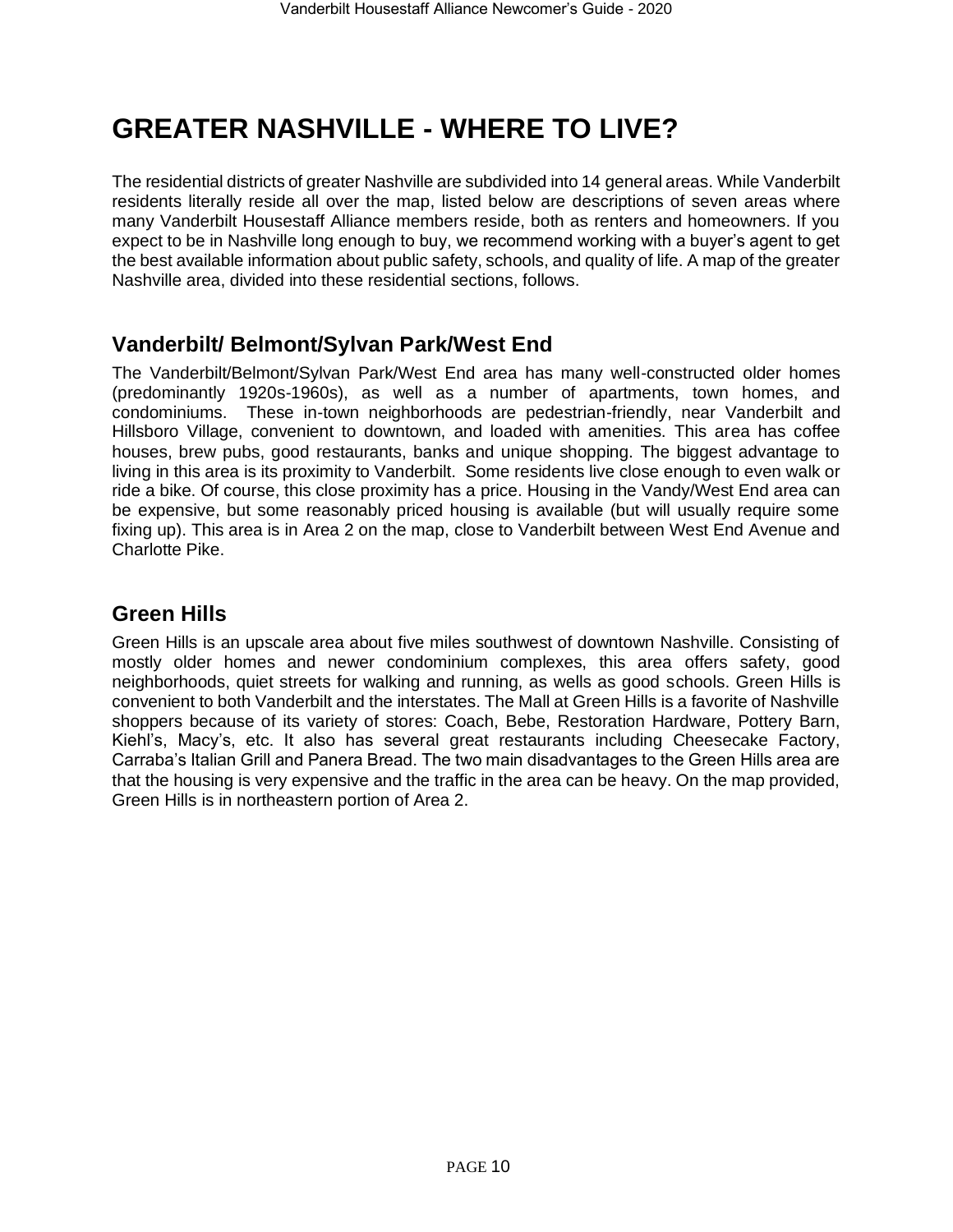### **Bellevue**

With plentiful housing in the rolling hills west of downtown Nashville, it's easy to see what makes Bellevue so popular. This area has a lot of apartments, condos and subdivisions that are affordable. (If you're looking for a big yard or an older house, this isn't the suburb for you.) The Bellevue area is quiet and safe, making it a good place to raise children. The area offers easy access to Interstate 40, but requires at least a 20-minute drive to Vanderbilt. Bellevue also has a good public grade school, Harpeth Valley Elementary, and a relatively new YMCA. The downside is that, being on the western edge of Nashville, it is a longer drive to get any other part of town, especially areas south of Nashville like Cool Springs. On the map provided, Bellevue is in the western most part of Area 2, located right off I-40 west (or straight west on West End Ave).

### <span id="page-10-0"></span>**The Capitol District**

The area just North of downtown but inside the urban interstate loop has grown and changed dramatically in the past few years. Best known for Germantown, home to well-known Nashville eateries Mad Platter, Monell's, Germantown Café, City House, and Rolf & Daughters, other nearby neighborhoods include Salemtown, Hope Gardens, and Historic Buena Vista. Located at the Eastern end of Nashville's legendary Jefferson Street, this area provides convenient access to downtown, Vanderbilt, and most of the rest of the city. Other points of interest include Nashville's brand new minor league ballpark at Sulphur Dell, the Nashville Farmer's Market, and the Bicentennial Mall state park. This area is basically right at the middle of the map.

### <span id="page-10-1"></span>**East Nashville**

<span id="page-10-2"></span>If you enjoy urban living, East Nashville's got the right stuff. It sits right across the Cumberland River from downtown and was Nashville's first urban neighborhood, full of beautiful historic homes offering everything from Victorian cottages built before the turn of the century, and quaint 1920's bungalows to modern homes and condos. Its low-key vibe, neighborly feel, and down-to-earth personality make this community a great place to escape the city without leaving town. Shelby Park offers a 16-mile run/bike path, several playgrounds, two golf courses and a dog park. Walk from your house to a variety of unique shops, art galleries, coffee shops and eateries in East Nashville or cross the pedestrian bridge and stroll through downtown! Research more at [http://www.eastnashville.org/.](http://www.eastnashville.org/) On the map provided, East Nashville is in Area 6 & 7, in the North East quadrant near downtown Nashville.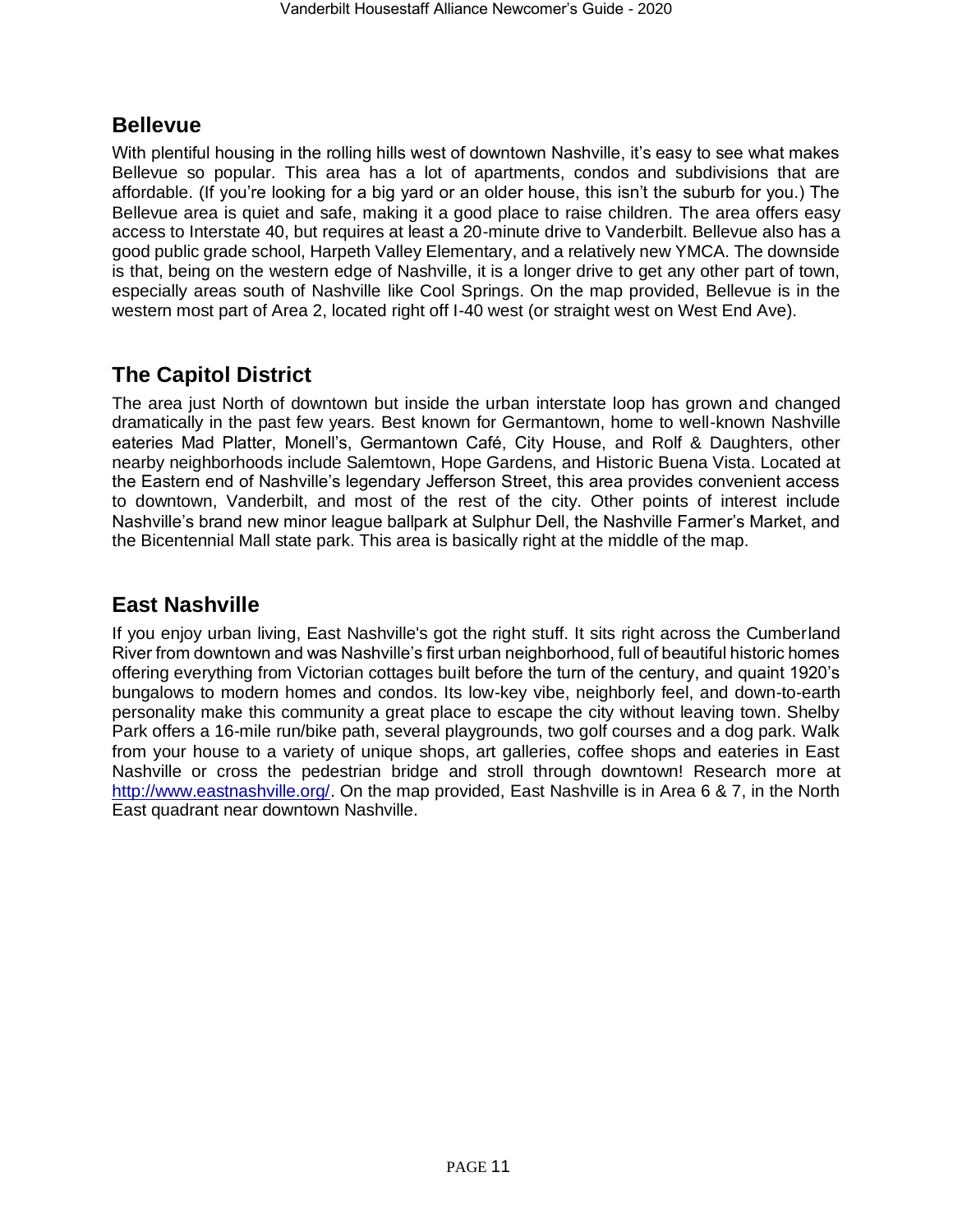### **Crieve Hall/Nippers Corner**

Residents are attracted to the Crieve Hall area for its modest housing prices and prime location. From here, almost any destination in the area is a short (10 to 15 minute) drive. The area is full of subdivisions built in the early 1960s. It is a quiet and relatively safe area where you can buy an older house (predominantly ranch-style) with a nice yard for an affordable price. Crieve Hall has several good public grade schools (but some that are less desirable, so be sure to do some research when looking at homes) and a beautiful new public library. This centrally located area (northern Area 1 on the map) is about 8 miles from Vanderbilt and has great access to I-65, making a trip to Vanderbilt about 12-15 minutes.

### <span id="page-11-0"></span>**Hermitage/Mount Juliet**

From Vanderbilt, go east on I40 or I440. Right past the airport you will find Hermitage (Davidson County) and Mount Juliet (Wilson County). Both areas are still more affordable; Mount Juliet is a great option for families because of the excellent Wilson County school district (and lower property taxes). Expect commute times to Vanderbilt to be 25-45min depending on traffic.

### <span id="page-11-1"></span>**Brentwood/Cool Springs/Franklin**

From Vanderbilt, go South on I-65 and you will find the areas of Brentwood, Cool Springs, and Franklin (in that order as you travel south). These three areas are located in Williamson County and provide a fantastic school system and a booming local economy. The Cool Springs area, which has grown significantly in recent years, has many movie theaters, restaurants and strip malls. Traffic during rush hour can be heavy and housing costs more than in the most areas in Davidson County. On the map provided, this area is located south of Nashville off I-65 and Franklin Road (Area 10 and the southern portion of Area 1).

### <span id="page-11-2"></span>**Woodbine**

Woodbine is an up and coming area in the heart of Nashville. Residents of Woodbine are attracted to the affordable prices and proximity to so much of the city (only an 11-minute drive from both Vanderbilt and downtown). There is a lot of diversity in this area (including great ethnic restaurants), as well as a growing sense of community fostered by the Woodbine Neighborhood Association. Most of the housing choices are older homes, though there are some new condominiums. The nearby Thompson Lane branch library and adjacent Coleman Park playground are great places to take children for an outing, and the Coleman Community Center offers a very affordable gym and exercise classes. Woodbine is also very close to the Nashville Zoo and Adventure Science Center. Some downsides include that the nearby businesses along Nolensville road are not very attractive. If you are looking for a pristine suburban-looking area, this is not it. Also, though local Whitsitt Elementary has a safe and friendly environment, its test scores are historically low, so many families in the neighborhood choose to homeschool or drive their children to an optional school instead. To visit Woodbine, take the Nolensville exit off of I-440.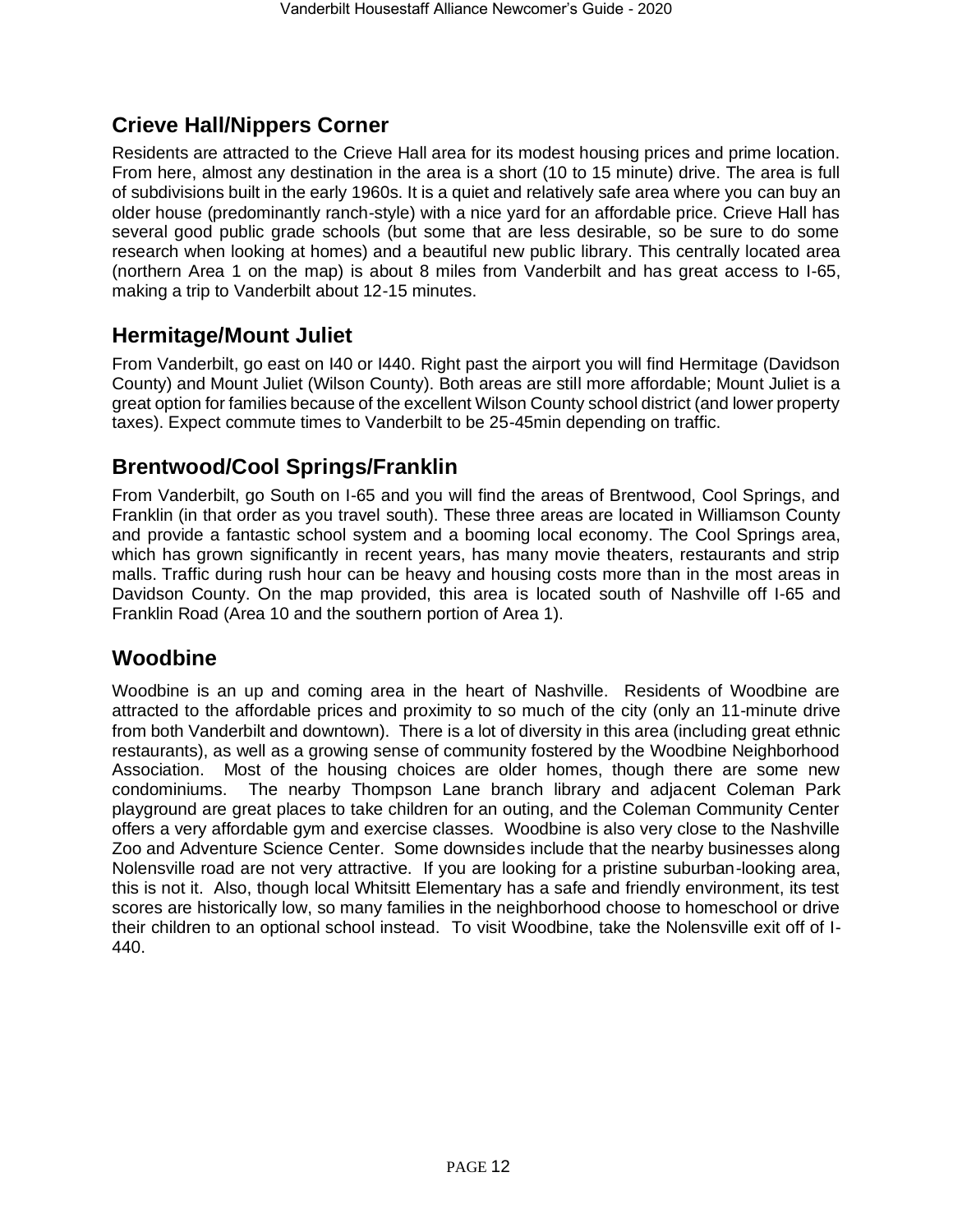## <span id="page-12-0"></span>**PROFESSIONALS — VHA SPONSORS**

The following professionals are all supporters of the Vanderbilt Housestaff Alliance and many have provided services to its members in a variety of areas.

### <span id="page-12-1"></span>**Accounting and Legal Services**

### **Jim Durham CPA**

 **Jim Durham** (615) 662-2808 [jim@jimdurhamcpa.com](mailto:jim@jimdurhamcpa.com) http://www.jimdurhamcpa.co[m](mailto:allan.phillips@peachtreeplanning.com)

### **Banking & Mortgage Services**

### **Regions Bank**

**John Whitaker,** Mortgage Loan Officer (615) 748-1594, (615) 414-1466 (cell) <https://www.regions.com/MLO/johnwhitaker> [john.whitaker@regions.com](mailto:john.whitaker@regions.com)

### **Sun Trust**

**Stuart Clamp,** Vice President, Senior Loan Officer *NMLS # 93471* (615) 297-7270, (615) 668-2392 (cell) [www.suntrust.com/stuart.clamp](http://www.suntrust.com/stuart.clamp) [stuart.clamp@suntrust.com](mailto:stuart.clamp@suntrust.com)

#### **Renasant Bank**

**Lyndsey Jesperson Steen,** Private Banking Portfolio Manager (615) 279-2932 (615) 473-1703 (cell) [www.renasant.com](http://www.renasant.com/) [lyndsey.steen@renasant.com](mailto:lyndsey.steen@renasant.com)

### **Synovus Financial**

<span id="page-12-2"></span>**Alene Gnyp,** Mortgage Loan Originator (615) 582-2334 (cell) (615) 271-2111 (office) [www.synovus.com/AleneGnyp](https://www.synovus.com/AleneGnyp)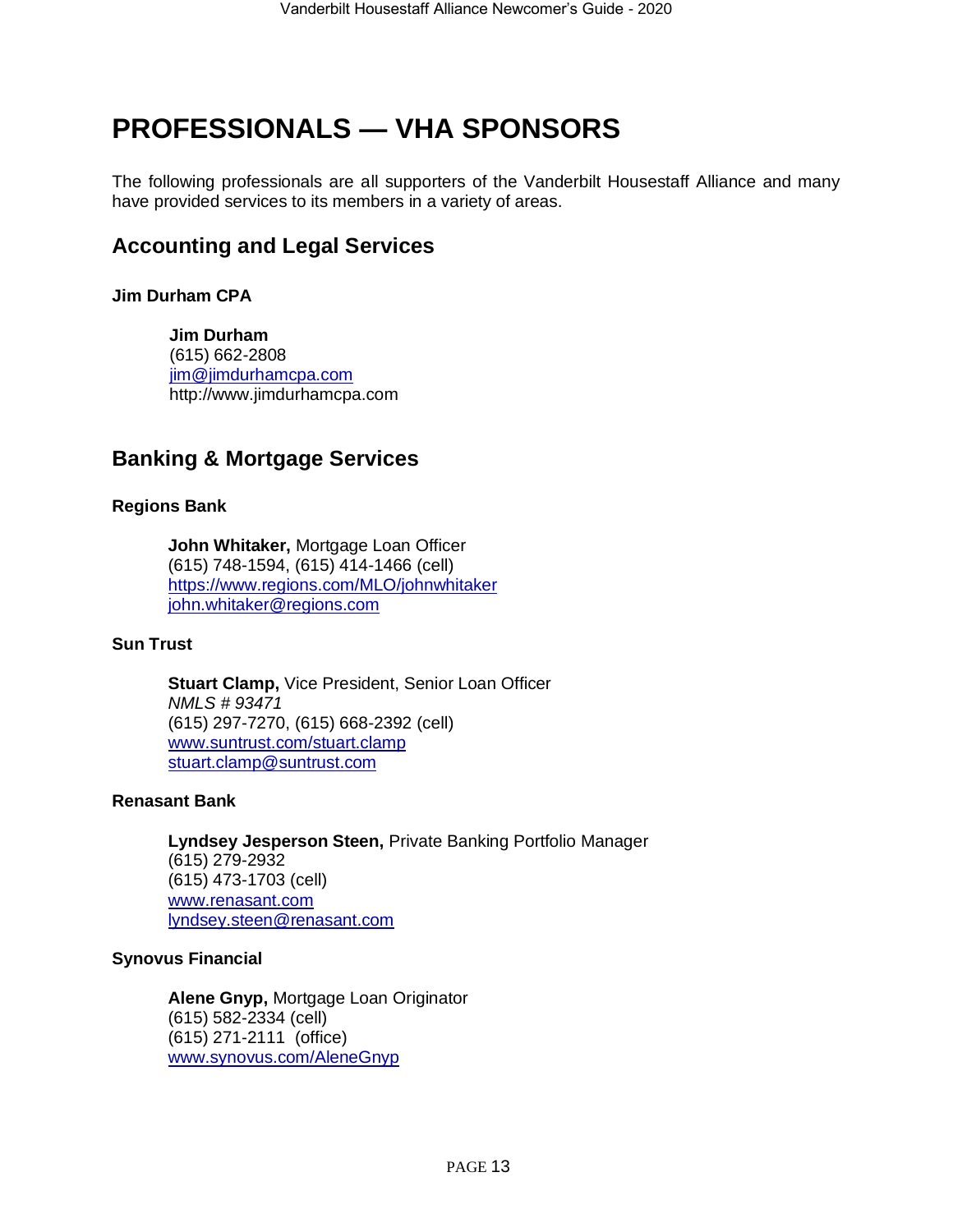### **Insurance and Financial Services**

### **Northwestern Mutual**

### **Brock Allender**

(615) 742-8709 brock.allender@nmfn.com

### **Burke Financial Group**

**Daniel Burke** (615) 224-9553, (615) 406-9478 (cell) [Daniel@BurkeFG.com](mailto:Daniel@BurkeFG.com) [www.BurkeFG.com](http://www.burkefg.com/)

### **Shoemaker Financial**

 **Jeremy Smith** (615) 383-0262 [jsmith@shoemakerfinancial.com](mailto:jsmith@shoemakerfinancial.com)

### **Jim Durham CPA**

 **Jim Durham** (615) 662-2808 [jim@jimdurhamcpa.com](mailto:jim@jimdurhamcpa.com) [http://www.jimdurhamcpa.com](http://www.jimdurhamcpa.com/)

### **Marsh & McLennan Agency, LLC**

*Long Term Disability*

**Marc Flur Senior,** Consultant I Executive Benefits (919 [786-5605](tel:+%20919-786-5605) [marc.flur@marshmma.com](mailto:marc.flur@marshmma.com) [www.marshmma.com](http://www.marshmma.com/)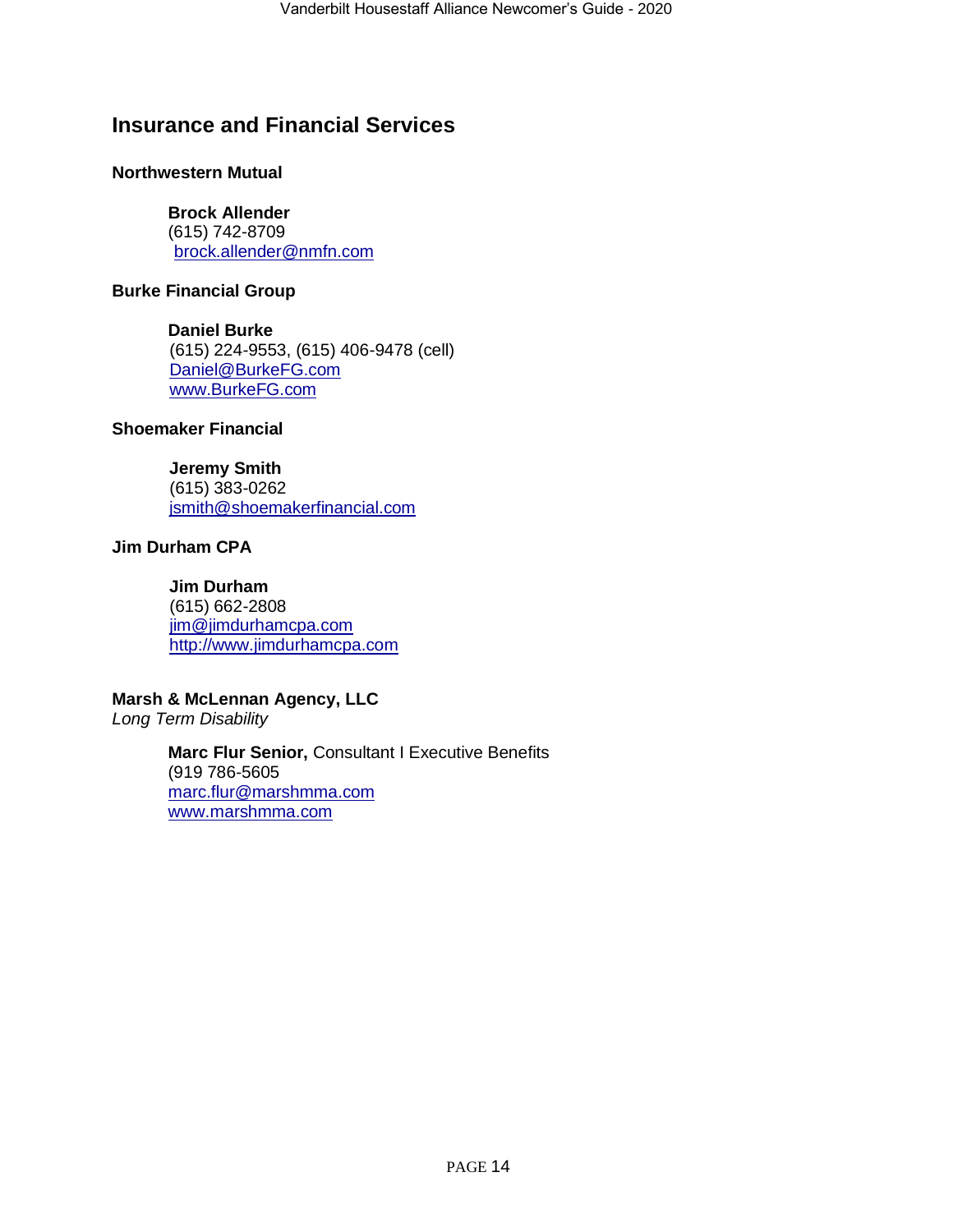### <span id="page-14-0"></span>**Realtors**

**Keri Cannon**, Fridrich and Clark Realty, 3825 Bedford Avenue, Suite 102, Nashville, 37215 (615) 327-4800, (615) 482-1593 (cell) [http://www.homestheplace.com](http://www.homestheplace.com/) keri.cannon@comcast.net

**Carolyn Akins**, Carolyn Akins Real Estate (615) 504-2447 [carolyndakins@icloud.com](mailto:carolyndakins@icloud.com)

**Jody Hull**, Keller Williams Realty, 30 Burton Hills Blvd., Suite 175, Nashville 37215 (615) 425-3600, (615) 482-4282 (cell) jbhull04@yahoo.com

**Josh Anderson**, Josh Anderson Real estate (615) 823-1555 [josh@joshandersonrealestate.com](mailto:josh@joshandersonrealestate.com) [www.joshandersonrealestate.com](file:///C:/Users/Jessica/Downloads/www.joshandersonrealestate.com)

### <span id="page-14-1"></span>**Other Services**

#### **Moxie Pest Control**

(615) 469-5710 [www.moxiepestcontrol.com](http://www.moxiepestcontrol.com/) [nashville@moxiepestcontrol.com](mailto:nashville@moxiepestcontrol.com)

### **On The Move Moving & Storage**

(615) 793-0500 [www.onthemovetn.com](http://www.onthemovetn.com/)

#### **Game Point Cafe**

<span id="page-14-2"></span>107 S. 11th Street, Nashville 615-777-3278 <www.gamepointcafe.com>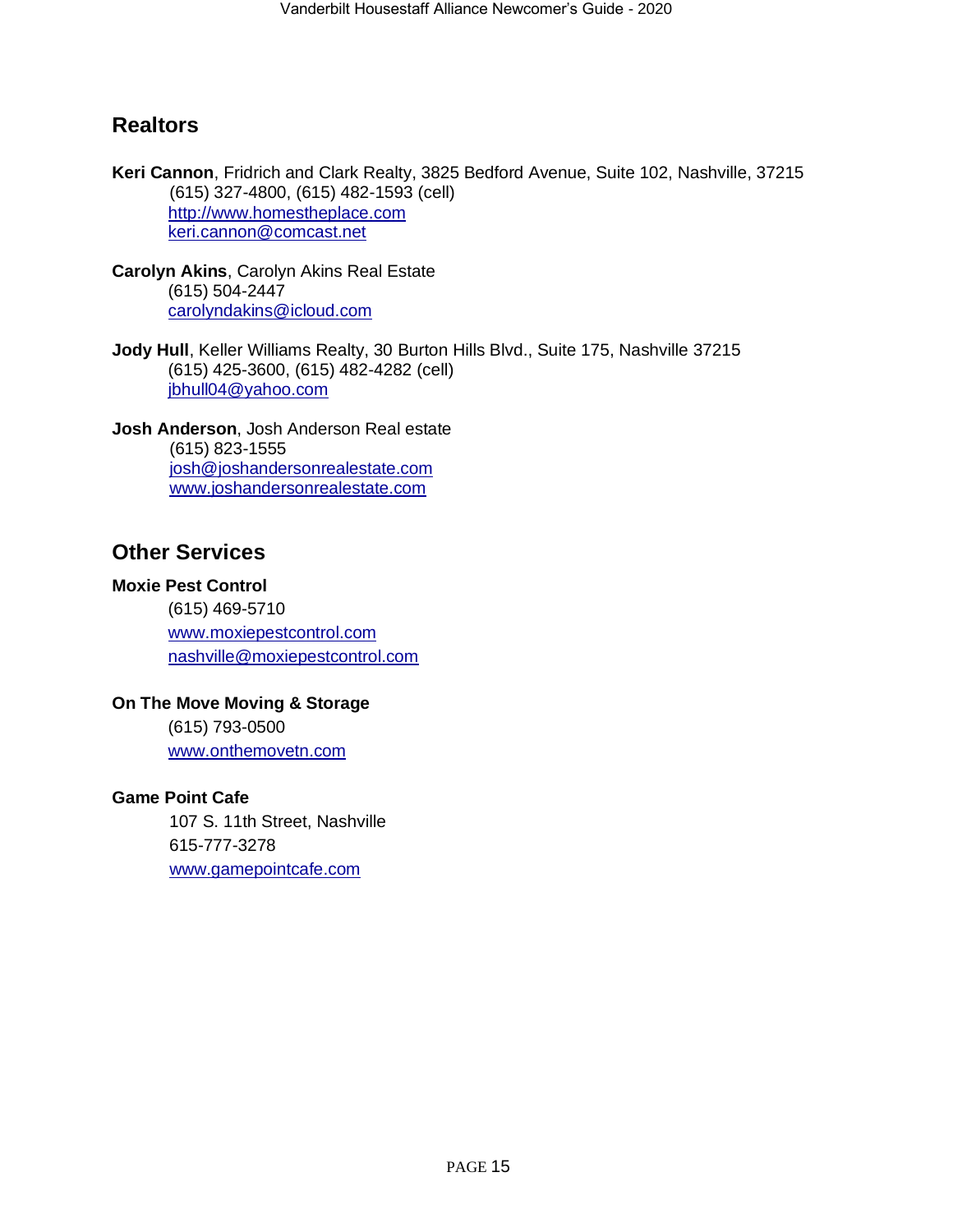## **COUNSELING**

### **The Faculty and Physician Wellness Program**

(615-936-1327) <https://www.vumc.org/health-wellness/work-life>

The Faculty and Physician Wellness Program is available to provide psychological support to the Vanderbilt faculty as well as housestaff, and their spouses or significant others. The Faculty and Physician Wellness Program at Work/Life Connections-EAP offers brief individual, pre-marital, and counseling for couples. It is a confidential, employee benefit.

## <span id="page-15-0"></span>**UTILITIES**

Before moving into your new home, you should make arrangements with the following utility companies for services.

### *Electricity:*

### **Nashville Electric Service (NES)**

1214 Church St, Nashville, (615) 7366900, [http://www.nespower.com](http://www.nespower.com/) Call Center Hours: M-F 6 a.m. 11 p.m., Sat. 7 a.m. - 5 p.m. Walk up Hours: M-F 8 a.m. – 6 p.m.

To start service call 615-736-6900. At the prompt, press 2 to reach an advisor.

To sign up in person, visit our office at 1214 Church Street (M-F, 8 a.m. to 6 p.m.) and enter the middle door labeled Customer Lobby.

You need two current forms of identification (i.e., driver's license, social security card, passport, birth certificate). One must be U.S. government issued (or a political subdivision thereof), one must include a photograph.

**Middle Tennessee Electric Membership Corporation (MTEMC)** 555 New Salem Highway Murfreesboro, TN 37128 1-877-777-9020 [www.mtemc.com](http://www.mtemc.com/)

Start service by visiting<https://www.mtemc.com/Service-Requests>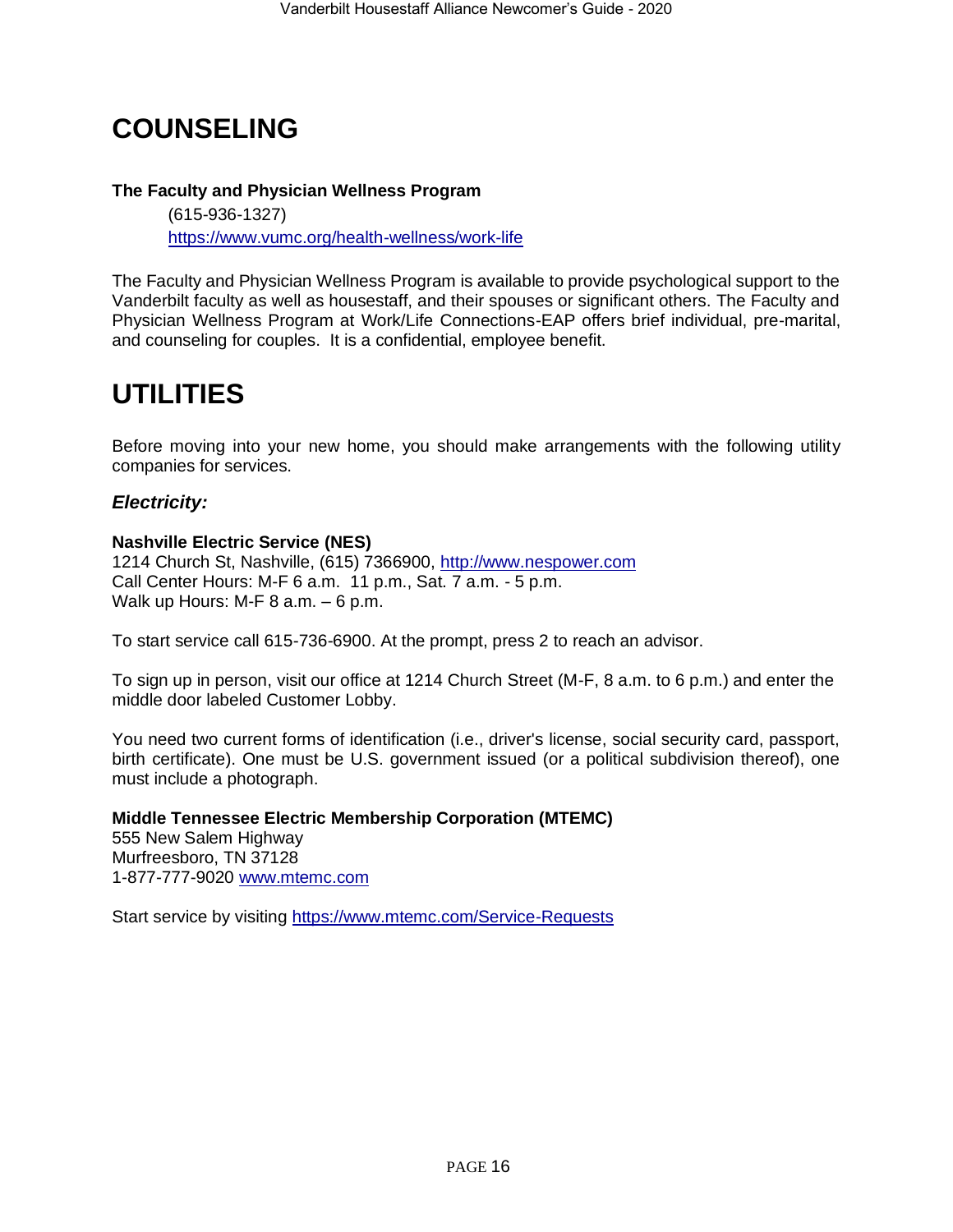### *Natural Gas:* **Piedmont Natural Gas**

(800) 752-7504, (615) 734-0665, [http://www.piedmontng.com](http://www.piedmontng.com/) Call Center Hours: M-F 6 a.m.-8 p.m., Sat 7 a.m. – 6 p.m., Closed Sunday

To establish service, call customer service at the above number or make a service request through their online system (company is based out of North Carolina—no local office available). New customers will need to provide social security and driver's license numbers and give permission to undergo a credit check or leave a deposit with the utility. If a deposit is required, it will be based on the two previous highest bills at the location. If the prior customers at your location were delinquent, you will need to provide a notarized copy of the lease showing your date of occupancy. Electricity and water will need to be active prior to your gas service start date.

### *Water:*

### **Metro Water Services**

1700 3rd Ave N, Nashville, (615) 862-4600,<http://www.nashville.gov/water> Business Hours: M-F 8:00 a.m.-5:00 p.m.

Residential customers starting water service must pay a non-refundable service initiation fee of \$35.00 for guaranteed same day service or \$25.00 for any day thereafter. When you call, be prepared to provide them with your driver's license information. If there is an outstanding balance on the address, you'll have to set up service with Nashville Electric Service before your water service can be established.

### *Garbage Collection & Recycling:*

**Metropolitan Department of Public Works**

(615) 862-8750,<http://www.nashville.gov/pw/>

Each home in the Nashville Urban Services District is given two 96-gallon containers. One is tan and designated for trash and the other is green for recycling. The trash containers are picked up weekly and the recycling containers are picked up monthly. Consult the underside of the container's lid for pickup information. Nashville recycles paper, cardboard, metal cans (aluminum and food cans) and plastics (1-7, but not black plastic trays). Glass bottles (and any other recyclable material if you don't have a container) can be taken to centers located throughout the community. Metro Public Works also offers brush pick up three times per year.

If you live outside the Urban Services District or outside of Davidson County, you must contact the local trash removal company (e.g.: PDQ, BFI, Hudgins, etc.). This service costs approximately \$15 a month but is sometimes covered by the Home Owner's Association fee in some subdivisions. You can also now add recycling service for \$11-20/month through Earth Savers [\(http://www.earthsavers.org\)](http://www.earthsavers.org/). Check your phone book for listings.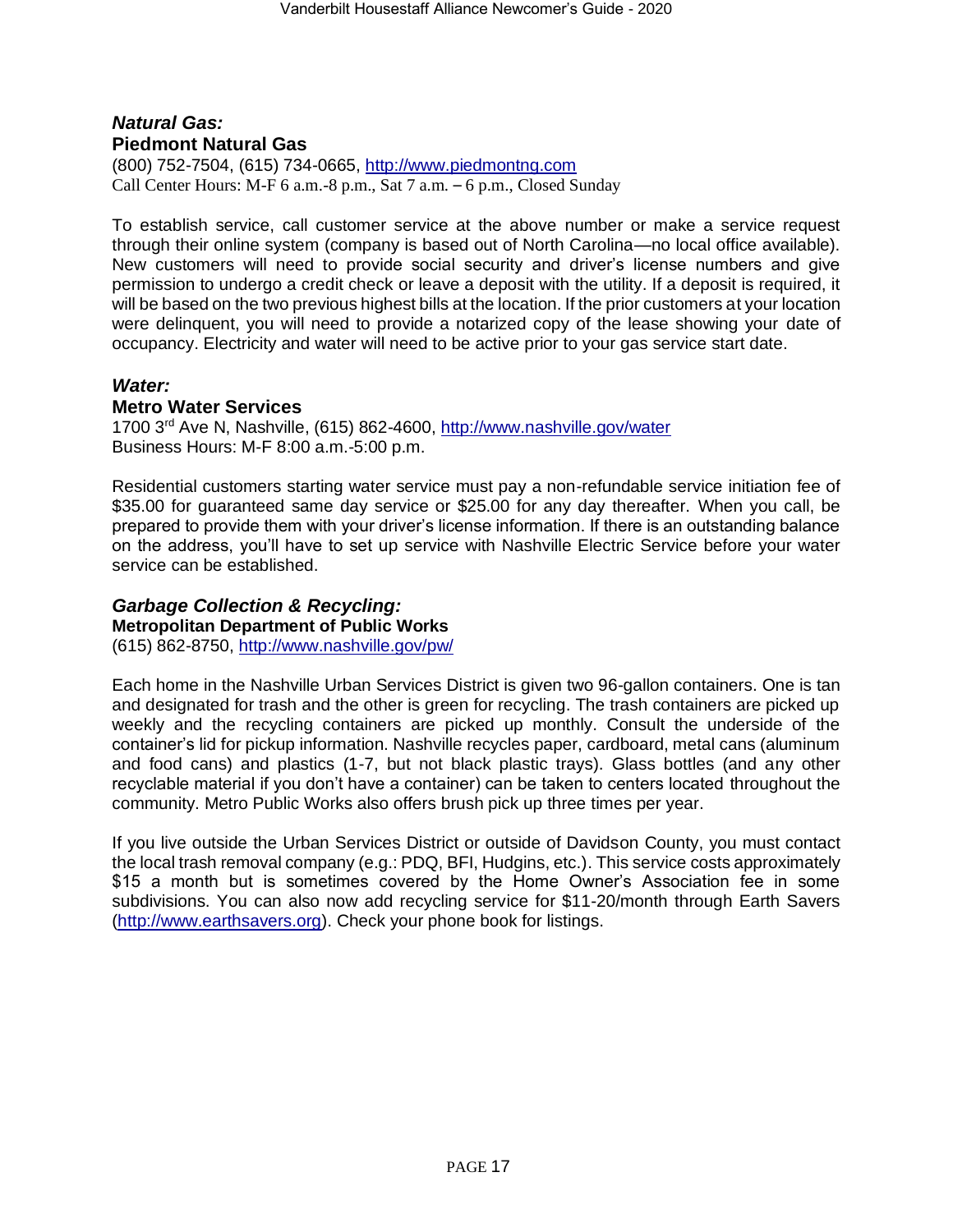### *Cable, Internet and Telephone Service Providers*

The following is a list of providers that have registered with the Nashville Chamber of Commerce.

#### **Cable/Satellite/Television**

Comcast is the cable provider for most of Greater Nashville. You can also get TV service through AT&T and TDS. Locals are also offered through IP TV services like Hulu, DirecTV NOW, and YouTube TV.

#### **Internet Service Providers**

<span id="page-17-0"></span>Depending on your neighborhood, AT&T, Comcast, Google Fiber, and TDS offer internet services. Gigabit speeds are available in most parts of Greater Nashville.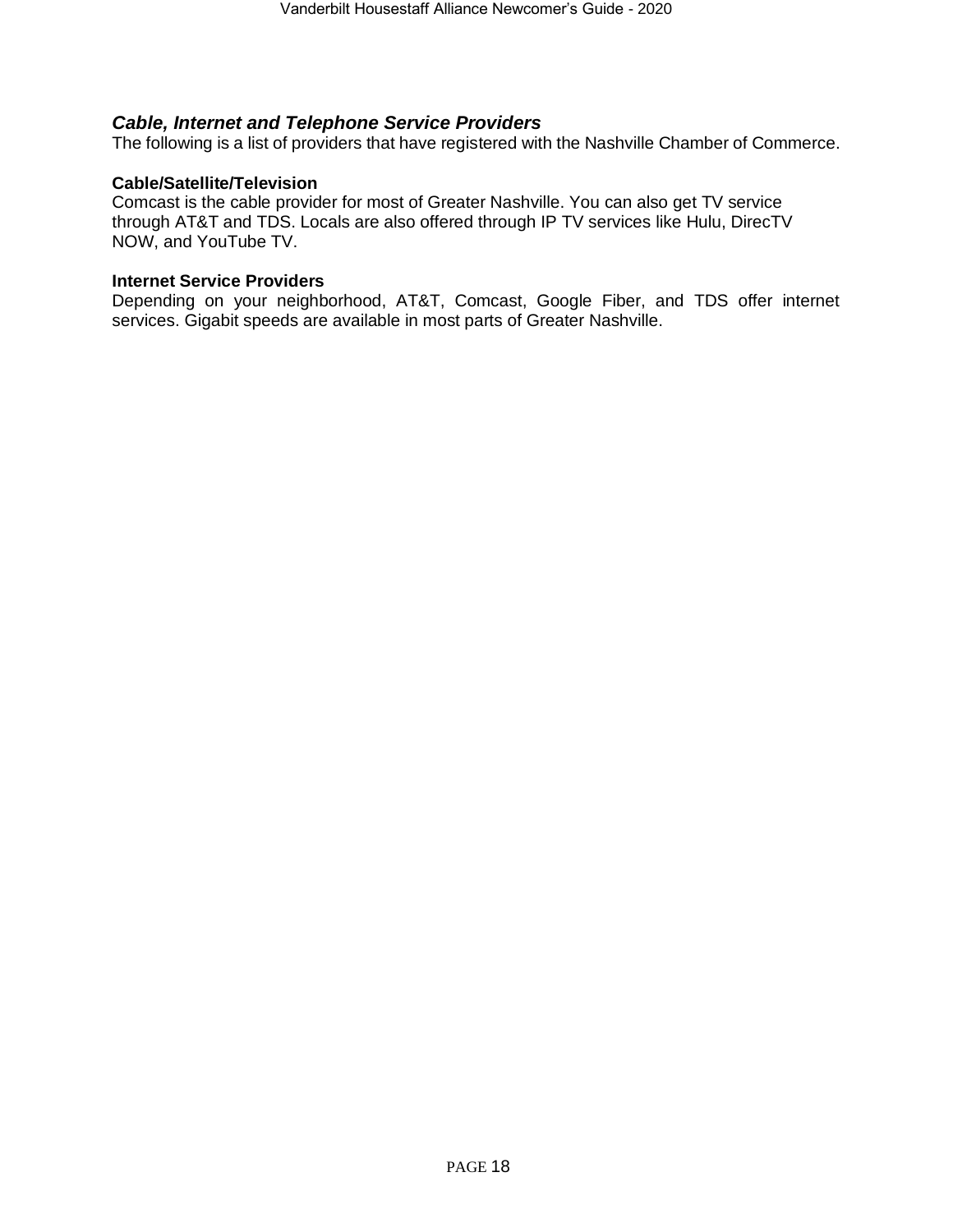## **DRIVER'S LICENSE**

Upon establishing residency in the state, a Tennessee driver's license must be issued within 30 days. If your old license is still valid, you can surrender it in exchange for a TN license. In that case, you will only have to take a vision test, have a new picture taken, and pay a fee. To exchange a license from your former state of residence, you must present:

- Your current license (or certified copy of driving record or other acceptable ID).
- Proof of name change, such as original certified court order, marriage certificate, or divorce decree as needed.
- Two Proofs of Tennessee Residency with your name and resident address NO P.O. BOXES (Documents must be current. Must be dated within last 4 months.)
- **Proof of U.S. Citizenship, Lawful Permanent Resident Status or Proof of authorized stay in the United States** (most people overlook this one, especially because it is a recent addition).
- A Social Security Number or sworn affidavit if no Social Security number has been issued.

\*Please visit the website listed below to be sure you have all proper identification information.

If your old license is expired by more than six months, you may be required to take a written and/or road test in order to get your license.

The fee is typically \$19.50 for a five-year license and must be paid with cash, check or money order. However, the fee could be slightly more or less as it will be prorated in order to set your license expiration date to fall on a birthday divisible by five (i.e. 25, 30, 35, etc.). Also, if you are recently married and will require a name change on your new driver's license, remember to bring along your original marriage license. All your driver's licensing questions can likely be answered at

<https://www.tn.gov/safety/driver-services/classd.html>

### **Driver's License Testing Centers:**

A complete list of driver service locations can be found on the [TN.gov website.](https://www.tn.gov/safety/driver-services/locations/dllocationcnty.html)

<span id="page-18-0"></span>Full service locations include [Nashville/Hartlane](https://www.tn.gov/content/tn/safety/driver-services/locations/davidson.html) (624 Hart Lane, Nashville, TN 37216) in Davidson County; the [Franklin Driver Center](https://www.tn.gov/content/tn/safety/driver-services/locations/williamson.html) (3830 Carothers Pkwy, Franklin, TN 37067) in Williamson County; and the [Lebanon Driver Services Center](https://www.tn.gov/content/tn/safety/driver-services/locations/wilson.html) (204 Maddox Simpson Parkway, Lebanon, TN 37090) in Wilson County.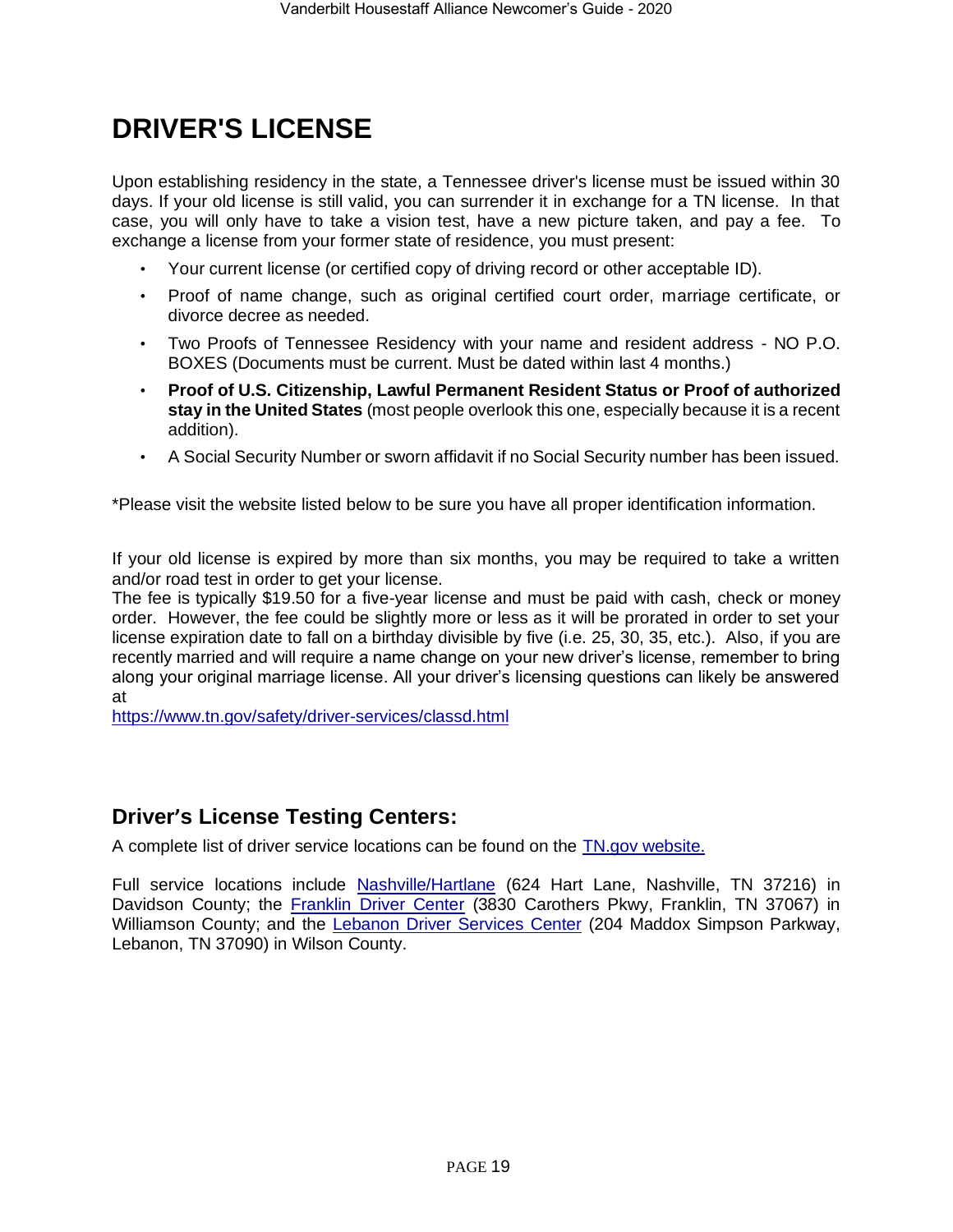## **AUTOMOBILE REGISTRATION**

Upon establishing state residency, you must purchase a Tennessee license plate for your car. Prior to purchasing your license plate, all vehicles (except motorcycles and vehicles with a model year before 1975) must pass the Middle TN Vehicle Inspection Program's emission test. Emission testing costs \$10 (no checks or bills larger than \$20 accepted, credit and debit accepted) and can be done at any of the stations in the Metro area. You'll need to have your current registration (from your previous state) to have the inspection completed.

### **For additional information, please visit the [TN Vehicle Inspection website](https://www.tn.gov/environment/program-areas/apc-air-pollution-control-home/vehicle-inspection-program.html)**[.](http://www.nashvillevip.org/)

Visit your county's website for more information regarding registration fees (typically around \$90) and other details:

Davidson County: [http://www.nashvilleclerk.com](http://www.nashvilleclerk.com/) Williamson County:<https://www.williamsoncounty-tn.gov/161/County-Clerk> Wilson County:<https://www.wilsoncountyclerk.com/>

## <span id="page-19-0"></span>**VOTER REGISTRATION**

To vote in Nashville or the surrounding area, a person must be a citizen of the United States, be at least 18 years old, and be a resident of Tennessee. A federal or state issued government photo ID is now required to vote. You need to register to vote at least 30 days before an election. In Nashville there is a permanent registration.

<span id="page-19-1"></span>To register, appear in person at the Davidson County Election Commission, 800 Second Avenue South, 4th Floor or pick up a mail-in form at any post office or public library. Mail this form to the Davidson County Election Commission, P.O. Box 650, Nashville, TN, 37202. You can also register while getting your driver's license. Additional information is available at the Election Commission's website:<http://www.nashville.gov/vote>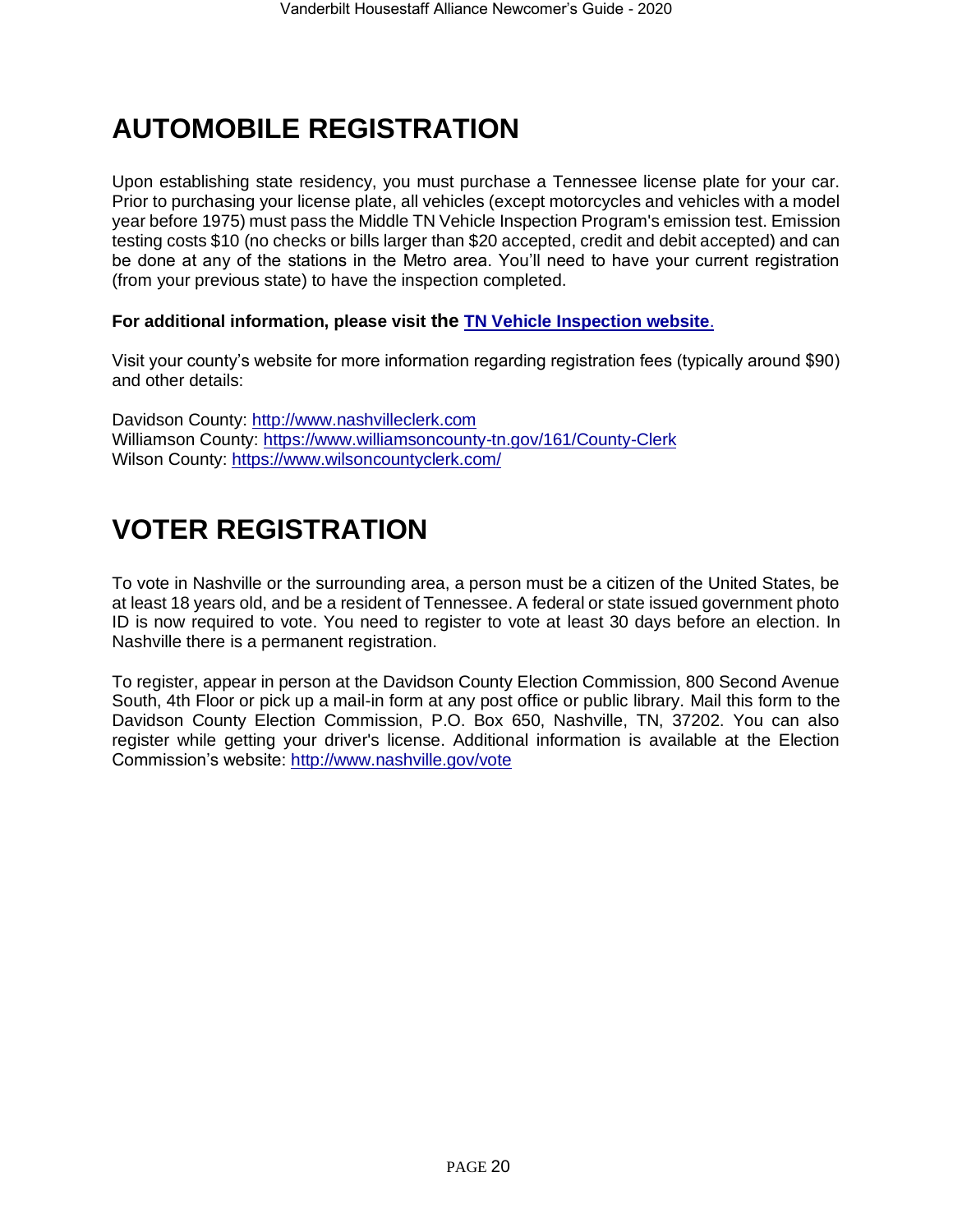## **MARRIAGE LICENSE**

Anyone over the age of 18 can purchase a Marriage License. It must be purchased no more than 30 days prior to the marriage ceremony at the County Clerk's Office, 700 Second Avenue South. Both parties must be present with valid ID (that has proof of your SSN) and birth certificate to purchase the license. For more information, contact your respective County Court Clerk's Office for [Davidson County,](http://www.nashvilleclerk.com/living/marriage-license/) [Williamson County,](https://www.williamsoncounty-tn.gov/165/Licenses-Permits) or [Wilson County.](https://www.wilsoncountyclerk.com/marriage-licenses/)

Tennessee law does not allow for common law marriages, but Tennessee will recognize the common law marriage of a couple relocating from a state that legally recognizes such unions.

## **VARIOUS LAWS**

### *Liquor Laws:*

The legal drinking age in Tennessee is 21. Bars are permitted to stay open until 2 a.m. seven days a week. Liquor is only sold through licensed package stores, wine and beer can be purchased in grocery stores as well.

### *DUI:*

Tennessee has one of the strictest DUI laws in the United States with .08 being the legal limit. If you are convicted of a first offense DUI, you will incur a jail sentence, probation, required public service, a \$350 fine, court costs, and loss of your driver's license for one year.

#### *Traffic Laws:*

Right turns on red lights after stop are legal at most intersections unless otherwise posted. Tennessee drivers are required to "move over" when passing a stopped emergency vehicle by switching lanes where applicable (four lane road) or slowing down while passing where "moving over" is not possible. Seat belts are required for vehicle drivers and all passengers regardless of age, and a vehicle can be stopped solely for a belt related offense. The driver of a vehicle is responsible for insuring that all children under the age of 16 are properly restrained in any vehicle, this includes requiring the use of car seats and belt positioning boosters. For a detailed list of the Child Restraint Laws, please refer to the state's website at <https://www.tn.gov/safety/publicsafety/newcrd.html>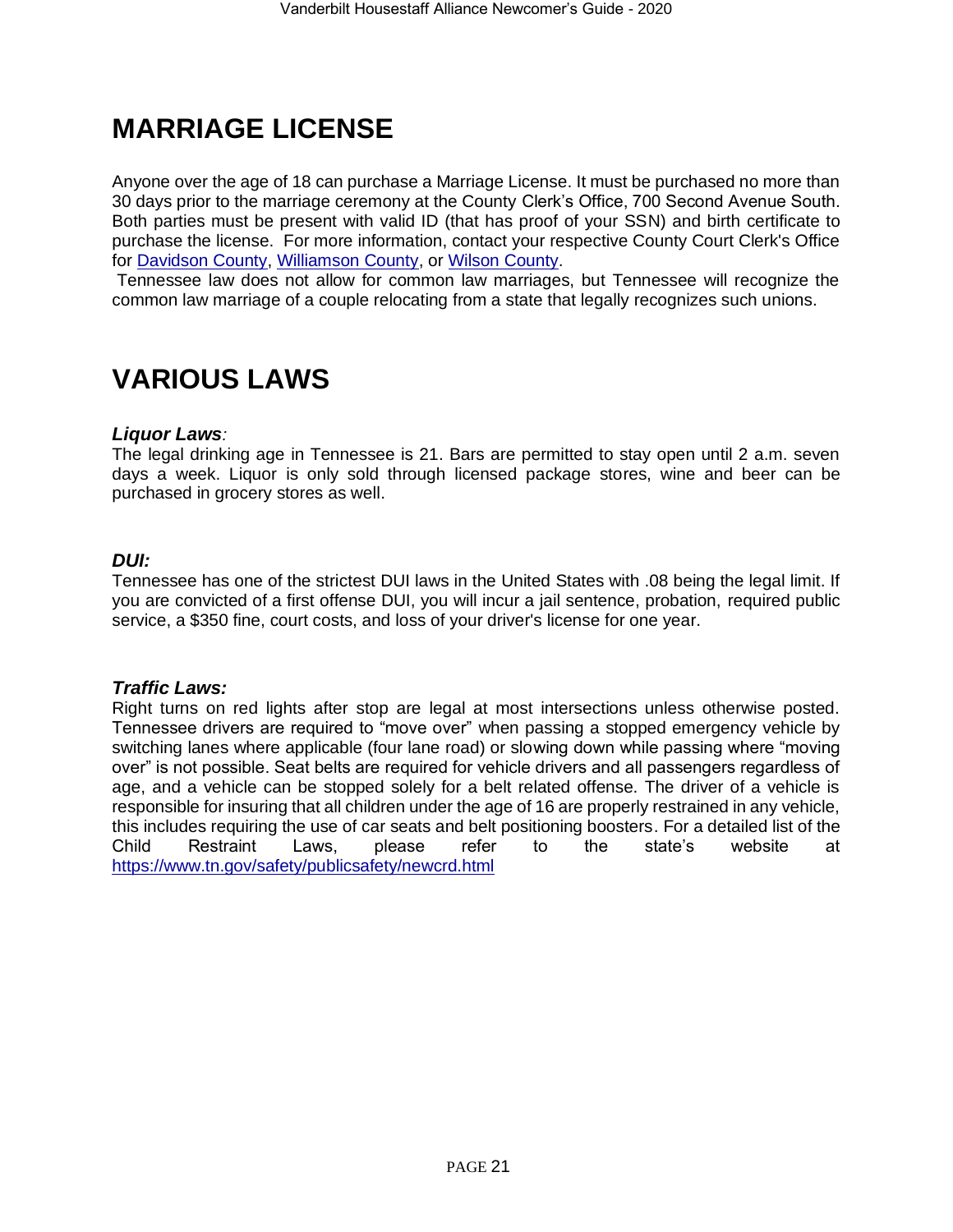## **TAXES**

Currently, there is no personal income tax on most income, including salaries, in Tennessee. However, Tennessee does have a tax on certain interest and dividend income over \$1250 per person. The current state sales tax is 7% and the city sales tax is 2.25%, making a total of 9.25%. This combined tax is assessed against virtually all retail goods sold in Tennessee. For information on property taxes find your respective property tax assessor on: [https://www.assessment.cot.tn.gov/RE\\_Assessment/](https://www.assessment.cot.tn.gov/RE_Assessment/)

## **PUBLIC LIBRARIES:**

Downtown Nashville Public Library is located at 615 Church St., Nashville, (615) 862-5800. It is open Tues-Fri 9-6; Sat 9-5; Sun 2-5 p.m. Garage parking is available, and the first hour is free with library desk validation. In order to obtain a Davidson County library card, you must present a valid Tennessee driver's license (military ID or passport) with a Davidson County address. If your ID doesn't have your current Davidson County address, you will need to verify your address with a utility bill, pay stub, voter registration card, or similar documentation of current address. There are a number of branch libraries in the system. For information on all the branches and the library's programs, visit the library's website at: [http://www.library.nashville.org](http://www.library.nashville.org/)

[Williamson County](http://lib.williamson-tn.org/) and [Wilson County](http://www.youseemore.com/mtjuliet/) also have public libraries available.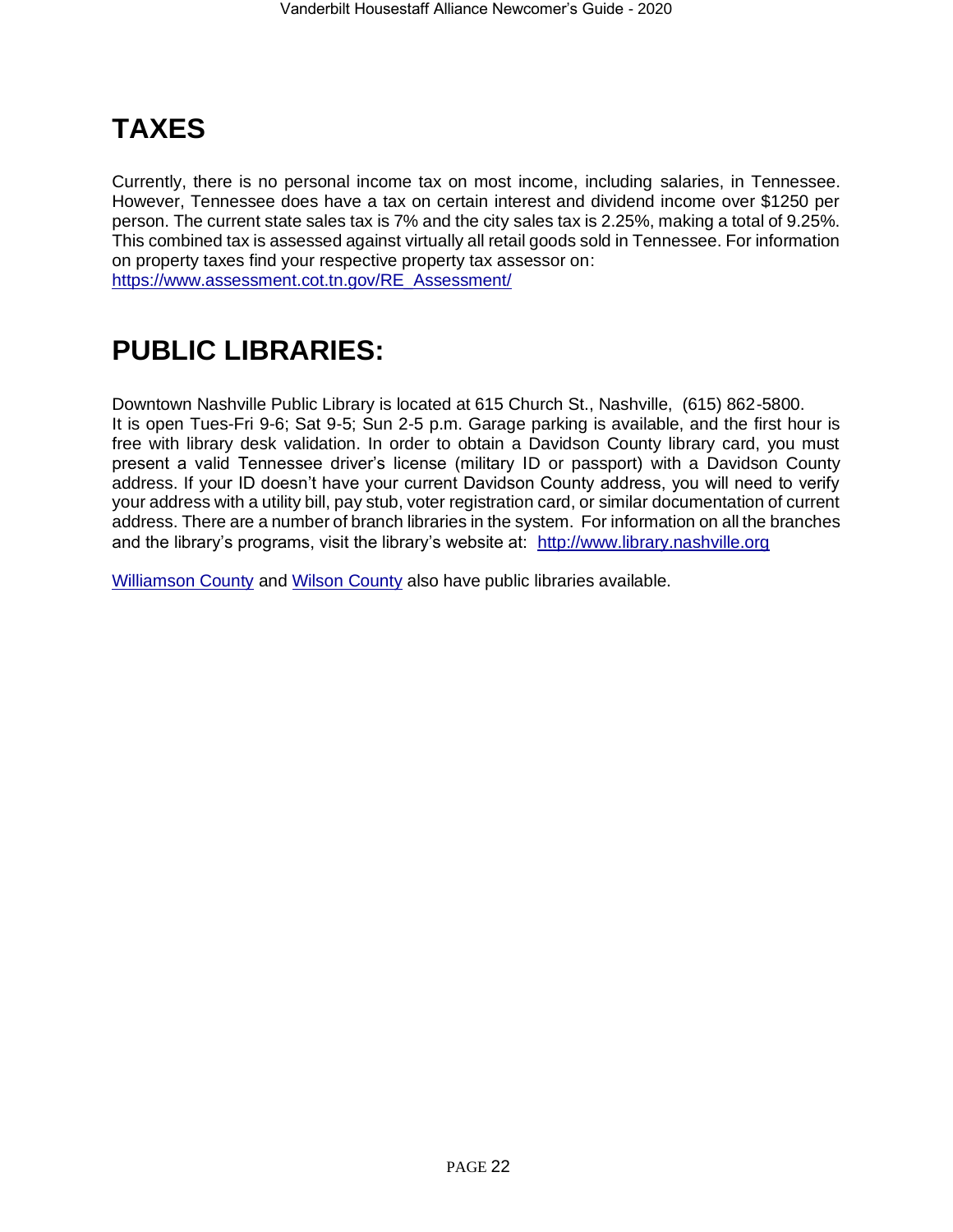## **NEWSPAPERS & LOCAL PUBLICATIONS**

**The Tennessean** is Nashville's daily newspaper. The office is located at 1100 Broadway. For a subscription, call 800-342-8237. For placing a classified ad you can call (615) 242-SALE. <http://www.tennessean.com/>

There are also several free publications with large circulations that are great resources. These publications may be picked up at many newsstands, local stores and YMCA locations:

- *The Nashville Scene* is a great source for Nashville politics, arts, and entertainment. It is published weekly with distribution beginning on Wednesday. Visit their web site at [http://www.nashvillescene.com](http://www.nashvillescene.com/)
- *• Nashville Parent* and *Williamson Parent* are a great resource for anything relating to children. Each issue features articles regarding parenting tips, family finances, baby pages, educational pages, community connections, book and video reviews, and children's health issues. Most useful, however, is a detailed day-by-day calendar that includes virtually every family activity occurring in the greater Nashville area for the upcoming month. Visit <http://www.parentworld.com/> for more information about Nashville Parent.
- **Native** is reflective of the new Nashville, with a focus on hip and emerging businesses, boutiques, bars. [http://native.is](http://native.is/)
- *• The Nashville Business Journal* is a local business-oriented paper published weekly. <http://www.bizjournals.com/nashville/>

## **GETTING AROUND**

*The Metropolitan Transit Authority* (MTA) located at 130 Nester St., and can be reached at (615) 862-5950. The MTA operates approximately 40 bus and trolley routes in the Nashville area. A monthly pass for unlimited rides on the MTA currently costs \$78, but Vanderbilt will pay for any employee's pass. Schedules and routes can be accessed via the MTA's website at: <http://www.nashvillemta.org/>

*Music City Star Commuter Rail Service* – Recently, Nashville's first commuter rail service opened. It runs from Nashville to points east, including station stops at: Donelson, Hermitage, Mt. Juliet, Lebanon, and Martha. A monthly pass ranges from \$64-\$168 depending on the stop from which you normally originate. More information can be found on the website: [http://www.musiccitystar.org](http://www.musiccitystar.org/)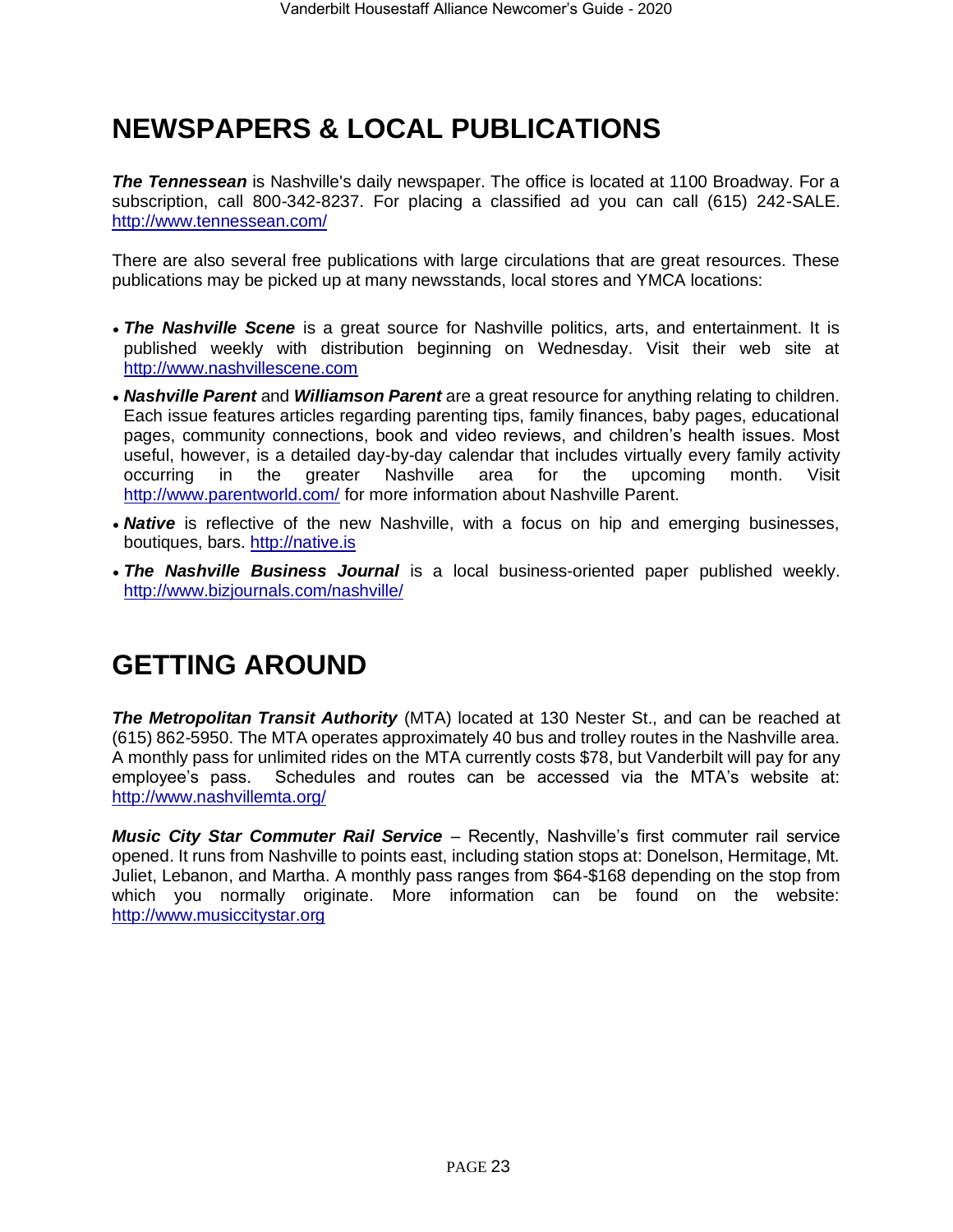*Mayor's Bicycle and Pedestrian Advisory Committee* – Maintains several good links and resources for getting around on two wheels or two feet. Pay special attention to the Groove map for helpful safe ways to use a bike as transportation for getting around Nashville. Information can be found [on the Nashville.gov website.](https://www.nashville.gov/Government/Boards-and-Committees/Committee-Information/ID/124/Bicycle-and-Pedestrian-Advisory-Committee.aspx)

*Ride Sharing* – Lyft and Uber operate across Davidson County as well as neighboring counties and suburbs. Costs vary, but expect to pay around \$20 for a ride from the outskirts to downtown Nashville[.](http://www.nashville.gov/Mayors-Office/Priorities/Health/Links-and-Resources)

## <span id="page-23-0"></span>**VUMC PERKS AND DISCOUNTS**

*Train Tickets -* 60% off (purchase in MCN) *Regal Cinema -* \$8.50 per ticket (purchase in MCH) *Verizon -* 20% off select plans (excluding unlimited plans)

## <span id="page-23-1"></span>**PET INFORMATION**

### <span id="page-23-2"></span>**Dog Parks**

<http://www.nashville.gov/Parks-and-Recreation/Parks/Dog-Parks.aspx>

**Centennial Dog Park,** 2500 West End Avenue, On Flag Pole Hill

**Edwin Warner Dog Park,** 50 Vaughn Road, Across from the sports complex

**Pitts Dog Park,** 299 Tusculum Road

**Shelby Dog Park,** Shelby Avenue at S. 20th Street, Behind the Shelby Park Community Center

**Two Rivers Dog Park,** 3150 McGavock Pike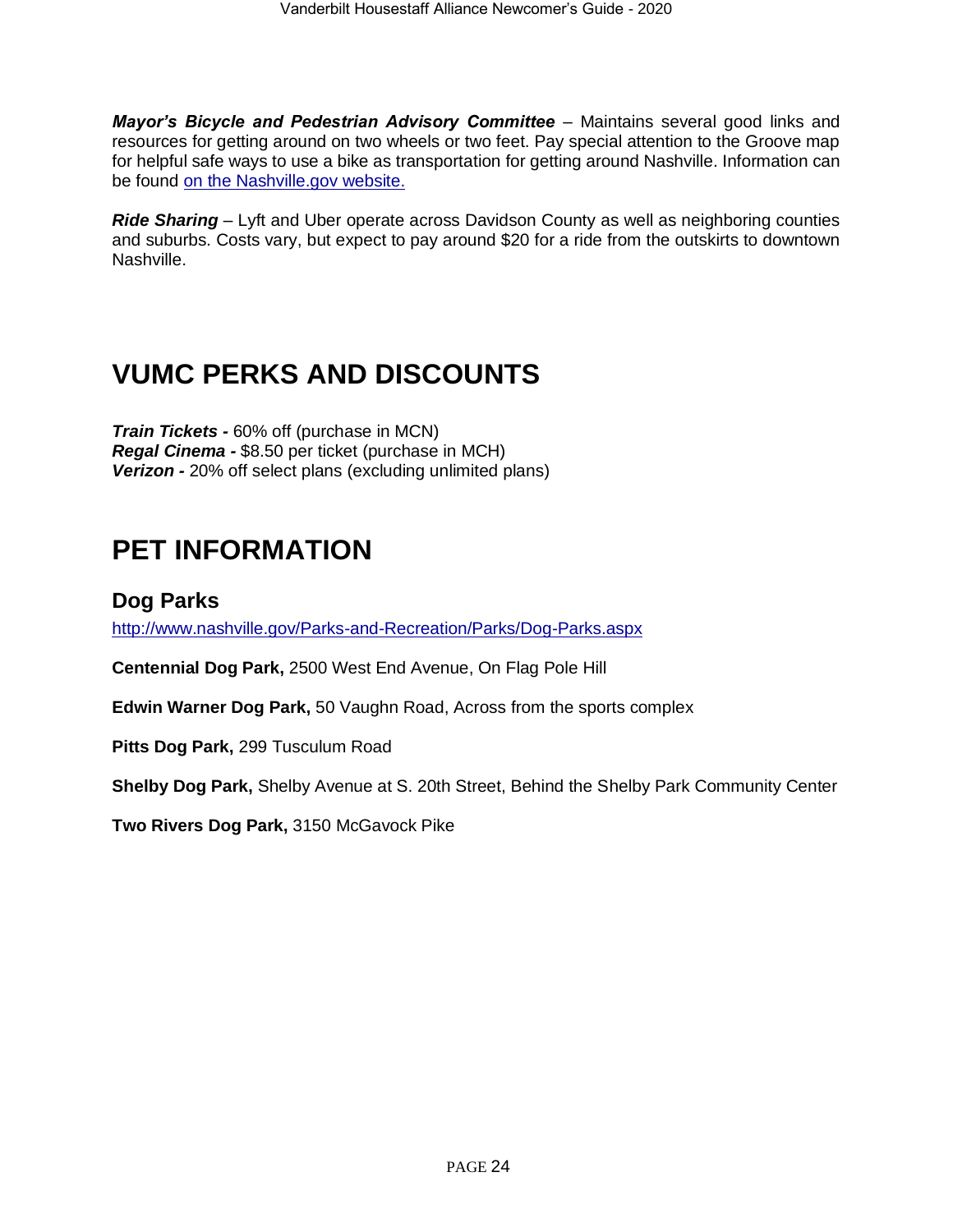## <span id="page-24-0"></span>**EDUCATION**

### <span id="page-24-1"></span>**Public School System**

Nashville has one school system for Davidson County. For kindergarten, a child must be 5 years old on or before August 15. A birth certificate is mandatory. Kindergarten is mandatory for enrollment in first grade. For more information concerning public schools, call Metro Nashville [Sc](http://www.mnps.org/)hool System at (615) 259-4636 or visit [http://www.mnps.org](http://www.mnps.org/)

The Metro school system also includes a number of magnet schools. For these magnet schools students are chosen by lottery for places in entry-level grades. If your child is already above the entry-level grade of the school, he or she can be placed on a waiting list. While applications are accepted year-round for the waiting list, the deadline for the entry-level lottery is usually in very early December.

Williamson County has the state's number one rate school system. Information can be found at [https://www.wcs.edu/.](https://www.wcs.edu/)

Wilson County also has a highly rated school system — especially when it comes to Elementary and Middle Schools.

Information can be found at [https://www.wcschools.com/.](https://www.wcschools.com/)

### <span id="page-24-2"></span>**Private Schools:**

In addition to the public schools of Davidson County, there are numerous private schools in Nashville and its surrounding areas. For a good summary of private schools broken down by their religious affiliation, if any, visit the Nashville Chamber of Commerce's website.

## <span id="page-24-3"></span>**CHILDCARE INFORMATION**

### *Vanderbilt Child and Family Center (VCFC)*

Child care at Vanderbilt Medical Center is currently undergoing a number of changes.

Make sure to get in touch with Kinyata McGee-Swope as soon as possible if you need childcare [\(kinyata.mcgee-swope@vanderbilt.edu](mailto:kinyata.mcgee-swope@vanderbilt.edu) or 615-343-1748)

### **Be sure to call or email IMMEDIATELY.**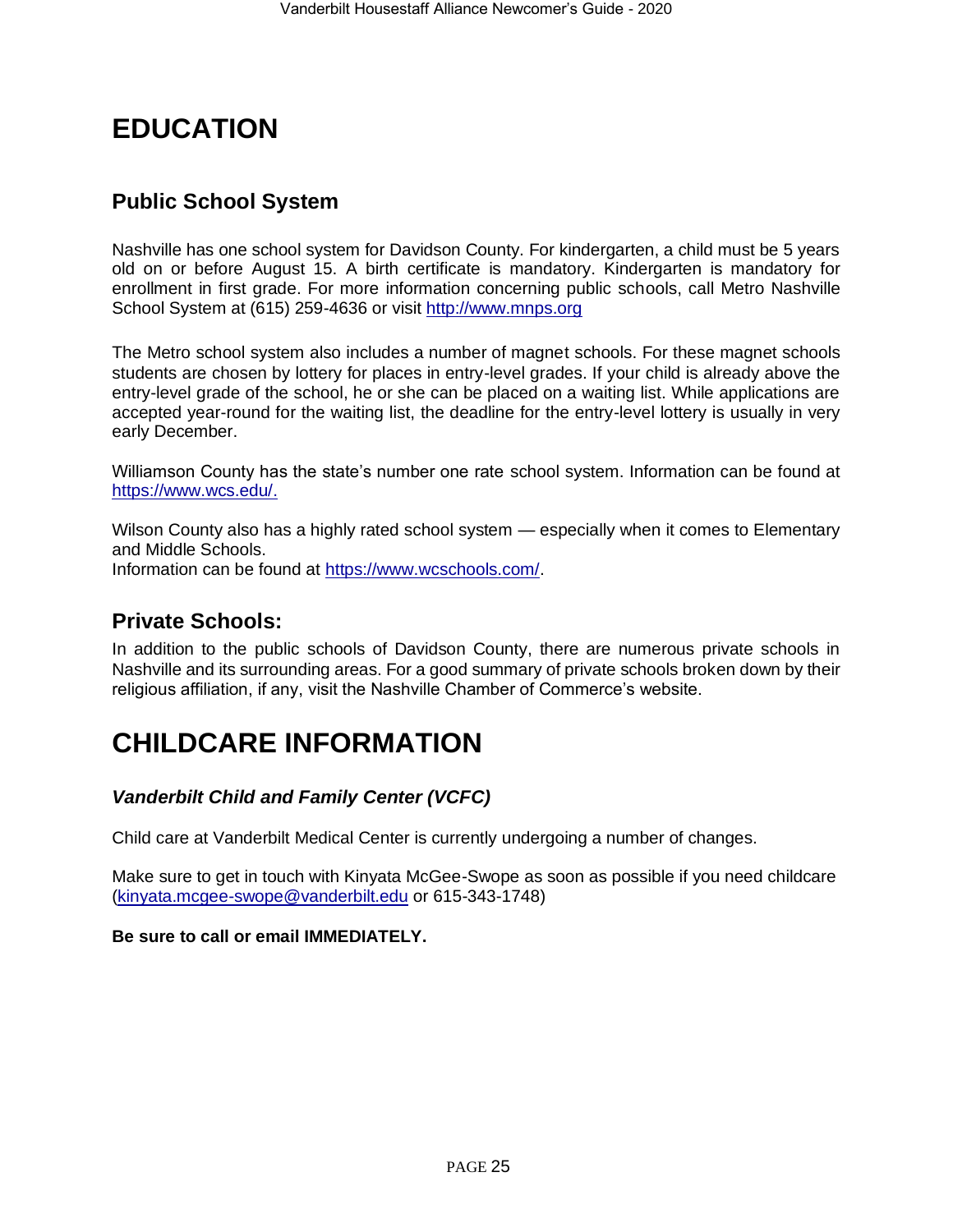### *Vanderbilt Sitter Service:* **Do You Need a Sitter?**

The Sitter Service is a great resource for connecting faculty and staff who need sitter services with Vanderbilt students and employees who are interested in providing care for infants, preschoolers, school-agers, and adults. The service will allow clients to quickly access in-home sitters while allowing students and employees to earn extra income and enjoy providing care and companionship. Sitters can be located by logging into the Health & Wellness Information Portal.

### *Vanderbilt: Back-Up Childcare Care.co[m](http://healthandwellness.vanderbilt.edu/news/2011/09/parents-in-a-pinch-back-up-childcare/)*

Care.com services are offered to Vanderbilt benefits-eligible faculty and staff. Faculty and staff may use up to 20 days combined of childcare and adult care each contract year. All Care.com child caregivers are thoroughly screened, trained and experienced. Fees: \$13.00/hour paid directly to the child caregiver in cash or by check Faculty and staff may call for care beginning at 6AM CST, Monday – Friday, or may place the request online any time at [https://hr.vumc.org/benefits/backup-care.](https://hr.vumc.org/benefits/backup-care) To receive care on the weekend, place the request either by phone or online by Friday at 4PM CST. Please provide your employee ID when calling. For more information or to request care, call Care.com at 855-781-1303.

### *Other Area Childcare Centers*

TN.gov, has a [search feature for all registered daycares](https://www.tn.gov/humanservices/for-families/child-care-services/find-child-care.html) in Middle Tennessee that includes information such as facility hours, ages accepted, special needs facilities, and includes the state's ranking system. Additionally, for a complete list of family home (5 to 7 kids), group home (8 to 12 kids), and day care center (more than 12 kids) facilities in Davidson County, you can contact the Tennessee Department of Human Services of Davidson County Resource and Referral at (615) 313-4778 or (800) 462-8261. The Department does try to respond to requests within 48 hours. Other childcare resources include churches, local universities, gyms, neighbors, and word of mouth from other parents. Programs in the Vanderbilt area typically have long waiting lists—call early!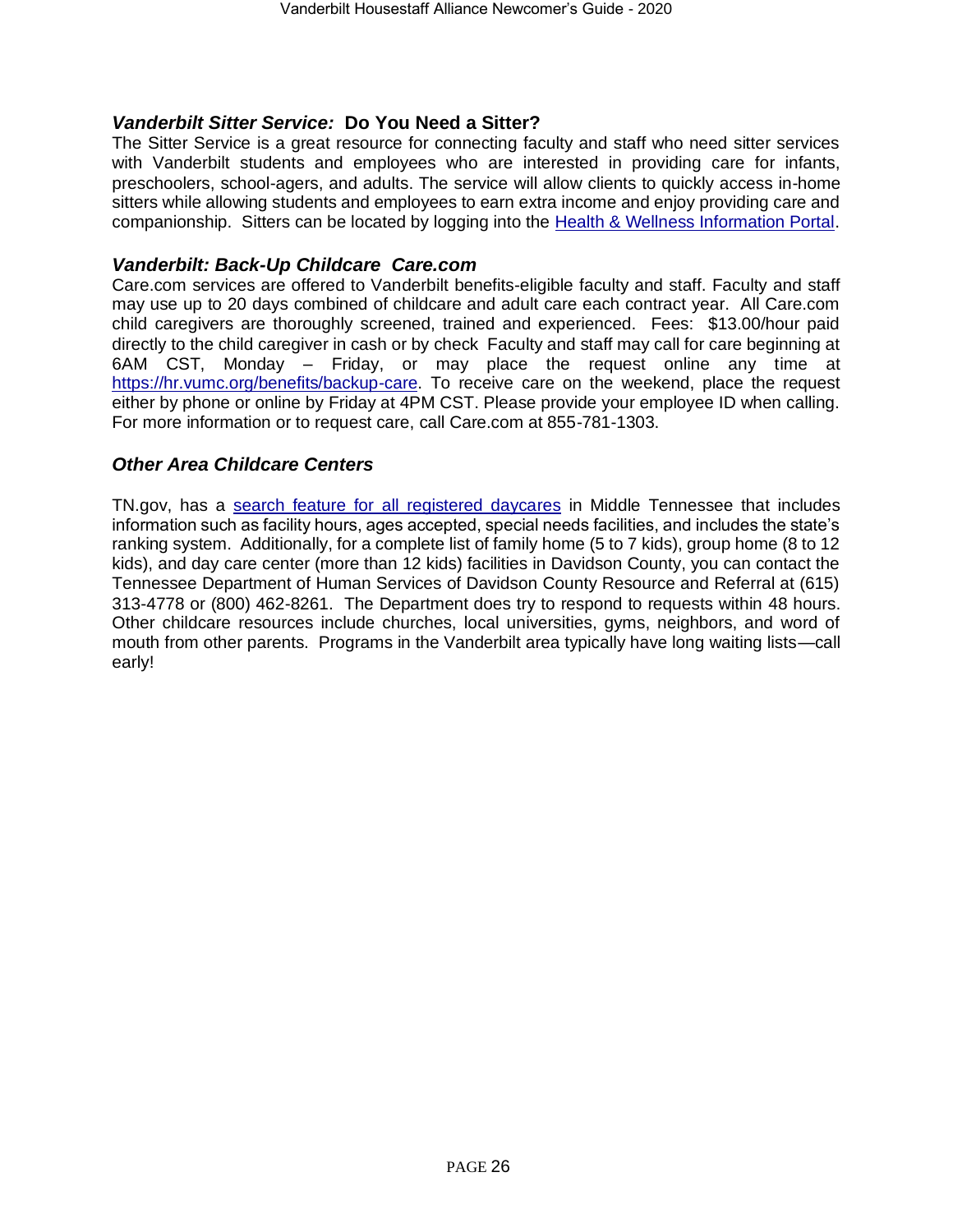## <span id="page-26-0"></span>**ACTIVITIES FOR CHILDREN**

### <span id="page-26-1"></span>**Playgrounds and Parks**

The Metro Parks and Recreation Department has a lot to offer Nashville families. In addition to the many beautiful parks, there are many free activities offered throughout the year. Some of the family favorites are Movies in the Park, Music in the Park, Stories under the Stars, Concerts in the Park, Jazz on the Porch, and the Shakespeare Festival. They also offer a full schedule of visual art classes, music classes, and dance classes. [http://www.nashville.gov/Parks-and-](http://www.nashville.gov/Parks-and-Recreation.aspx)[Recreation.aspx](http://www.nashville.gov/Parks-and-Recreation.aspx) 

Here are a few of the "Housestaff Alliance Family Favorite Parks":

Centennial Park  $-25<sup>th</sup>$  Ave. S. and West End Ave., Vanderbilt area Crockett Park – Crockett Rd., Brentwood Cumberland Park – 592 S 1st St, on the East bank of the riverfront, Nashville 37213 Elmington Park – 3531 West End Ave., Vanderbilt area Fannie Mae Dees Park/Lilly's Garden – 2400 Blakemore Ave., Vanderbilt area Granny White Park – 610 Granny White Pike, Brentwood The Jungle Gym at the Nashville Zoo at Grassmere – 3777 Nolensville Road, (615) 833-1534 McCabe – 46th Avenue and Murphy Road, Sylvan Park, 8628457 Parmer Park – Leake Ave., Belle Meade Radnor Lake – 1160 Otter Creek Road, Brentwood (615) 373-3467 Red Caboose Park – 656 Colice Jeanne Road, Bellevue Sevier Park – 3000 Granny White Pike, Green Hills/Berry Hill, 37204, (615) 862-7974 Shelby Park / Shelby Bottoms Nature Center – 1900 Davidson St, East Nashville 37206 Warner Parks Nature Center – 7311 Hwy. 100, Bellevue

### <span id="page-26-2"></span>**Art and Science Activities**

**Adventure Science Center** –800 Fort Negley Blvd., (615) 862-5160, [http://www.adventuresci.com](http://www.adventuresci.com/) Hands-on science museum and planetarium for children.

**Cheekwood** – 1200 Forrest Park Dr., (615) 356-8000, [http://www.cheekwood.org](http://www.cheekwood.org/) Nashville's Home of Arts and Gardens offers classes for all ages – paint, plant, sculpt, build, create, dig, and play. Annual family memberships are available.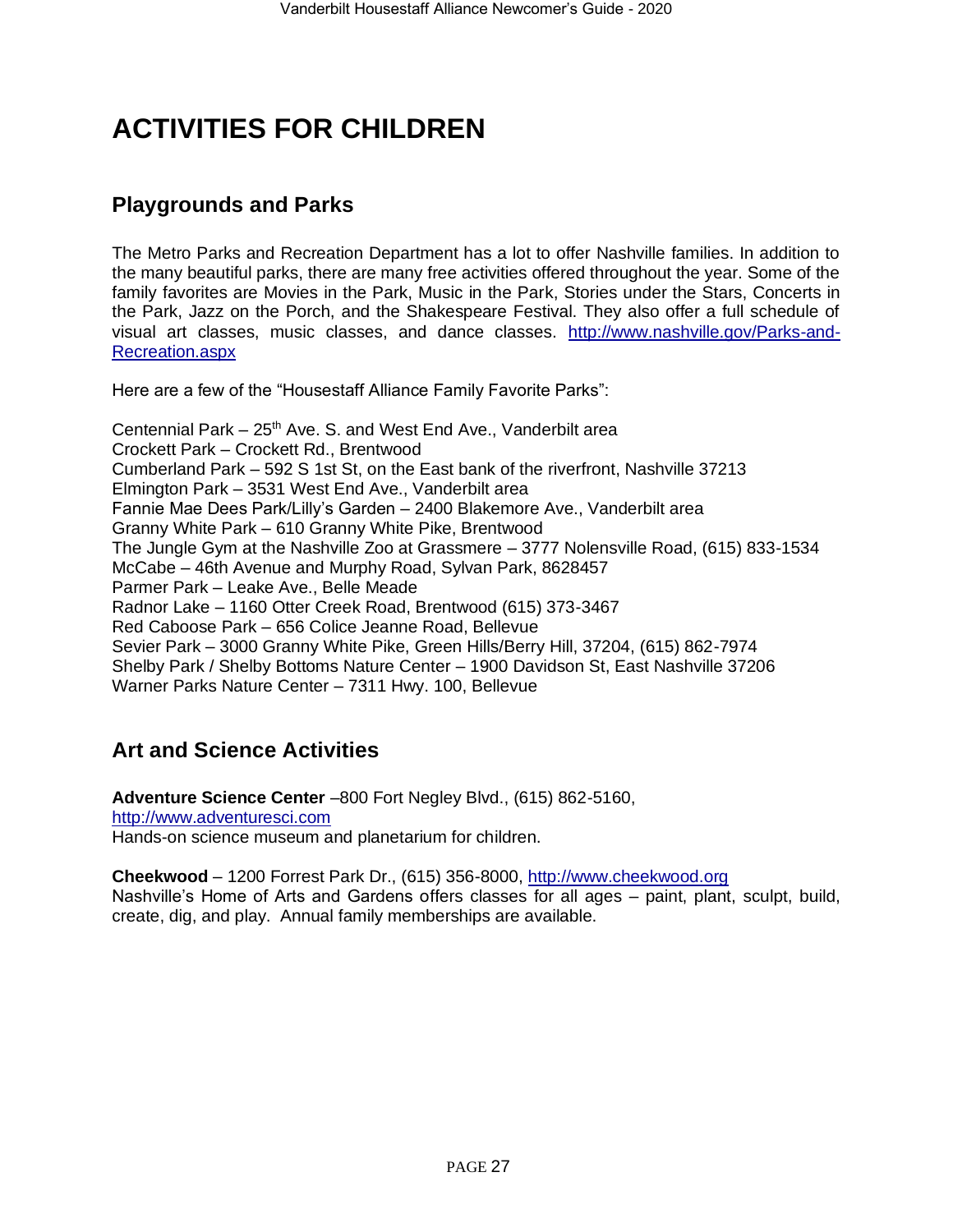**Dyer Observatory** *–* 1000 Oman Dr. (615) 373-4897, [http://www.dyer.vanderbilt.edu](http://www.dyer.vanderbilt.edu/) The Observatory sponsors Scheduled Kids' Night for programs about outer space and viewing through telescopes.

**Nashville Zoo at Grassmere -** 3777 Nolensville Pike, (615) 833-1534,

<https://www.nashvillezoo.org/>

The Nashville Zoo is a 200-acre zoo and historic plantation farmhouse. The zoo's Jungle Gym is the largest community-built playground in the United States.

**Schermerhorn Symphony Center** - (615) 687-6500, [http://www.nashvillesymphony.org](http://www.nashvillesymphony.org/) On the website, under Education and Community Engagement, you will find programs for children of all ages.

**Frist Art Musuem** – 919 Broadway, (615) 244-3340,<http://fristartmuseum.org/> There are periodic free family weekend-days with activities especially for children (guests 18 and under always enjoy free admission).

### <span id="page-27-0"></span>**Music and Play Activities**

**Gymboree Play & Music** –1731-A Mallory Lane, Suite 108, Brentwood 37027,

[http://www.gymboreeclasses.com](http://www.gymboreeclasses.com/)

Kids 0 months to 5 years can have fun with singing, dancing, playing simple rhythm instruments and more.

**Harpeth Gymnastics:** 2204 Hillsboro Road, Franklin, TN 3706[9](http://harpethgym.com/)

[http://harpethgym.com](http://harpethgym.com/)

Amazing! Fun and easy-going for the littles, but a super competitive gymnastics center winning over five years in a row.

**Kindermusik** - Fun and interactive music classes for children of all ages (2 months – 5 years). Over a dozen locations in Nashville. Go to [http://www.kindermusik.com](http://www.kindermusik.com/) for locations and educators. The Jan Williams School of Music, [http://www.janwilliamsmusic.com,](http://www.janwilliamsmusic.com/) in Brentwood (500 Wilson Pike Circle, Ste 204 371-8086) is a highly recommended Kindermusik educator.

**The Music Class** – Early Childhood Music ad Movement Classes. With various Nashville locations, and classes for a variety of ages, The Music Class offers many opportunities for music and fun! Visit [http://www.themusicclass.com](http://www.themusicclass.com/) for more information.

**Let it Shine** – 1892 General George Patton Drive, Franklin (615) 377-9005, [http://www.letitshinegym.com](http://www.letitshinegym.com/) Gymnastics for kids 12 months and up. Parent-child classes, preschool classes, and more!

**Little Gym** - 99 Seaboard Lane, Suite 1000, Brentwood, (615) 661-6700 [http://www.thelittlegym.com](http://www.thelittlegym.com/)

Programs include movement, music, gymnastics, sports, exercise, games, listening and cooperation. Each child receives individual attention and progresses at their own pace in a nonthreatening, warm and nurturing environment.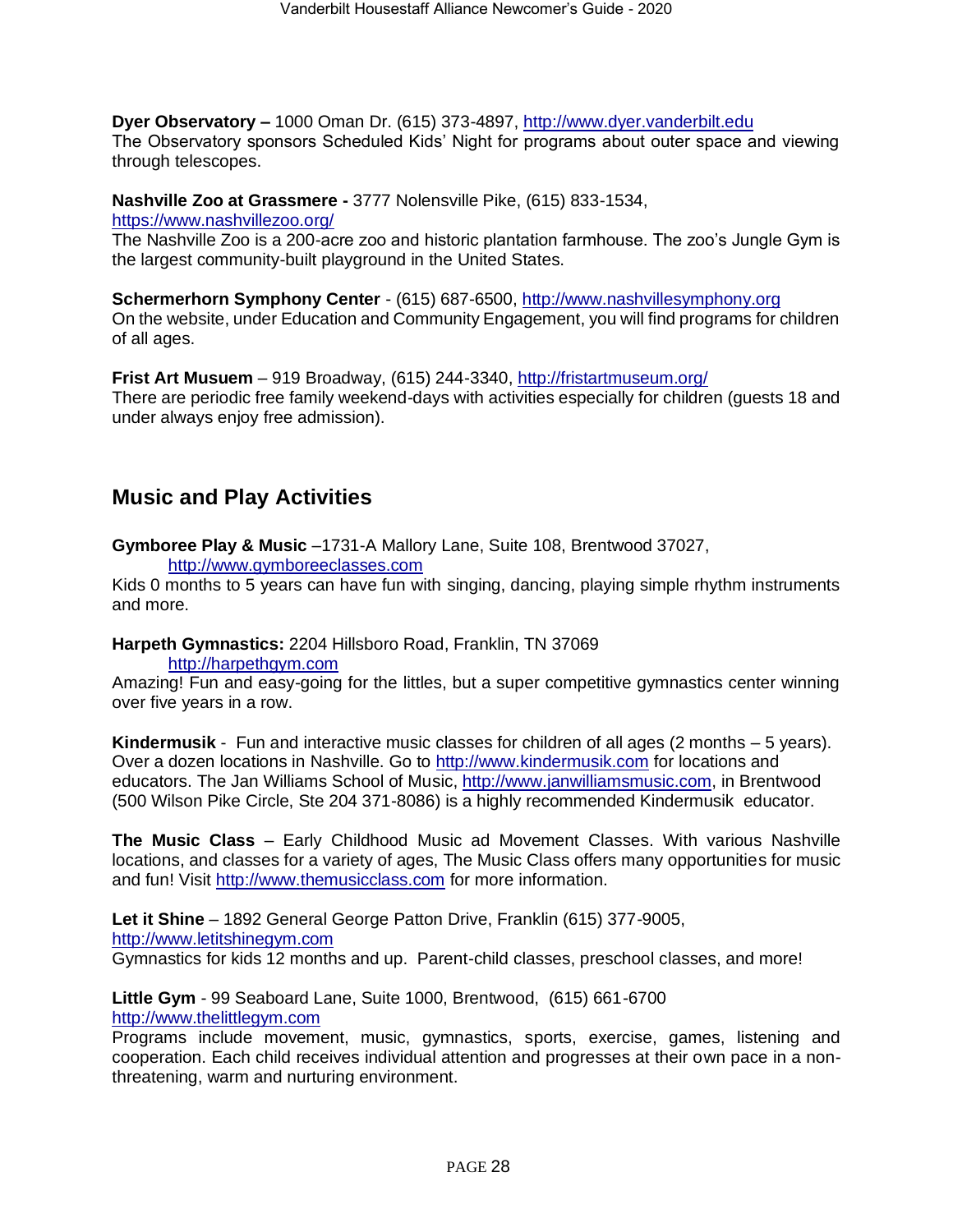### <span id="page-28-0"></span>**Children's Story Time and Entertainment**

**Nashville Children's Theatre** –724 Second Ave., (615) 254-9103,

[http://www.nashvillechildrenstheatre.org](http://www.nashvillechildrenstheatre.org/)

Nashville's premier theater for kids and the whole family performs a series of five to six shows throughout the year.

**Nashville Public Library story time and theatrical performances** – Story times are available at the many public libraries throughout the week. Be sure to experience the main library's story time, which includes singing, dancing, juggling and a memorable cast of characters (both real and puppets). Then come back on the weekend for the main library marionette shows! For a full schedule of children's programs at all area libraries, including marionette theater performances, visit [http://www.library.nashville.org](http://www.library.nashville.org/) and go to the "kids zone" link.

**Books from Birth of Middle Tennessee program** – This is a pro-literacy program in middle TN that provides monthly free books by mail for children under the age of 5 who live in Davidson, Sumner or Williamson counties. All children who meet these criteria are eligible, regardless of income bracket. For more information and to sign up your child, visit [http://www.governorsfoundation.org](http://www.governorsfoundation.org/)

### **Other Kid Activities**

**Bellevue Community Center** – 656 Colice Jeanne Road, Bellevue, (615) 862-8435 Offers a variety of activities for children, including free-play in gym on winter mornings.

**Monkey Joe's -** 1648 Westgate Circle, Brentwood, (615) 377-5900, <http://www.monkeyjoes.com/locations/cool-springs>

A fun indoor inflatable play center for kids 12 and under, with a Mini Monkey Zone set aside especially for toddlers.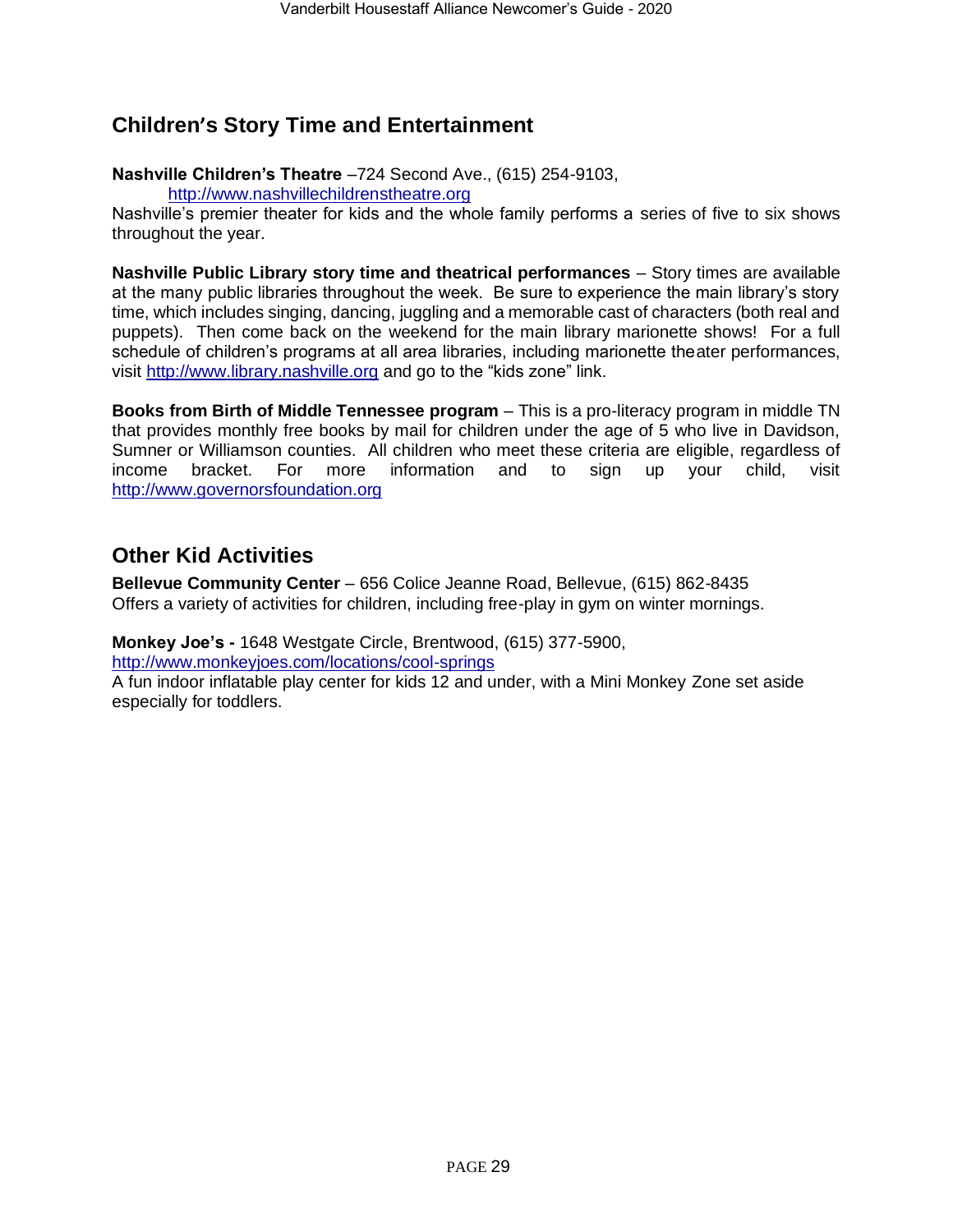**The Monkey's Treehouse** *–* 8074 Highway 100, Bellevue, (615) 646-5002, [http://www.themonkeystreehouse.com](http://www.themonkeystreehouse.com/)

The ultimate indoor playground, perfect for casual afternoon playdates or planned birthday celebrations.

**Nashville Zoo at Grassmere** – 3777 Nolensville Road, (615) 833-1534,

[http://www.nashvillezoo.org](http://www.nashvillezoo.org/) Summer classes for toddlers; zoo members receive discount on class tuition.

**Strike & Spare** –3710 Annex Avenue, Nashville - (615) 425-2695 Bowling, video games, bumper cars, virtual roller coaster, food, and karaoke abound.

**Pump It Up** *–* 7104 Crossroad Blvd, Suite 128, (615) 373-8340, [http://www.pumpitupparty.com](http://www.pumpitupparty.com/) Pump It Up has the latest inflatable designs that are engaging, challenging and interactive.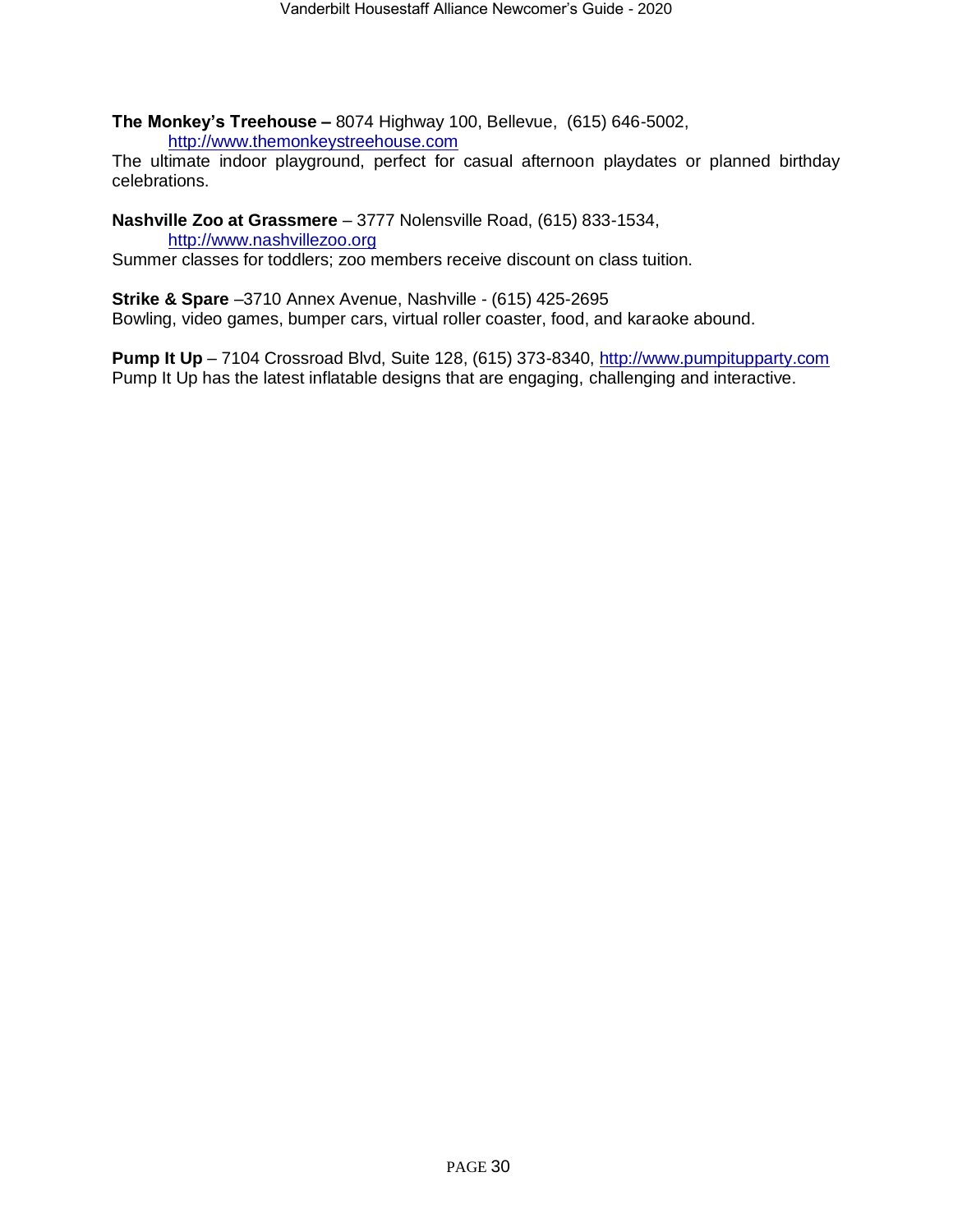## <span id="page-30-0"></span>**SPECTATOR SPORTS**

### **NASHVILLE PREDATORS**

(615) 770-PUCK (2355), [http://www.nashvillepredators.com](http://www.nashvillepredators.com/) Nashville's NHL team, home ice is the downtown Bridgestone Arena.

### **NASHVILLE SOUNDS**

(615) 242-4371, [http://www.nashvillesounds.com](http://www.nashvillesounds.com/) Nashville's baseball team is an AAA affiliate of the Oakland Athletics. Sounds games are familyoriented entertainment playing at their home field, First Tennessee Park.

### **TENNESSEE TITANS**

One Titans Way, Nashville 37213, [http://www.titansonline.com](http://www.titansonline.com/) 615-565-4200 (Ticket Office), 615-565-4300 (Nissan Stadium Administration) Home to Tennessee's NFL team, Nissan Stadium is located downtown along the river. Tickets can be hard to come by on game day.

### **VANDERBILT COMMODORES**

McGugin Center Ticket Office, 2601 Jess Neely Drive, Nashville 37212, [http://www.vucommodores.com/tickets/vand-tickets.html,](http://www.vucommodores.com/tickets/vand-tickets.html) (615)322-GOLD Mon – Fri 8:30am-5:00pm

### **NASHVILLE SC**

<https://www.nashvillesc.com/>

Nashville SC is Nashville's professional soccer team — currently playing in the USL and soon in the MLS. The team currently plays its home games at First Tennessee Park and Nissan Stadium.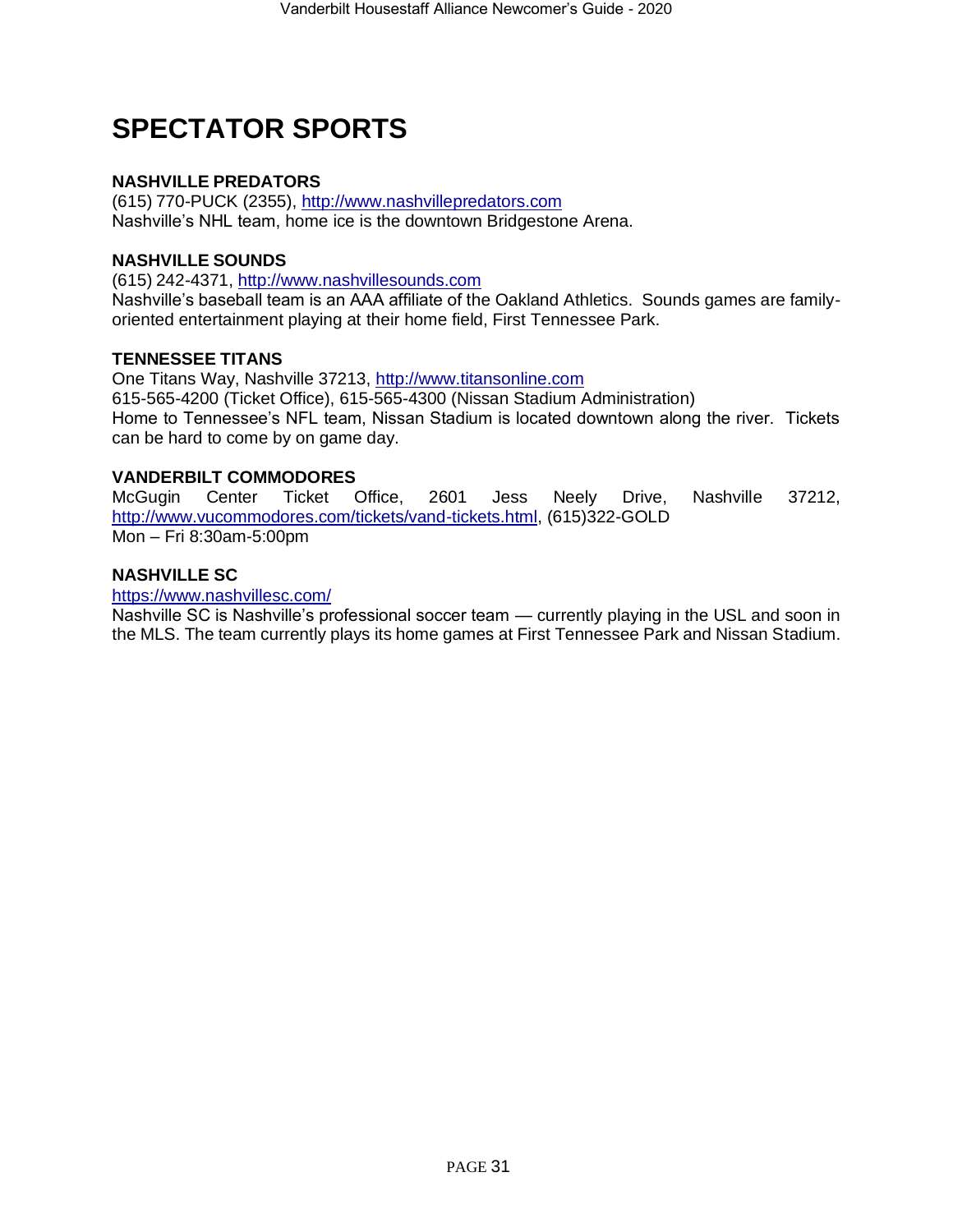## <span id="page-31-0"></span>**QUICK GUIDE TO SHOPPING**

### **Malls & Outlets:**

**Cool Springs Galleria** – 1800 Galleria Blvd., Brentwood, (I-65, exit 69) (615) 771-2050 (office), (615) 771-2128 (Customer Service) [http://www.coolspringsgalleria.com](http://www.coolspringsgalleria.com/)

Features: Parisian, Macy's, Sears, Dillard's, JC Penney, Abercrombie & Fitch, Ann Taylor, Banana Republic, Bombay Co., Disney Store, Eddie Bauer, Talbot's, Toys R Us, Williams Sonoma, several sporting goods, card and electronic stores, and a large food court. One of the highlights of this mall is that it is surrounded by tons of restaurants (such as Logan's Steakhouse, Romano's Macaroni Grill and J. Alexanders) as well as many specialty stores and even your local Target. See website for complete listing.

**The Factory at Franklin** – 230 Franklin Rd., Franklin, (615) 791-1777, [http://www.factoryatfranklin.com](http://www.factoryatfranklin.com/)

A new group of shops were established in this renovated 1929 Jamison Bedding Factory building. It includes a fun and eclectic mix of arts, antiques, home décor, jewelry, gifts, food & dining, and entertainment & classes. (including Viking Culinary Arts Store, The Flying Horse Restaurant, Saffire Restaurant, and Happy Tales Humane).

**Mall at Green Hills** – 2126 Abbott Martin Rd, Green Hills (off Hillsboro Rd.), (615) 298-5478, [http://www.themallatgreenhills.com](http://www.themallatgreenhills.com/)

Upscale shopping mall featuring Dillard's, Macy's, Ann Taylor, Ann Taylor Loft, Banana Republic, Benetton, Betsy Johnson, Brooks Brothers, Brookstone, Express, J. Crew, Williams Sonoma, Louis Vuitton, Anne Klein, Cheesecake Factory, Tiffany and Co., Pottery Barn Kids, Restoration Hardware, Pottery Barn, Jos. A. Bank, Baby Gap, Gap Kids The Gap, Talbots Kids, Gymboree, Lucky Kid, Coach, Mimi Maternity, Kiehl's, MAC Cosmetics, Nordstrom, Apple Store a small food court, several restaurants, a movie theatre with stadium seating and more! Surrounded by many restaurants and small specialty stores. See website for complete listing.

**Nashville West** – Charlotte Pike (Approximately 1 mile off I-40 near exit 201, visible from interstate)

This shopping center, which opened in 2007, features Target, Marshall's, Ross, Old Navy, Costco, Books-a-Million, World Market, and more.

### **Hill Center at Green Hills** – 4013 Hillsboro Pike, Green Hills

This relatively recent addition to the crowded Green Hills area features a mixed-use lifestyle center with merchants such as Anthropologie, west elm, Merrell, Swoozies's and Francesca's Collections, clothing retailer Posh, children's wear retailer Snap, and Whole Foods Market. Also has restaurants including Five Guys Burgers and Fries, Pei Wei, California Pizza Kitchen, Provence and Zoe's Kitchen.

### **100 Oaks** – 719 Thompson Lane (at Powell Dr.), (615) 383-6002

Features: TJ Maxx, Burlington Coat Factory, Michael's craft store, Pet Smart, Regal 27 movie theater with stadium seating, etc. Most of this mall is now home to a number of Vanderbilt clinics.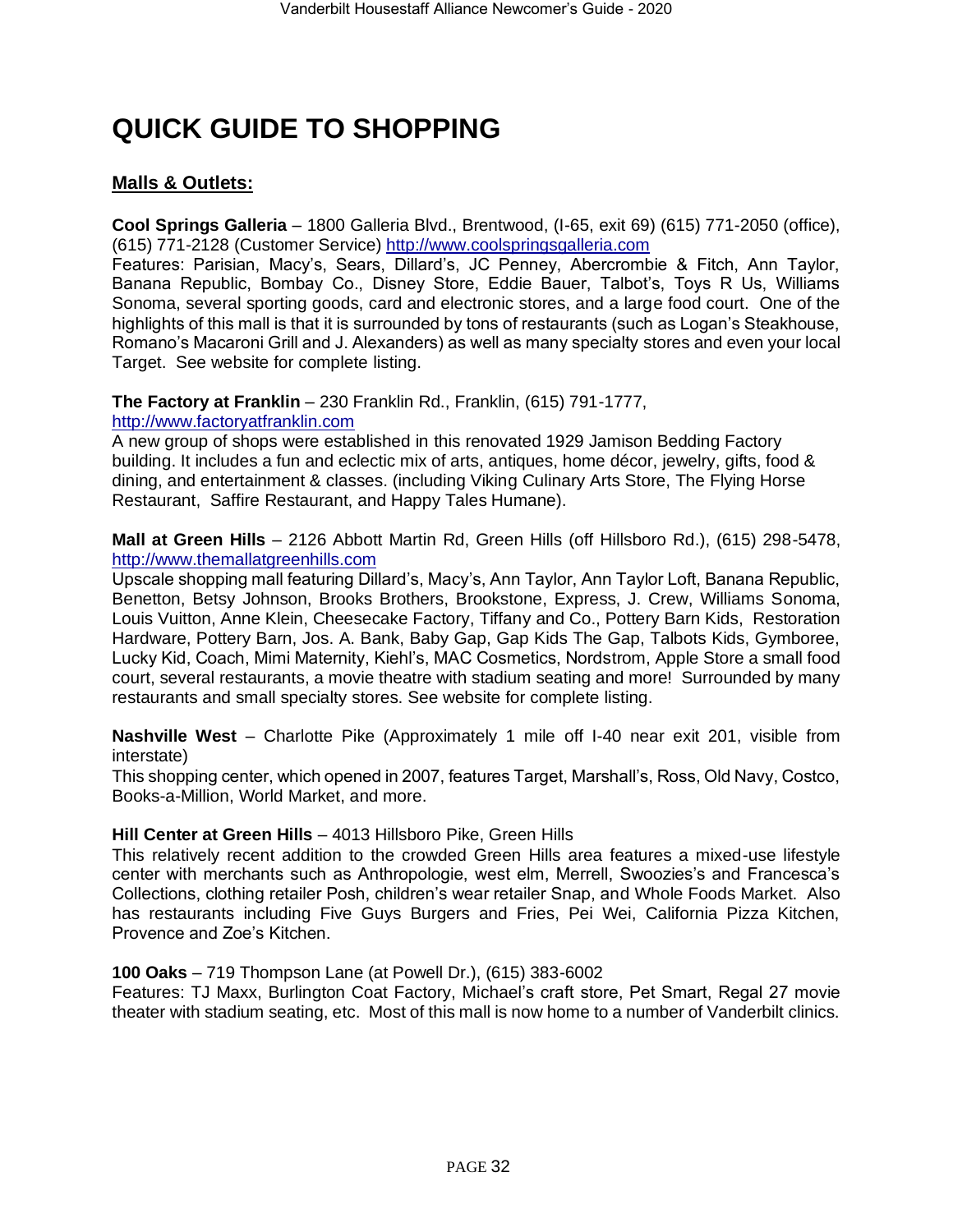**Prime Outlets at Lebanon** – 1 Outlet Village Blvd., Lebanon (25 mi. east of Nashville on I-40, exit 238), (615) 444-0433, [http://www.primeoutlets.com](http://www.primeoutlets.com/)

Outdoor outlet mall with over 50 brand name merchants featuring: Brooks Brothers, DKNY, Duck Head, Eddie Bauer, Elisabeth, Jones New York, Gap, Liz Claiborne, Polo Ralph Lauren, Tommy Hilfiger, Nautica, OshKosh B'Gosh, Coach, Lenox, Samsonite, a small food court and more! See website for complete listing and special offers.

*Rivergate* – 1000 Rivergate Pkwy, Goodlettsville (I-65, exit 96), (615) 859-3456, [http://www.rivergate-mall.com](http://www.rivergate-mall.com/)

Features: Dillard's, Macy's, The Disney Store, T, Gymboree, KB Toys, The Children's Place, Limited Too, Lane Bryant, Abercrombie & Fitch , Victoria's Secret, Linens & Things, Yankee Candle Co., a food court, & Rivergate 8 Carmike Cinema, etc. See website for complete listing and special offers.

## <span id="page-32-0"></span>**PARKS AND RECREATION**

A complete list of parks (with maps and events) can be found by visiting the **Metropolitan Board of Parks and Recreation** at

<https://www.nashville.gov/Parks-and-Recreation/Parks.aspx> or calling (615) 862-8400, 8am-4:30 pm Monday-Friday.

The **Metro Greenways Commission** is currently in the process of developing a greenways system located throughout the larger Nashville area. Many of these paths are located near neighborhoods or work areas, and also coincide with historic sites. For more information, locations, and directions to trailheads, visit<http://www.nashville.gov/greenways/>

### *Radnor Lake State Natural Area*

1160 Otter Creek Road off Granny White Pike, (615) 3733467

Boasting a 1,000acre wildlife sanctuary providing outstanding scenic beauty, it's arguably Nashville's best place to take a hike. A hike in the spring promises turtle-lined logs and wild blooming Dogwoods while autumn is just as impressive with all the fall foliage. Along with hiking trails, Radnor also has interpretive programs, a museum and a visitor center. No pets allowed on trails but you can walk them on the paved walking path through the sanctuary.

### *Percy Warner and Edwin Warner Parks*

<https://www.nashville.gov/Parks-and-Recreation/Parks/Warner-Parks.aspx>

The Warner Parks are located at Old Hickory Boulevard and Highway 100 in Belle Meade. The Warner parks includes 2,681 acres-including the Susan Warner Bass Learning Center, picnic areas, two golf courses, 12 miles of hiking trails, 10 miles of bridle paths, 20 miles of scenic drives, and 6 miles of paved roadways for pedestrians, pets and bicyclists and a dog park. For more information about Warner Parks events and facilities call the Headquarters at (615) 370-8051 or The Nature Center at (615) 352-6299.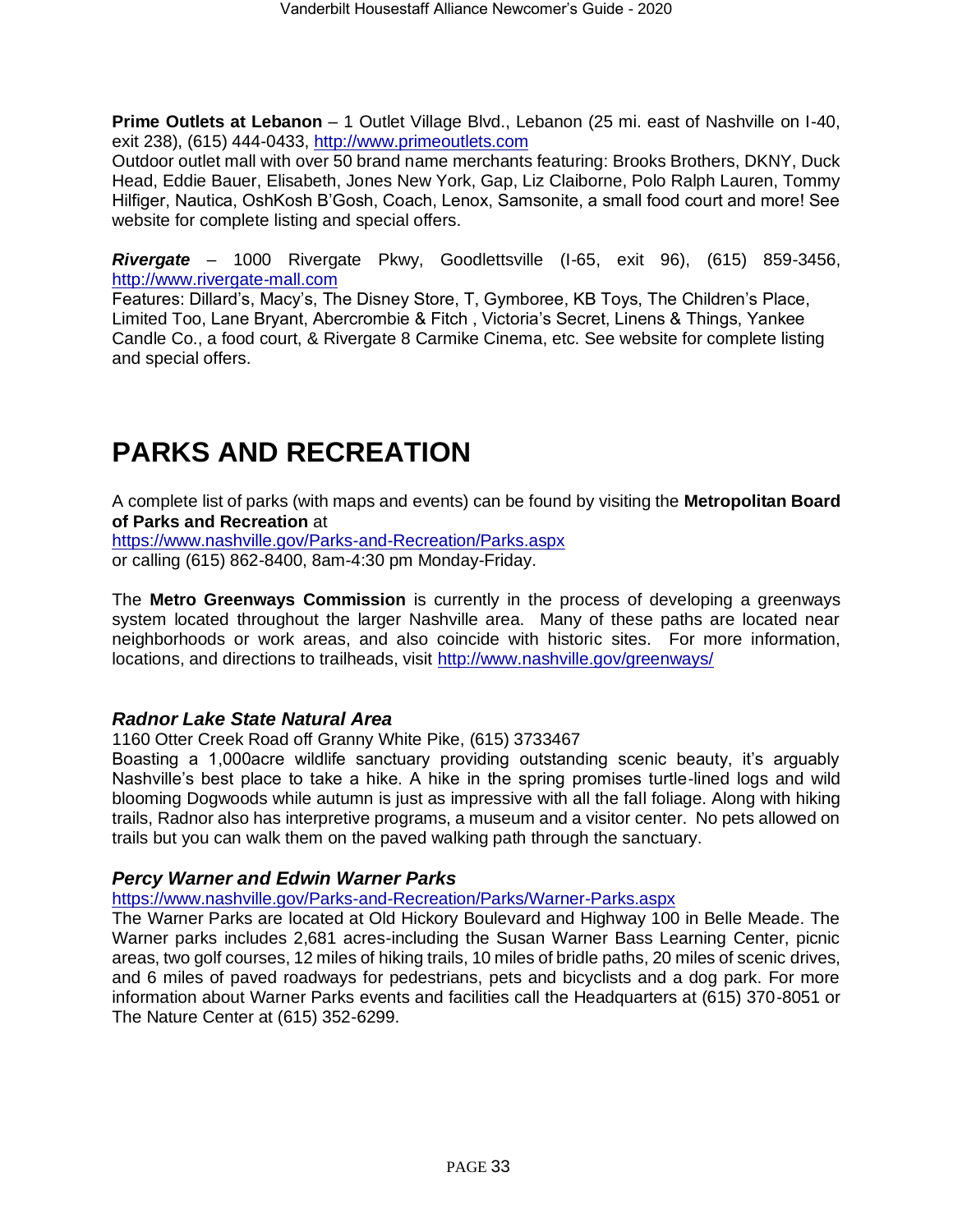### *Percy Priest Lake*

### <http://www.tennesseelakeinfo.com/percypriest>

Percy Priest Lake is home to Nashville's boating scene with a sandy beach, grills, bathhouses, launch ramps for boats, fishing, scenic hiking trails, and a playground.

### *Beaman Park*

### 4111 Little Marrowbone Road

This park boasts 1500 acres on the Highland Rim. The hiking trails wind through native hardwood forests and by a stream. Abundant spring wildflowers are to be found in one of Metro Parks' newest additions to the system.

### *Tennessee Bicentennial Capitol Mall State Park*

### James Robertson Pkwy. 7415280.

Located downtown, this 19 acre park and outdoor history museum can be found north of the State Capitol. Tour Tennessee's history via a 200 foot granite map of the state and 31 fountains designating the major rivers of Tennessee. The park also features an amphitheater, a bell carillon, a botanical garden, and a 1,400 ft. wall engraved with Tennessee's historic events. Some fountains are open for children's play.

### *Centennial Park*

### West End Avenue and 25th Avenue North, (615) 8628411.

Centennial Park holds several events including the **TN Crafts Fair** in May, the annual **American Artisan Festival** in June, and the **Performing Arts Series** from June to August, movies in the park, **dog shows/competitions** held in the summer months. Most notably it is home of **The Parthenon**, housing Nashville's official art collection (see *The Parthenon,* page \_\_ for details). Other points of interest are a playground, walk through train, flower garden, fitness trail, the dog park, and, of course, the ducks. Call (615) 862-8431 for info on the latest art exhibits.

### *Granny White Park (Brentwood city park)*

610 Granny White Pike, Brentwood, 371-2208.

This is a cozy little park nestled in a nice Brentwood neighborhood. It features a big playground, bathrooms, ball fields, and a large covered pavilion.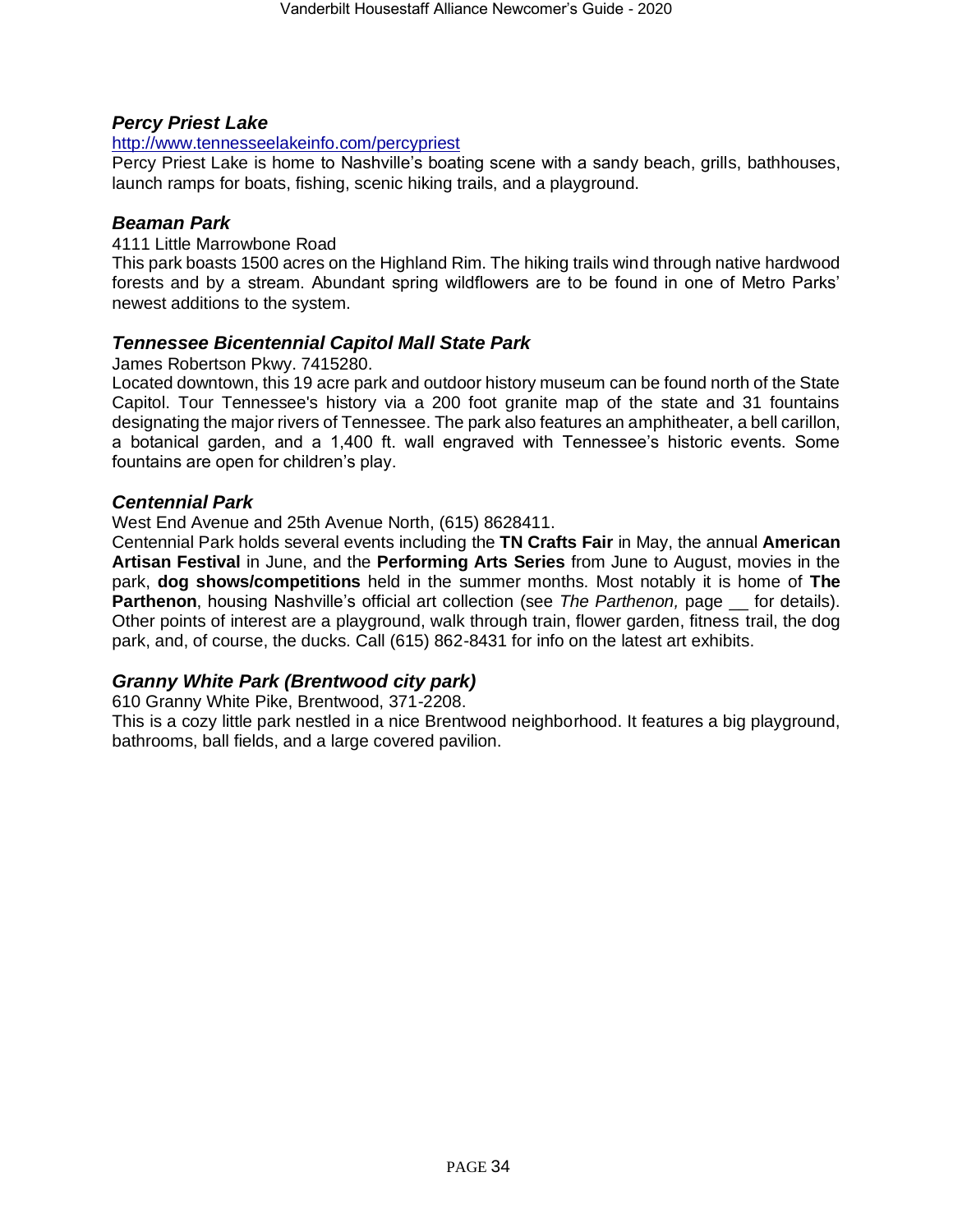### *Sevier Park*

3000 Granny White Pike, Green Hills/Berry Hill, 37204

This is a large park with multiple playgrounds, small walking trail, and two covered pavilions. Located close to all of the new retailers on 12 St. South. One of Nashville's best-kept secrets is right across the street, Las Paletas Gourmet Popsicle.

### *Other notable parks to check out:*

**Shelby Park** - Shelby Ave. at S. 20<sup>th</sup> St., 8628467. Picnic shelters, fishing, golf courses, tennis courts, ball fields, dog park, and nature trail. Great place to roller blade.

**Two Rivers** *-* 3130 McGavock Pike. Wave Country and waterslide.

**H. G. Hill** *-* 6710 Charlotte Pike. Paved walking path.

**McCabe** *-* 46th Avenue and Murphy Road, (615) 8628457. City-operated golf course, baseball field and playground.

**Madison** *-* 510 N. DuPont Avenue, (615) 8628459. Ball fields, tennis courts and shelters.

**Cane Ridge -** 419 Battle Road, (615) 8628437. 100 acres of forests, paved walking paths, tennis courts and ball fields.

**Cedar Hill** 860 Old Hickory Blvd. W., (615) 8651853. Lake, paved paths and several ball fields.

### *Greenways to check out:*

**Harpeth River Greenway -** Bellevue area; 1 mi long.

**Richland Creek Greenway -** Connects Sylvan Park with White Bridge Rd. 2 mi long, fully paved, with additional trail to be open in spring 2007. Great place for an after-work walk, dog walking, biking, and bird watching.

**Shelby Bottoms Greenway** - Downtown area; overlaps with Shelby Park. 1 mi loop or 5 miles.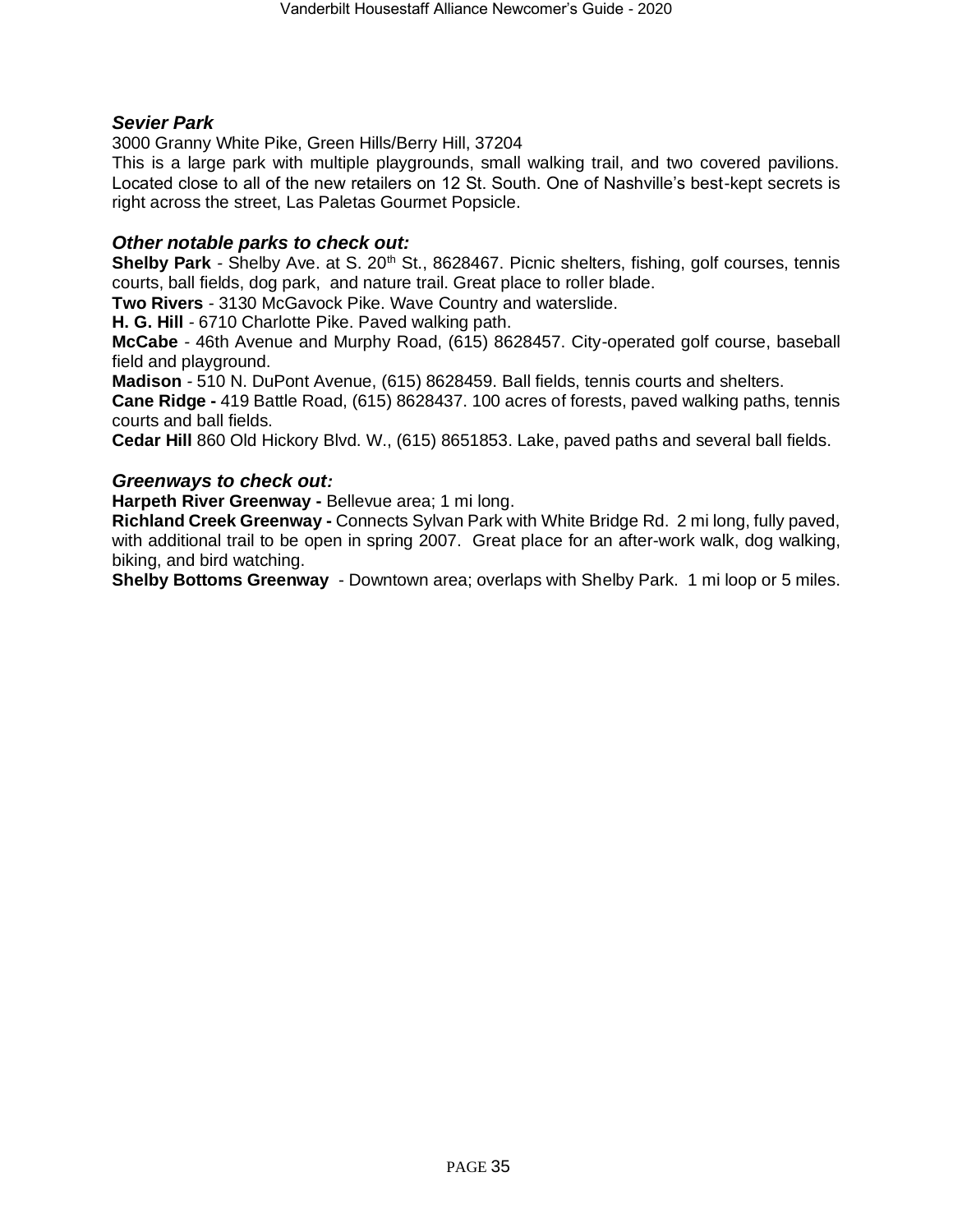## <span id="page-35-0"></span>**RESORT GOLF**

*Hermitage Golf Course and The Presidents Cup* 3939 Old Hickory Blvd., (615) 8474001 The home of the Sara Lee LPGA Golf Tournament each spring, the course features 18 challenging holes with Bermuda fairways and bent grass greens. Also available: pro shop, driving range, snack bar and club rentals. Four teaching pros on staff.

*Legends Club of Tennessee* 1500 Legends Club Lane, Franklin, (615) 7918100 Designed by Tom Kite and Bob Cupp, this 36 hole championship golf club features membership and resort play and includes a practice facility, clubhouse, club rentals, tournament management and golf shop.

### *Springhouse Golf Club at Opryland Hotel* 18 Springhouse Lane, (615) 8717759

Playing to a par of 72 and stretching to more than 7,000 yards, this course offers 18 holes of championship golf. It is home of the BellSouth Senior Classic on the PGA Senior Tour. The Facility's highlight is the 43,000 squarefoot clubhouse with an outstanding restaurant and an award-winning golf shop.

## <span id="page-35-1"></span>**MUSEUMS and SPECIAL ATTRACTIONS**

### *Belle Meade Plantation*

5025 Harding Rd., (615) 3560501, [http://www.bellemeadeplantation.com](http://www.bellemeadeplantation.com/)

Known as the "Queen of the Tennessee Plantations," this 1853 Greek Revival mansion was the centerpiece of a 5,300acre plantation, and world renowned as a thoroughbred stud farm and nursery in the 19th century (their most famous horse being Iroquois, the only Americanbred winner of the English Derby). The present 30acre site includes the mansion, carriage house, stables, outbuildings, museum gift shop, and restaurant, *The Harding House*.

### *Belmont Mansion*

1900 Belmont Blvd., (615) 460-5459, [http://www.belmontmansion.com](http://www.belmontmansion.com/)

Located on the Belmont University Campus, this Italianate mansion was built in 1850 as a summer home by Adelicia Acklen, one of the wealthiest women in America at that time. Adelicia is sometimes compared to Scarlett O'Hara, as she was both business savvy and beautiful. She acquired her million-dollar fortune through the first of a series of marriages and was one of the few to sell her cotton during the Civil War, outwitting Union and Confederate troops in the process. Personally guided tours through 16 rooms exhibit an outstanding collection of original and period Victorian furnishings, art work and statues.

*Hours: 10 a.m.-4 p.m. Mon.-Sat.; 1 p.m.- 4 p.m. Sun. Last tour begins at 3:30 pm. Admission: \$10 adults; \$9 seniors; \$3 ages 6-12; ages 5 and under admitted free.*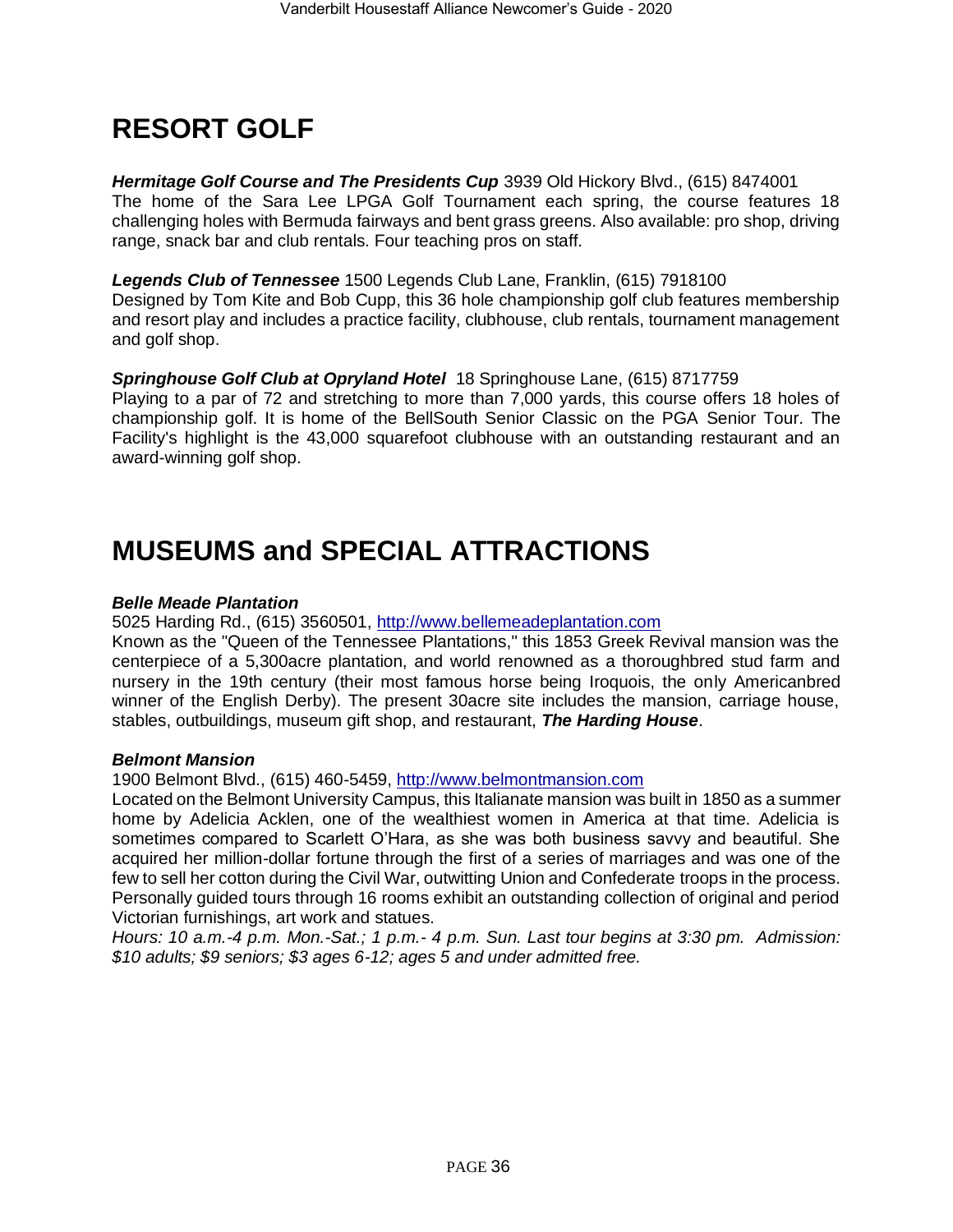### *Belcourt Theatre*

### 2102 Belcourt Avenue, [http://www.belcourt.org](http://www.belcourt.org/)

For over 75 years, the Belcourt Theatre has provided a space for premiere entertainment in the heart of Nashville's Hillsboro Village. The Belcourt has existed in many incarnations - each of which has furnished a home for some of the city's best and most unusual performing arts. The Belcourt offers a range of entertainment from classic, Indie, and new release films, to concerts, speakers, and their annual Oscar bash. The Belcourt boasts a great concession stand and a fully stocked bar. Recently leased by Belcourt YES!, a grassroots, not-for-profit group dedicated to the preservation and successful operation of The Belcourt, it continues to thrive as a historic landmark. It evens is one of a few satellite hosts for the Sundance Film Festival.

### *Carnton Plantation*

1354 Carnton Lane, Franklin, (615) 7940903,

[http://www.battleoffranklintrust.org/carnton\\_visit.htm](http://www.battleoffranklintrust.org/carnton_visit.htm)

An 1826 antebellum plantation built by former Nashville mayor Randal McGavock, Carnton served as a field hospital following the Battle of Franklin in 1864. The bodies of four Confederate Generals were laid in state on Carnton's back veranda. The McGavock family later designated two acres adjacent to their family cemetery for the burial of nearly 1,500 soldiers killed during the battle. Carnton Plantation is now a National Historic Landmark and the subject of the 1997 novel, The Black Flower, by Howard Bahr. Plantation includes: gardens, mansion, field hospital, and cemetery. Tours begin ½ hour after opening and last tour starts at 4pm.

*Hours: 9 a.m.-5 p.m. Mon.-Sat.; 12-5 p.m. Sun. Admission: \$15 adults; \$12 seniors; \$8 ages 6- 12; 5 and under admitted free of charge. Self-guided grounds tour \$5.00.*

### *Carter House Museum & Historical Site*

1140 Columbia Ave., Franklin, (615) 791–1861,

[http://www.battleoffranklintrust.org/carterhouse\\_visit.htm](http://www.battleoffranklintrust.org/carterhouse_visit.htm)

This National Landmark 1830's home was also caught in the center of the 1864 Battle of Franklin during the Civil War (and has the scars to prove it). The house's owner, Capt. Tod Carter, was mortally wounded during the battle. The home, outbuildings, and grounds now serve as an interpretive center for the battle. The Carter House experience includes admission to the Battle of Franklin Museum, a video presentation, and a guided tour of the house and grounds. Great for Civil War buffs.

*Hours: 9 a.m.-5 p.m. Mon.-Sat.; 12-5 p.m. Sun.(Closes at 4pm during daylight savings time) Admission: \$15 adults; \$12 seniors; \$8 ages 6-12; 5 and under free. Grounds tour only: \$5.00. See website for other special events throughout the year.*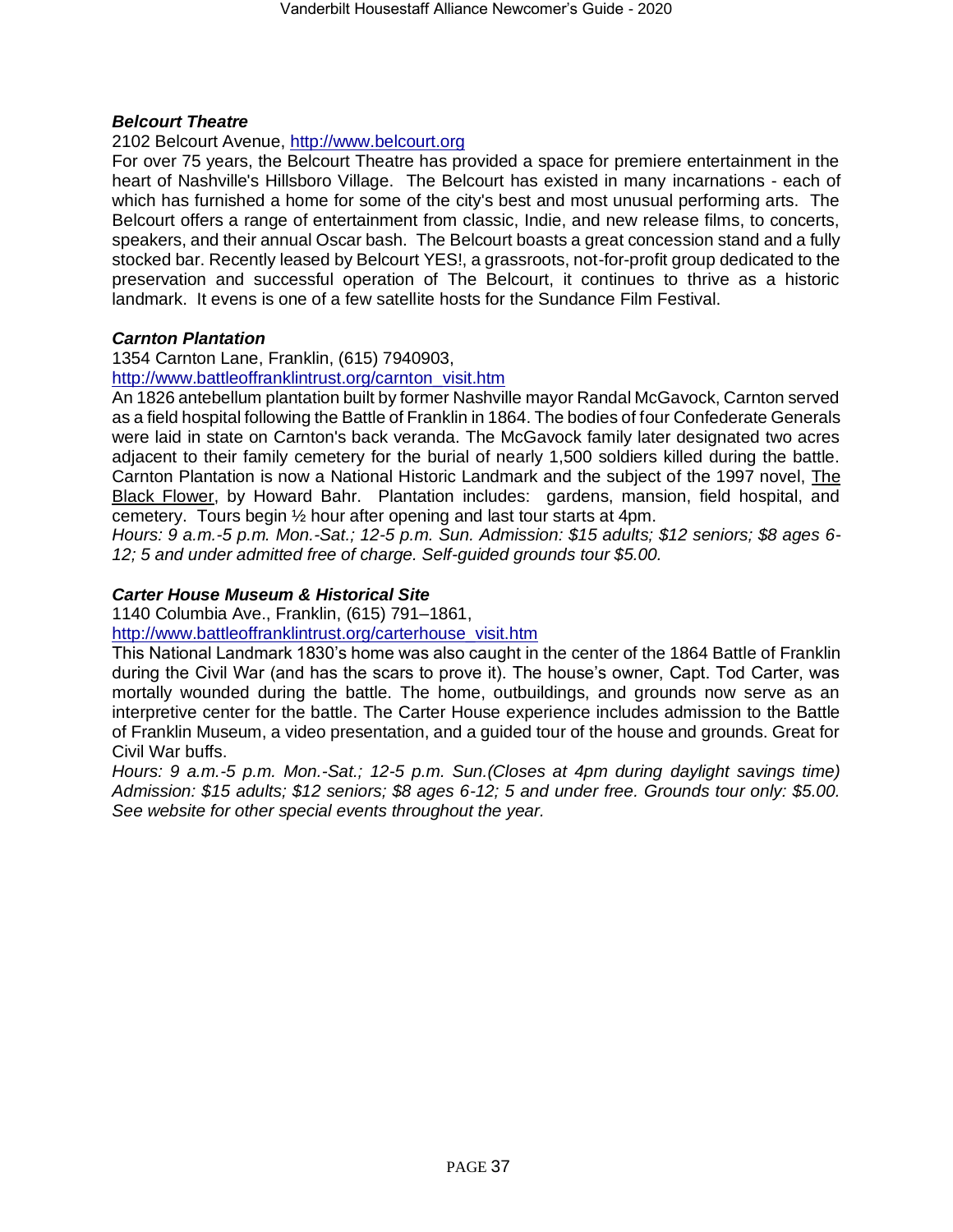### *Cheekwood - Tennessee Botanical Garden & Museum of Art*

1200 Forrest Park Dr., (615) 3568000, [http://www.cheekwood.org](http://www.cheekwood.org/)

Once the private estate of the Leslie Cheek family of the Maxwell House Coffee Fortune, this 55 acre site includes an art museum, botanical gardens, Pineapple Room restaurant, a garden shop, Frist Learning Center, and Botanical Hall and Library. Recently renovated, the art museum boasts a wonderful collection of Worcester porcelain, American silver and Contemporary American paintings, prints and photographs. The Botanical garden includes specialty gardens, greenhouses, and the Carrell Woodland Sculpture Trail.

*Hours: 9:30 a.m.-4:30 p.m. Tue.-Sat.; 11 a.m.-4:30 p.m. Sun. Gate Fee: \$12 adults;\$10 seniors; \$5 youth 3-17 & college student with ID. Two and under free. Closed on Mondays except Labor Day & Memorial Day. Cheekwood Gardens also offers birthday party packages.*

### *Country Music Hall of Fame & Museum*

222 5th Ave. S., [http://countrymusichalloffame.org](http://countrymusichalloffame.org/)

This museum provides a behind-the-scenes look at the world of country music. Exhibits include personal treasures and memorabilia, costumes, instruments, film clips, recordings, extensive archives and original song manuscripts from country music's legends and new stars. The new facility also features live entertainment daily, a new 225-seat theatre for a digital film presentation on country music around the world, a restaurant serving contemporary southern cuisine, and museum store.

*Hours: 9 a.m.-5 p.m. daily. Admission: Platinum Package-\$35.00 adult, \$26.00 youth; Gold Package-\$24.00 adult, \$17.00 youth. See website for package details and deals. Closed Thursdays during certain months.*

### *Adventure Science Center*

800 Fort Negley Blvd., [http://www.adventuresci.com](http://www.adventuresci.com/)

From the planetarium to the child-sized Curiosity Corner to ever-changing exhibits, this museum provides unique opportunities for discovery for both children and adults. Live science demonstrations and animal shows daily.

*Hours: 10 a.m.-5 p.m. Mon.-Sat.; 12:00-5:00 p.m. Sun.* 

*Admission: \$12.00 adults; \$10.00 ages 2-12 & seniors; children under 2 free; Planetarium admission \$5.00 with Adventure Science Center admission.*

### *Ellington Agriculture Center*

440 Hogan Road,<http://www.state.tn.us/agriculture/administ/agcenter.html>

Once a private estate, Ellington houses the oldest Agricultural Hall of Fame in the US. On display are farm tools, equipment, and household items of the 19th century. The 207-acre Ellington Agricultural Center is also headquarters for the Tennessee Department of Agriculture, TWRA, and is a branch location for various agencies. Special events such as the Tennessee Agricultural Museum's Annual Rural Life Festival are held there. The Center is listed as an Official Arboretum by the Nashville Tree Foundation and is home to an official [Iris Garden](http://www.state.tn.us/agriculture/administ/iris.html) (which is one preferred site for weddings in Nashville). Open Monday through Friday, 9:00-4:00. Closed on state holidays.

### *Frist Art Museum*

#### 919 Broadway, [http://www.fristartmuseum.org](http://www.fristartmuseum.org/)

Located in Nashville's old main post office, this museum provides more than 24,000 sq. ft. of gallery space for the art of local, state and regional artists. It also provides a venue for international traveling exhibitions. The Frist Center also offers Audio-guides and Docent-led tours. Be sure to visit the hands-on art activity center on the second floor. Visitors to the Frist Center receive discounted parking rates when ticket is validated at the Center.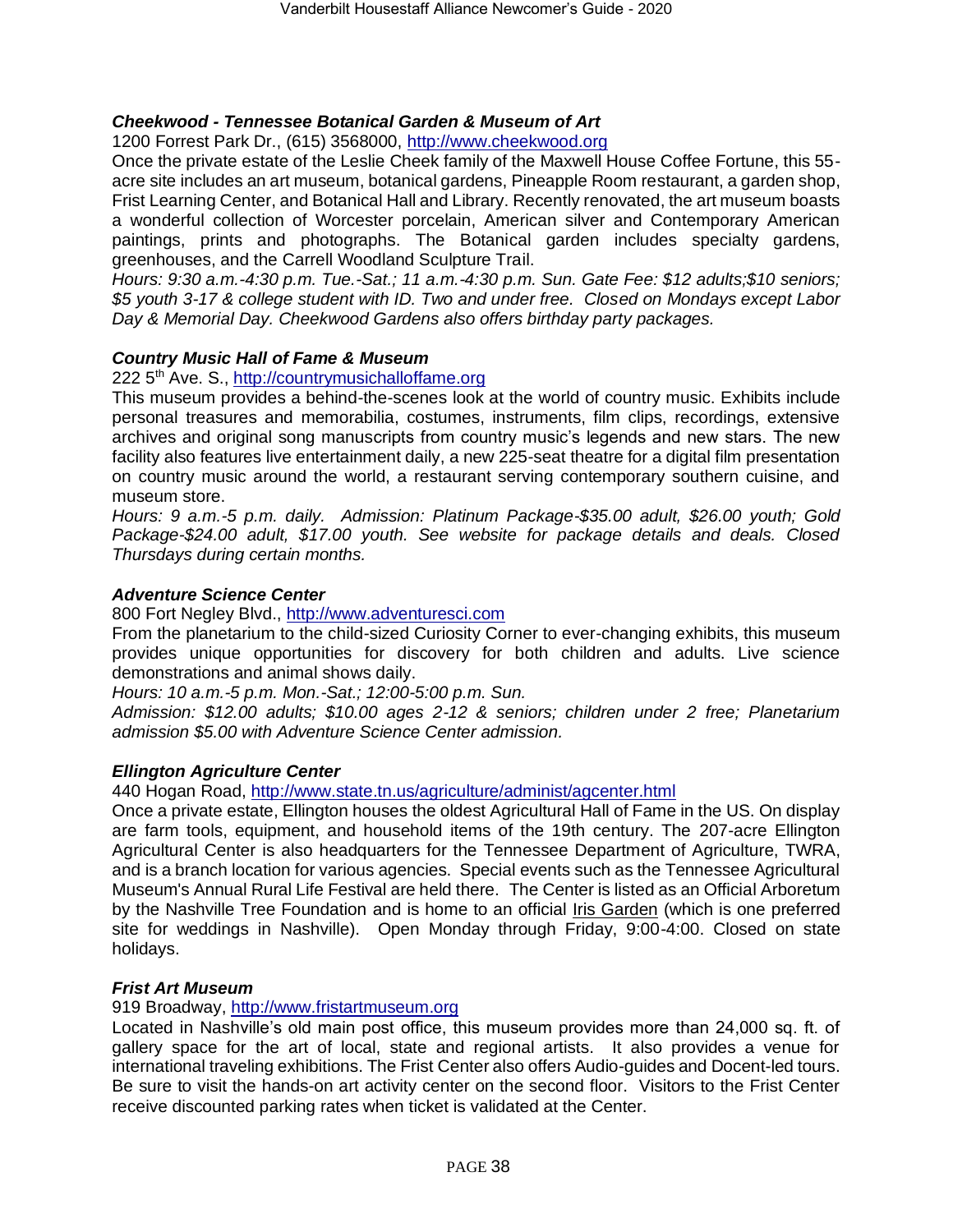### *Grand Ole Opry & Museum*

### 2804 Opryland Dr., (615) 889-6611, [http://www.opry.com](http://www.opry.com/)

### **Museum: (615) 889-3060. Grand Ole Opry Tickets: (615) 871-OPRY**

Don't miss the world famous Grand Ole Opry, the longest running live radio show bringing America country music for over 70 years. Legends, "Hall of Famers," and hot new stars perform on the stage of the 4,400 seat broadcast studio. It's a great place to take out-of-town guests. The Grand Ole Opry Museum pays tribute to the radio show and its stars (past and present) with interactive displays, videos, collectibles, and memorabilia. Stars commemorated at the museum include Patsy Cline, Little Jimmy Dickens, George Jones, Tex Ritter, Minnie Pearl, Roy Acuff, Alan Jackson, and Vince Gill. The museum provides a fun way to pass the time while waiting for the show to begin.

*Hours: 10 a.m.-5 p.m. Mon.-Thurs.; 10 a.m.-8 p.m. Fri.; 10 a.m.-10 p.m. Sat.; 11 a.m.-4 p.m. Sun.*

### *The Hermitage: Home of President Andrew Jackson*

4580 Rachel's Lane, Hermitage, (615) 889-2941, [http://www.thehermitage.com](http://www.thehermitage.com/)

Tour Nashville's national treasure the home of our nation's seventh president. The Hermitage experience includes: a biographical film, museum exhibits, tours of the recently restored 1836 mansion and grounds, formal garden, original 1804 log cabins, Jackson's tomb, Tulip Grove mansion, Old Hermitage Church and confederate cemetery. Costumed interpreters provide for a fun and educational experience. There is an onsite restaurant and museum store.

### *Manskers Station*

705 Caldwell Dr., in Moss-Wright Park, Goodlettsville, (615) 859-FORT (3678)

A "living history" museum (with historic interpreters in period dress) depicting life as it was for settlers in late 18<sup>th</sup> Century Middle Tennessee. It includes the Bowen Home, completed in 1787 (one of the earliest homes in the area) along with a reconstructed 1779 fort. They host several living history festivals throughout the year.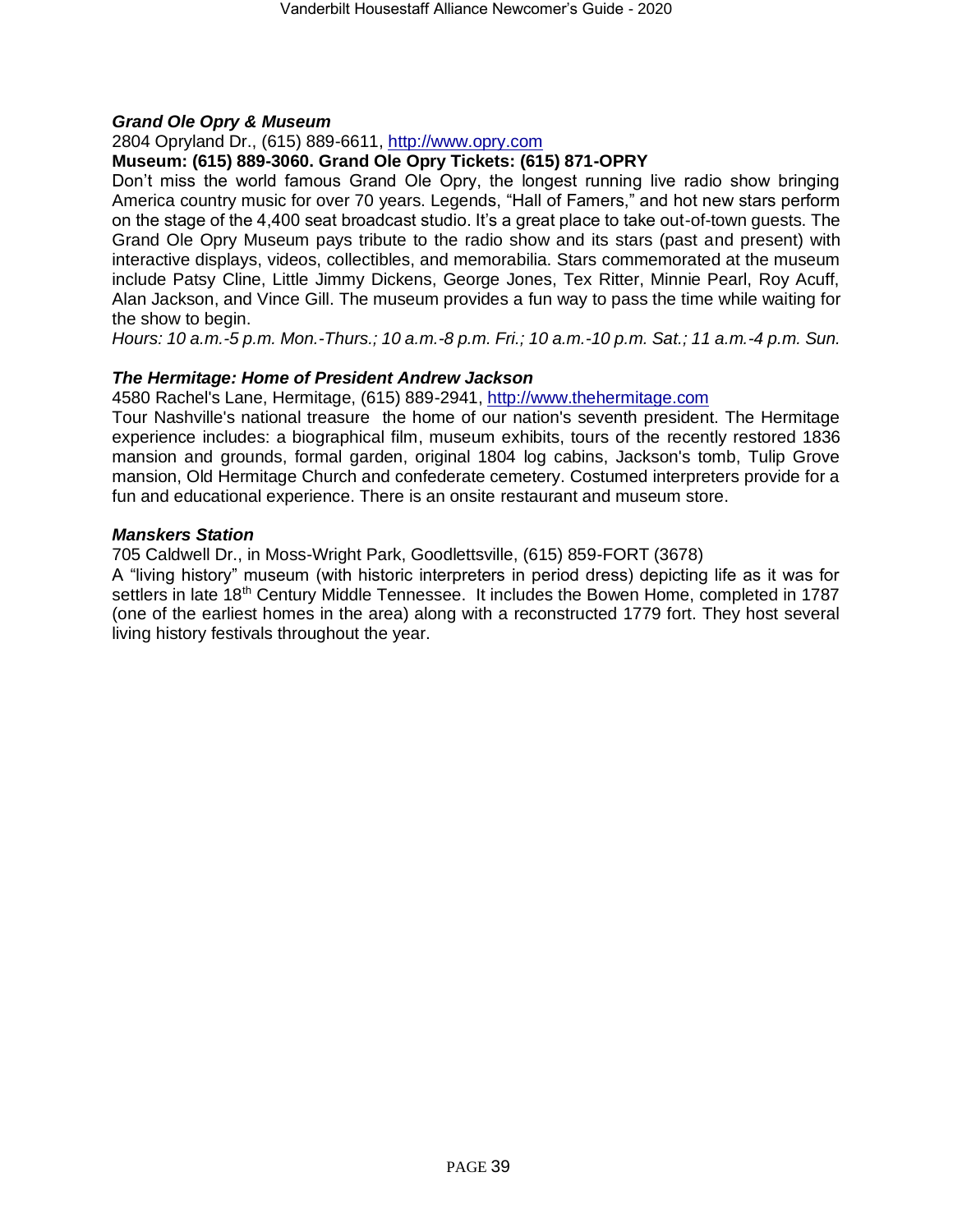#### *Nashville Farmers Market*

900 8th Avenue North, 880-2001, [http://nashvillefarmersmarket.org](http://nashvillefarmersmarket.org/)

Within sight of the capitol building, the Nashville Farmers Market is located in an open-air pavilion on 8<sup>th</sup> Ave North (there's also a large enclosed building for specialty shops and stands). If you're from Nashville, you already know that this is one of the finest places in the city for fresh fruits and vegetables, along with a rich array of seafood, frozen biscuits, hot pepper sauces, potted plants, flowers, and international and exotic foods. *Open seven days a week*.

### *Nashville Zoo at Grassmere*

3777 Nolensville Rd., (615) 833-1534, [http://www.nashvillezoo.org](http://www.nashvillezoo.org/)

The zoo boasts a great collection of animal exhibits from around the world including such classics as the elephant, ostrich, tiger and zebra, as well as the local favorite, the Tennessee walking horse. Other attractions are a 66,000-foot jungle gym (can accommodate 1000 children!), a historic house and working farm from the 1880's, a koi fish pond, a sculpture garden, and the "Unseen World" exhibit including amphibians, reptiles and insects never seen in Nashville before 1998.

*Hours: 9 a.m.-6 p.m. March 9-October 14 and 9:00 a.m.-4:00 p.m. October 15-March 8. Admission: \$15 adults, \$13 seniors; \$10 ages 2-12; under 2 free.*

### *Opryland Hotel Indoor Gardens*

2800 Opryland Dr., (615) 8891000,

<http://www.marriott.com/hotels/travel/bnago-gaylord-opryland/>

Famous for its imaginative public spaces and displays of art work. Three indoor garden areas/conservatories, crowned by sparkling glass roofs, are of special note. Combined, they cover 9 acres. Features include restaurants, shops, a village with the feel of New Orleans, waterfalls, winding paths, a fountain that sends jets of water 85 feet into the air, and a waterway with flatboats*!* 

#### *Percy Warner – Movies in the Park*

Showtimes are every Wednesday June through July. The festivities begin at 4:00 p.m. Food is available for purchase. The movie is free for all.

#### *The Parthenon*

Centennial Park, 2500 West End Ave., [http://www.parthenon.org](http://www.parthenon.org/)

Nashville is home to the world's only fullscale replication of the famous Greek temple. It was originally built as a temporary exhibit as part of Tennessee's 1897 Centennial Exposition and recreated in concrete in the 1920's. The interior contains a 42-foot replica of the Athena Parthenos, which is the tallest indoor sculpture in the Western world. The museum features changing art exhibitions. Several years of restoration to this great work has recently been completed.

#### *Ryman Auditorium*

116 Fifth Ave., N., (615) 889-3060, [http://www.ryman.com](http://www.ryman.com/)

This Nashville historic landmark was built in 1892 as the Union Gospel Tabernacle, but is more famous for being the former home of the Grand Ole Opry from 1943-1974. Displays visually tell the story of its rich history. The Ryman is also an active entertainment venue offering a variety of musical performances ranging from country to classical. It's a great place to catch some of the big name country stars in an intimate setting each year during January and February when the "Grand Ole Opry plays Again" at the Ryman. For ticket information regarding musical events, call (615) 458-8700.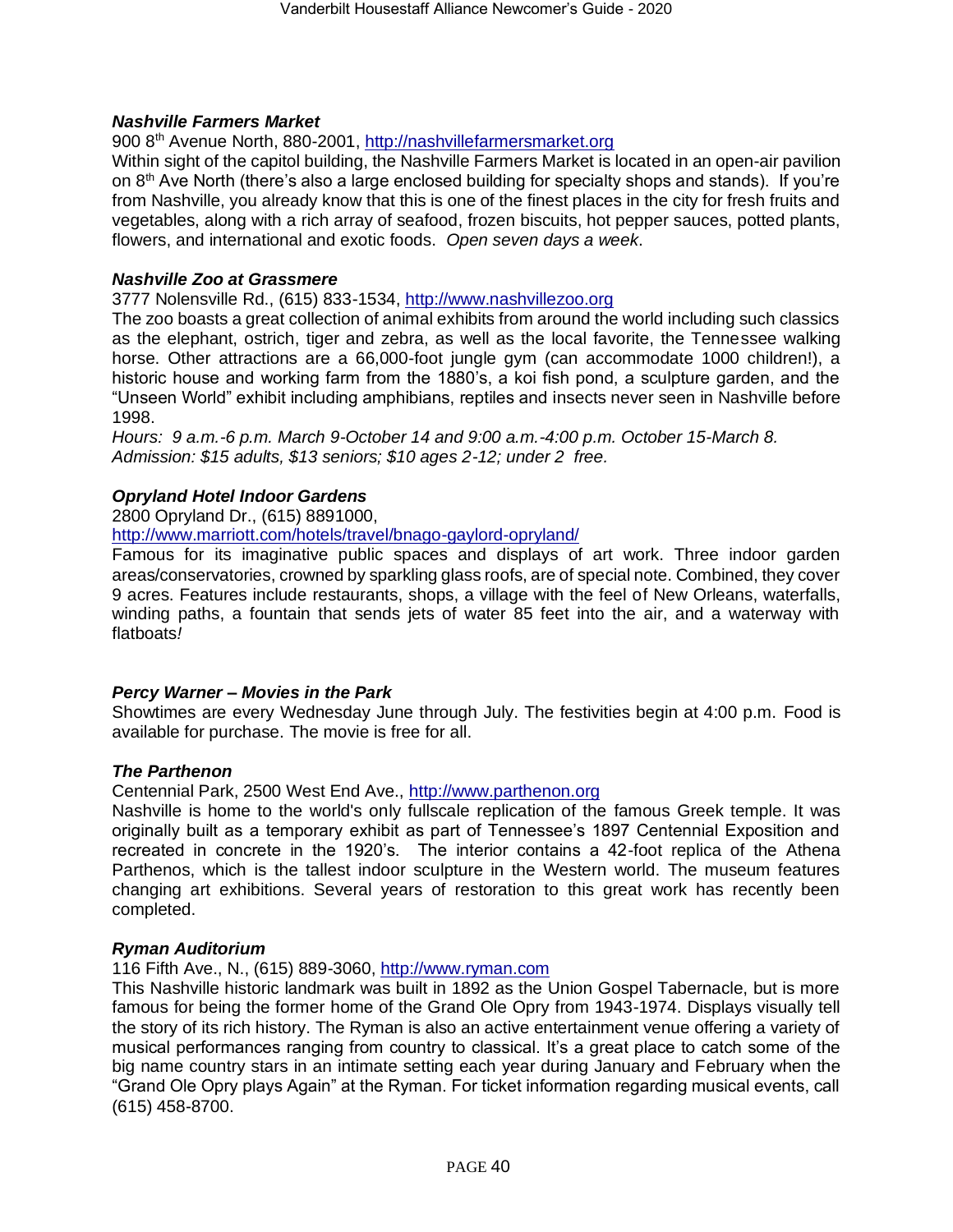### *Tennessee State Capitol*

Charlotte Ave. (between  $6<sup>th</sup>$  &  $7<sup>th</sup>$  Ave.), (615) 7412692

Designed by renowned Greek Revival architect, William Strickland, the historic Tennessee State Capitol stands today much as it did when completed in 1859. Several areas, including the first floor hallway, library and Supreme Court chamber, have been restored to their 19th century appearance.

#### *Tennessee State Museum*

Fifth Ave. & Deadrick St., (615) 7412692,<http://www.tnmuseum.org/>

Located in the basement of the James K. Polk building. The museum's exhibits trace the history of Tennessee from prehistoric Native Americans through the Civil War into the early 1900's. It features wonderful permanent collections of Tennessee-made artifacts including quilts, silver, furniture, paintings, pottery and Civil War flags. They also have several "non-Tennessee-related" traveling exhibitions throughout the year.

#### *Travelers Rest Museum*

636 Ferrell Parkway, (615) 8328197, [http://www.travellersrestplantation.org](http://www.travellersrestplantation.org/)

<span id="page-40-0"></span>Located on 11 treeshaded acres, this restored Federal period home was begun in 1799 by Judge John Overton, planter, lawyer, and presidential campaign manager to Andrew Jackson. Additions continued to be made until 1828. The museum showcases a large collection of early Tennessee furniture and historical items relating to Native American and pre-Civil War American culture. Exhibits also include period outbuildings and formal gardens.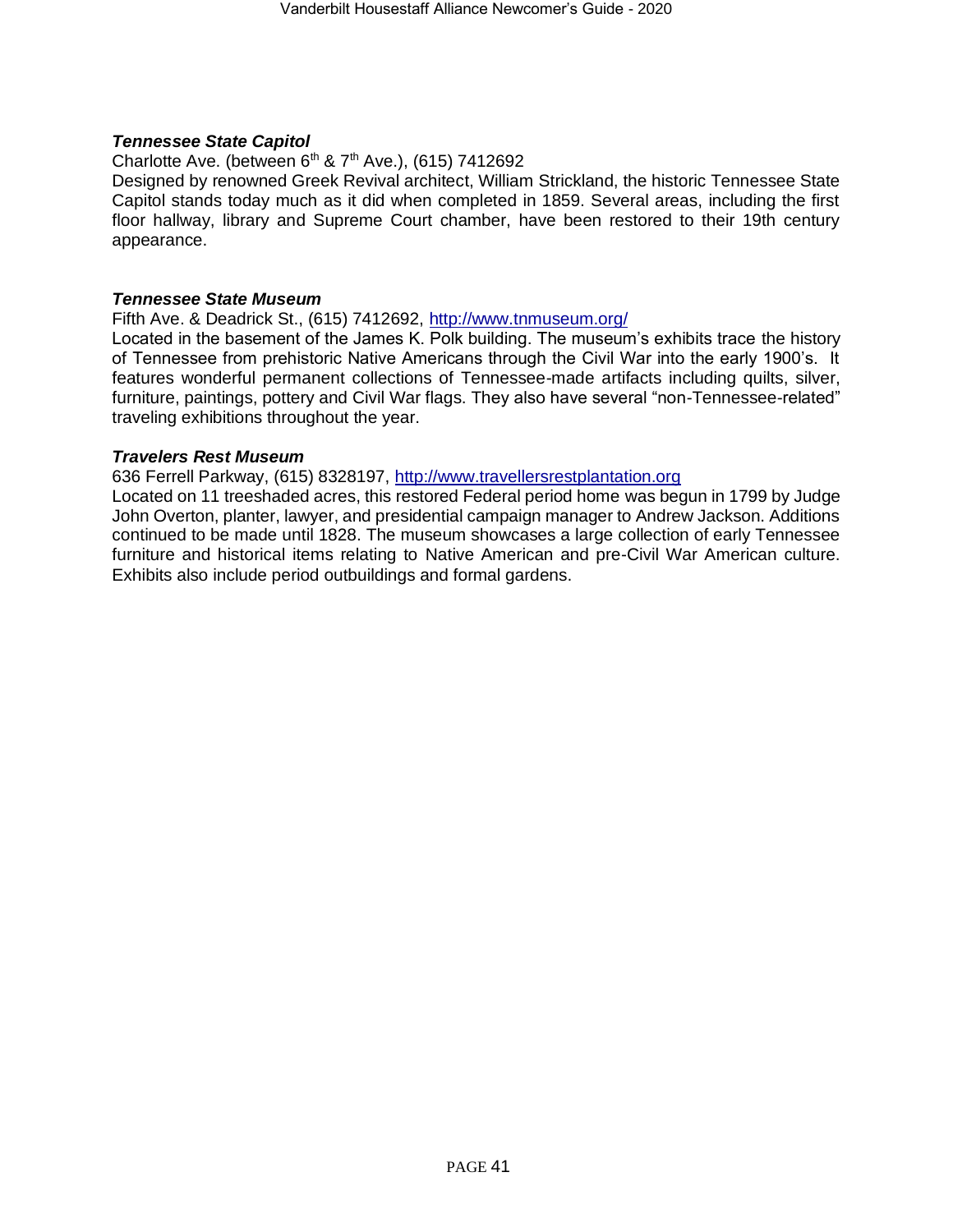## **THEATERS AND ENTERTAINMENT**

**Vanderbilt Blair School of Music** (615) 322-7651**,** [http://blair.vanderbilt.edu](http://blair.vanderbilt.edu/) **Chaffin's Barn Dinner Theatre** (615) 646-9977, [http://www.dinnertheatre.com](http://www.dinnertheatre.com/) **General Jackson Showboat** (615) 458-3900, [http://www.generaljackson.com](http://www.generaljackson.com/) **Nashville Opera** (615) 832-5242, [http://www.nashvilleopera.org](http://www.nashvilleopera.org/) **Nashville Philharmonic Orchestra** [http://www.nashvillephilharmonic.org](http://www.nashvillephilharmonic.org/) **Nashville Shakespeare Festival** (615) 255-2273 [http://www.nashvilleshakes.org](http://www.nashvilleshakes.org/) **Nashville Symphony** (615) 783-1212 [http://www.nashvillesymphony.org](http://www.nashvillesymphony.org/) **Tennessee Performing Arts Center TPAC** (615) 782-4000, [http://www.tpac.org](http://www.tpac.org/)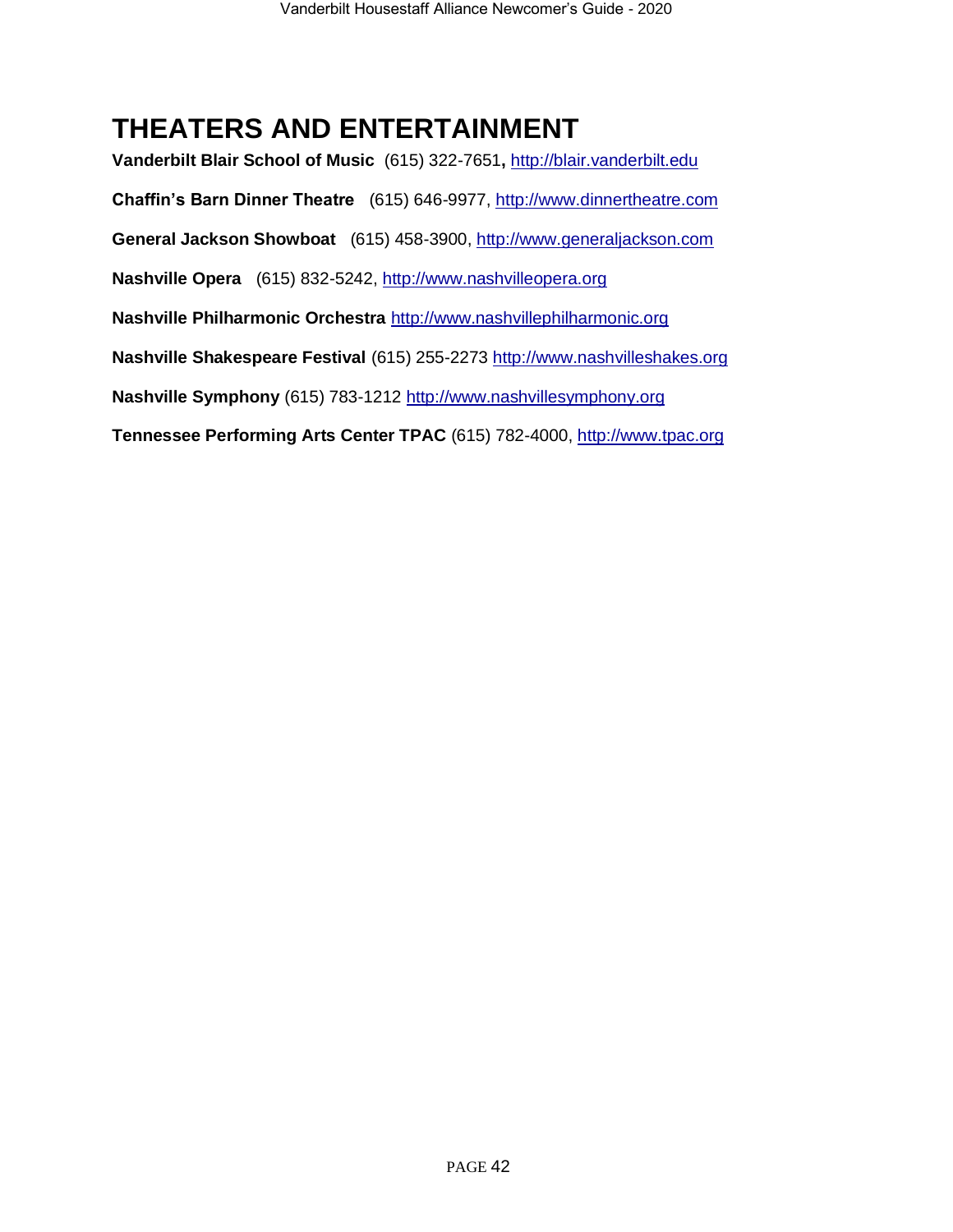## <span id="page-42-0"></span>**LIVE MUSIC VENUES**

**Bluebird Café –** In Green Hills strip mall, this singer-songwriter venue features an in-the-round format. The Bluebird was the starting point for many local greats, so it's really popular – be sure to call ahead for reservations; 4104 Hillsboro Rd., (615) 383-1461. [http://www.bluebirdcafe.com](http://www.bluebirdcafe.com/)

**Blues Hideaway –** 2275 Murfreesboro Pike, (615) 360-7380.

**Dan McGuinness Irish Pub –** 1538 Demonbreun St., (615) 252-1991

**Exit/In –** Host to national and local rock, pop and country acts; 2208 Elliston Place, in Vandy-West End area; (615) 321-3340.

**Radio Café –** East N'ville favorite; live music and fried catfish; 1313 Woodland St., (615) 228- 7760.

**Robert's Western World –** Live country music; 416 Broadway, downtown, (615) 244-9552.

**Rippey's –** 429 Broadway, (615) 244-7477

**The Station Inn –** Bluegrass music; 402 12<sup>th</sup> Ave. S., (615) 255-3307

**Tootsie's Orchid Lounge** – 422 Broadway, (615) 726-0463

<span id="page-42-1"></span>**12th and Porter –** 114 12th Ave. N., (615) 254-7236.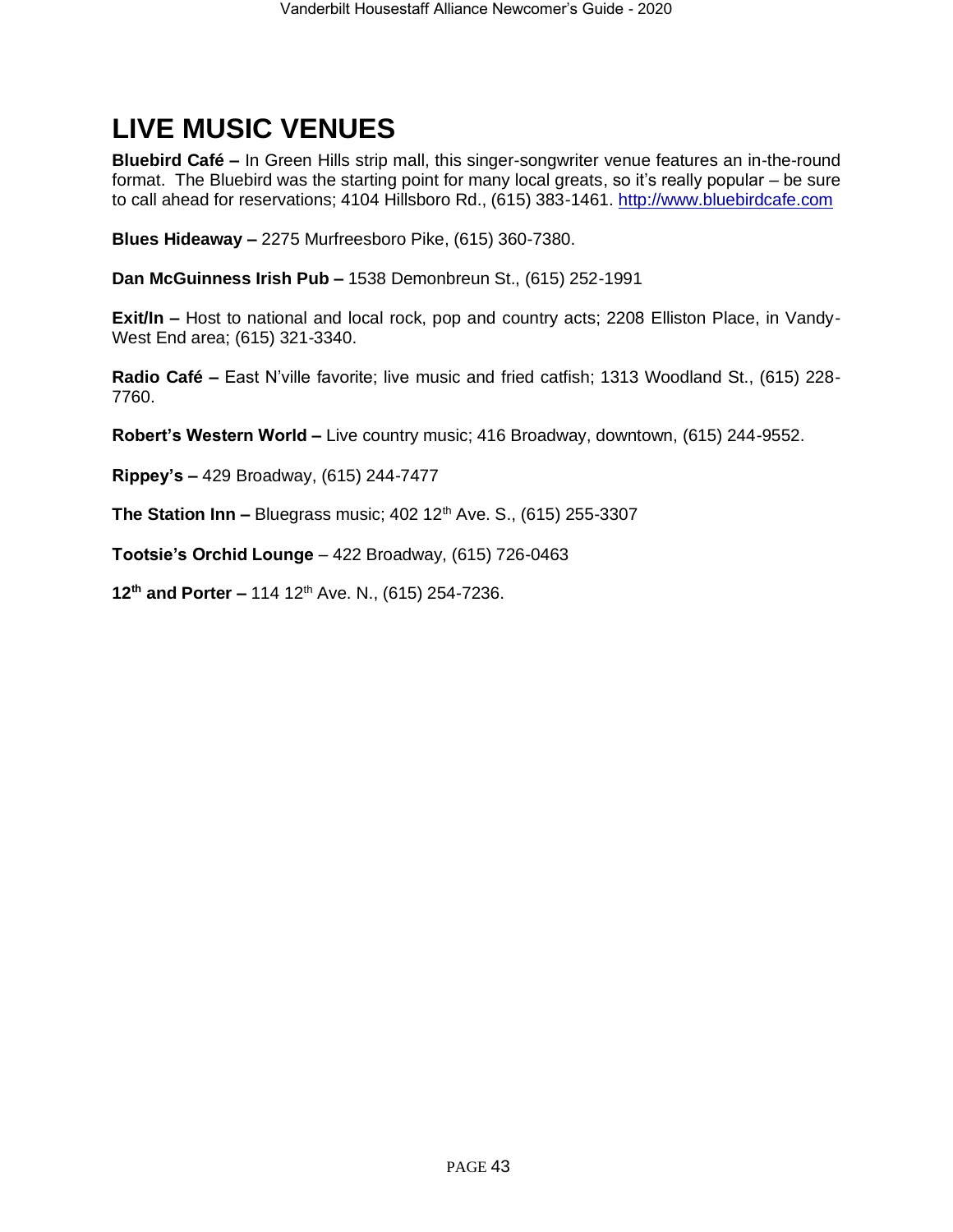## **ANNUAL EVENTS**

### **Boo at the Zoo** - <https://www.nashvillezoo.org/boo>

An annual tradition including trick-or-treating, carousel rides, hayrides and more.

#### **Marathon and Half Marathon** - <http://runrocknroll.competitor.com/nashville>

Run to the rhythm of Music City with over 35,000 participants and experience some of Nashville's most scenic sights. With 50 bands playing live on 28 entertainment stages, hundreds of high school cheerleaders and thousands of spectators on the course – you will have the race of a lifetime. Race takes place in April each year.

### **Iroquois Steeplechase -** <https://www.iroquoissteeplechase.org/>

Rich in tradition, elegance and the sportsmanship of steeplechasing, the Iroquois Steeplechase celebrates seventy-one years as one of the Middle Tennessee area's top sporting and social events. Drawing an average crowd of 25,000, this outstanding equestrian event combines the thrill of steeplechase racing and raising funds to benefit the Monroe Carell Jr. Children's Hospital. Steeplechase takes place in May each year.

#### **Music City New Year's Eve Bash on Broadway** - <http://www.visitmusiccity.com/newyearseve/> Nashville's New Year's Eve celebration brings thousands of party-goers to downtown Nashville each year. The free event offers live music, fireworks and a Music Drop at midnight for party-goers.

### **CMA Music Festival -** <http://www.cmaworld.com/cma-music-festival/>

"Country Music's Biggest Party" takes place over 4 days and features more than 70 hours of musical performances, autograph signings, celebrity sports competitions, and other events with more than 400 artists and celebrities participating. The CMA Music Festival takes place in June each year.

#### **CMA Music Awards -** <http://cmaworld.com/cma-awards>

"Country Music's Biggest Night" represents the pinnacle of achievement for country music artists, musicians, producers, publishers, songwriters, video directors and industry executives who work in America's most popular music genre. The CMA Awards Show takes place in November each year.

### **Capitol Records Street Party**

Free concert on Demonbreun every September or October. Previous year's concerts have featured Alan Jackson, Eric Church, Darius Rucker, Lady Antebellum and Luke Bryan.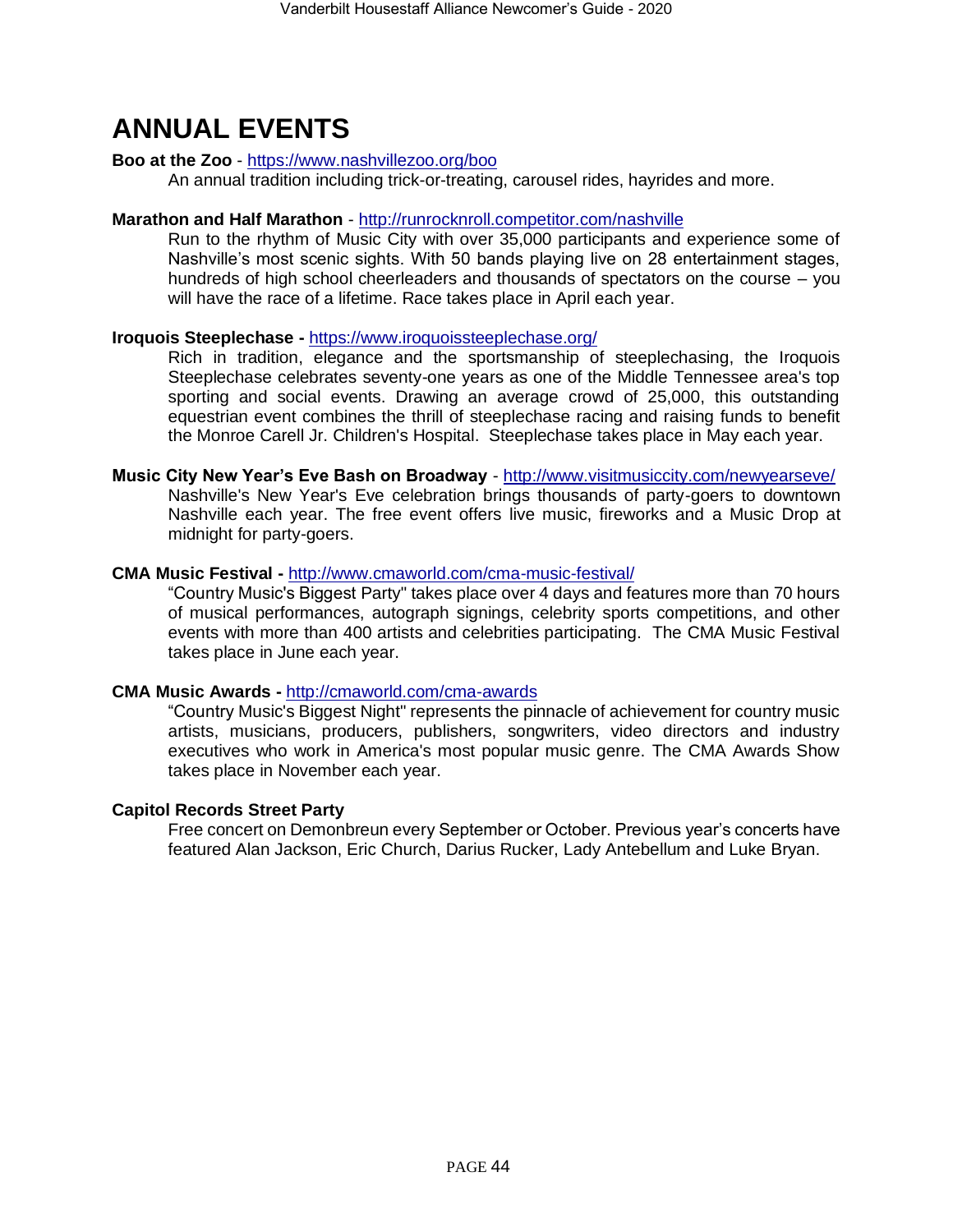#### **Celebrate Nashville Cultural Festival -** <http://celebratenashville.org/>

In a city where one in six residents is foreign–born, the Celebrate Nashville Cultural Festival is not only one of Nashville's favorite and most vibrant festivals, but also a celebration and reminder of what makes Nashville a great place to live. This FREE Festival provides an opportunity for intercultural dialogue through a Nashville festival experience and features a variety of dance and music performance on 7 different stages, food vendors offering authentic and exotic tastes from around the world, hands-on children's activities, an area just for teens, a marketplace, and so much more!

#### **Live on the Green -** <http://www.liveonthegreen.com/>

Nashville's Free Music Festival. Featuring musicians, local food trucks, beer and wine.

#### **Tomato Art Festival -** <http://tomatoartfest.com/>

The festival celebrates all things tomato and tomato related, with a variety of events and activities catering to all ages. The location for the festival is East Nashville's popular 5 Points area, and all the local businesses there take part. There are tomato and tomato product (like salsa, soups etc) tastings at the Turnip Truck and tomato martinis at 3 Crow Bar. A lot of places do demonstrations ranging from cooking to art projects, making the festival highly interactive. The Tomato Art Festival takes place in August each year.

#### **Festivals in Dowtown Franklin -** <http://www.historicfranklin.com/>

Festivals include: First Friday Art Scene, Tour of Homes, Franklin's Battle of the BBQ, Pumpkinfest, Dickens of a Christmas and many more.

#### **Full Moon Pickin' Party -** <http://warnerparks.org/programs-events/events/>

These laid-back, family-friendly fundraisers feature Middle Tennessee's finest bluegrass music under the light of a full moon. Musicians and music lovers alike are invited to enjoy this beloved Nashville tradition in one of its most beautiful settings: Warner Parks. Bluegrass and roots pickers jam in circles under the trees and around the grounds, while three headlining acts perform on the main stage.

#### **Centennial Park**

Centennial Park is Nashville's premier park. Located on West End and 25th Avenue North, the 132-acre features: the iconic Parthenon, a one-mile walking trail, Lake Watauga, the Centennial Art Center, historical monuments, an arts activity center, a beautiful sunken garden, a band shell, an events shelter, sand volleyball courts, two dog parks, and an exercise trail. Thousands of people visit the park each year to visit the museum, see exhibits, attend festivals, and just enjoy the beauty of the park.

Shakespeare in the Park - <http://nashvilleshakes.org/shakespeareinthepark.htm> Musicians Corner - <http://musicianscornernashville.com/>

#### **Musicians Corner** - <http://musicianscornernashville.com/>

Musicians Corner presents free family friendly music events in Nashville's Centennial Park on Saturdays from 12 - 5 PM in May, June, September, and October. The event includes Kidsville, an area of the event where kids can enjoy fun, fitness, crafts, and educational Musical Meet & Greet guests and activities